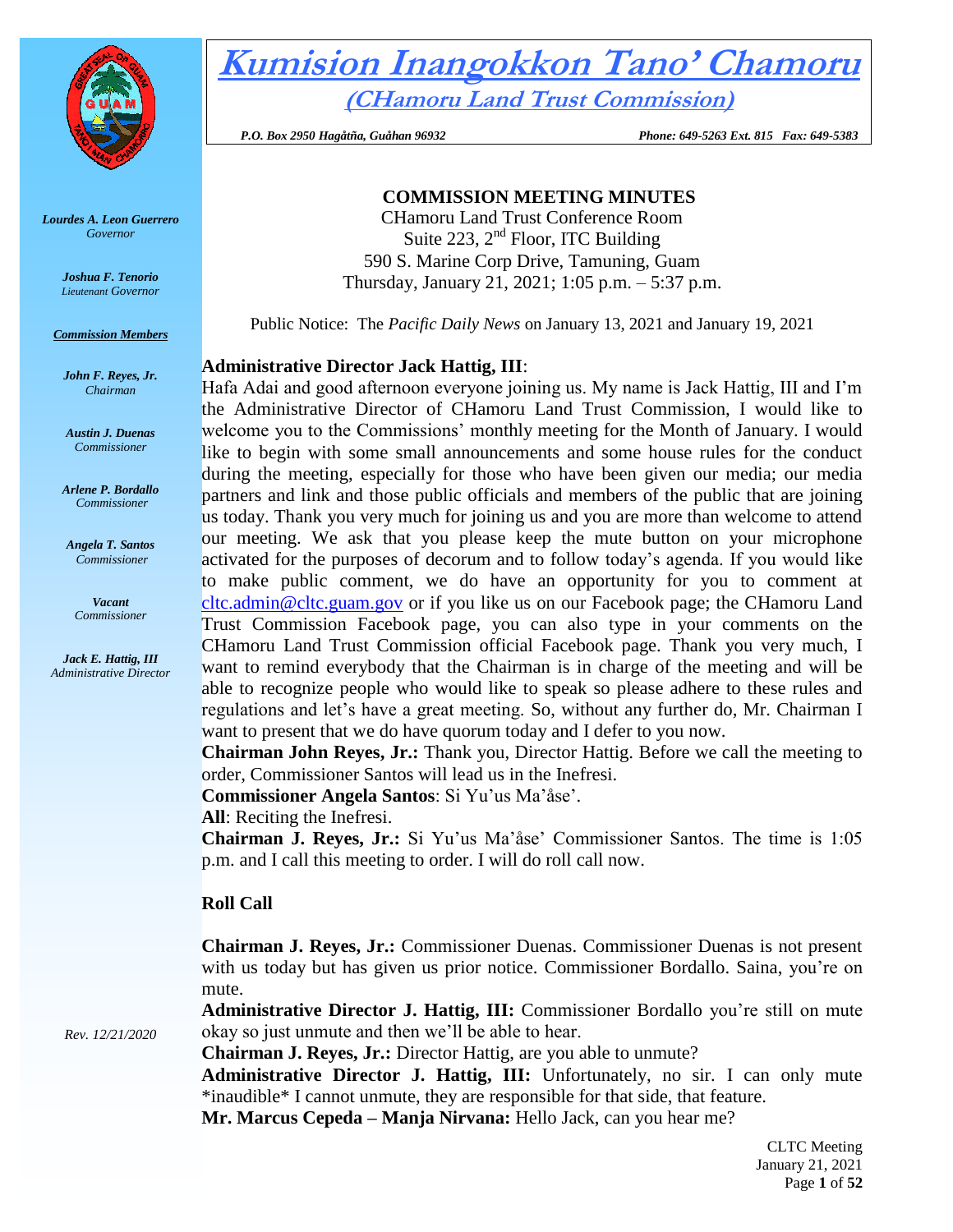**Administrative Director J. Hattig, III:** Yes, I can Marcus?

**Mr. M. Cepeda**: Yes.

**Administrative Director J. Hattig, III:** Yeah, we've already begun the meeting so I'm going to put you on mute okay until later in the agenda, okay?

**Mr. M. Cepeda**: Okay.

**Administrative Director J. Hattig, III**: Well Mr. Chairman I submit to you that Commissioner Bordallo is present by her video there if she's unable to unmute at this time but we can see you trying to speak. Saina Bordallo but maybe find the mute button on your phone or your laptop.

**Chairman J. Reyes, Jr.:** Let's give her second she went to get assistance. There you go. Okay Saina Bordallo we can hear you now.

**Commissioner Arlene Bordallo:** Present Chairman.

**Chairman J. Reyes, Jr.:** Commissioner Santos.

**Commissioner A. Santos:** Esta gue yu.

**Chairman J. Reyes, Jr.:** Director Hattig.

**Administrative Director J. Hattig, III:** Hafa adai, Mr. Chairman, I'm present.

**Chairman J. Reyes, Jr.:** Thank you, sir and also, I would like to share with everyone…

**Administrative Director J. Hattig, III:** I'm sorry Mr. Chairman, can you also call on the Legal Counsel.

**Chairman J. Reyes, Jr.:** Yeah. Legal Counsel, Attorney Toft.

**Legal Counsel Nicolas Toft**: Present.

**Chairman J. Reyes, Jr.:** I would also like to share with everybody that we did receive from Commissioner Cruz, Commissioner Joseph I. Cruz that he has resigned from the Board and we've made the proper notifications to Adelup with the Protocol Office that manages commissioners, and we will be actively looking for a replacement.

# **Approval of Minutes**

**Chairman J. Reyes, Jr.:** As we begin the first item on the agenda is the approval of minutes but the notice of this meeting was published on the Pacific Daily News on January  $13<sup>th</sup>$  and January  $19<sup>th</sup>$  of 2021. It was also published on the CHamoru Land Trust Commission Facebook page on the CHamoru Land Trust website as well as the Attorney General's website. We are also being recorded both audio and visual via KGTF and we are also on Facebook live. I would like to move the Approval of Minutes down in the agenda. We are in hopes that Commissioner Duenas will be joining us later in the meeting. I will move those, and we will address that whether or not he attends. I'm going to move the Approval of Minutes down to right after the Director's Report which will be after number eight on the agenda. We will move into the next item on the agenda which will be Constituent Matters and Director Hattig I will push that over to you

# **Constituent Matters**

# *Dora Antoinette Mafnas Pangelinan*

**Administrative Director J. Hattig, III:** Thank you very much Mr. Chair and for the benefit of everyone and I'm going to go ahead and share some of the information. The Commissioners should have the packet in front of them so you see a staff report, the first item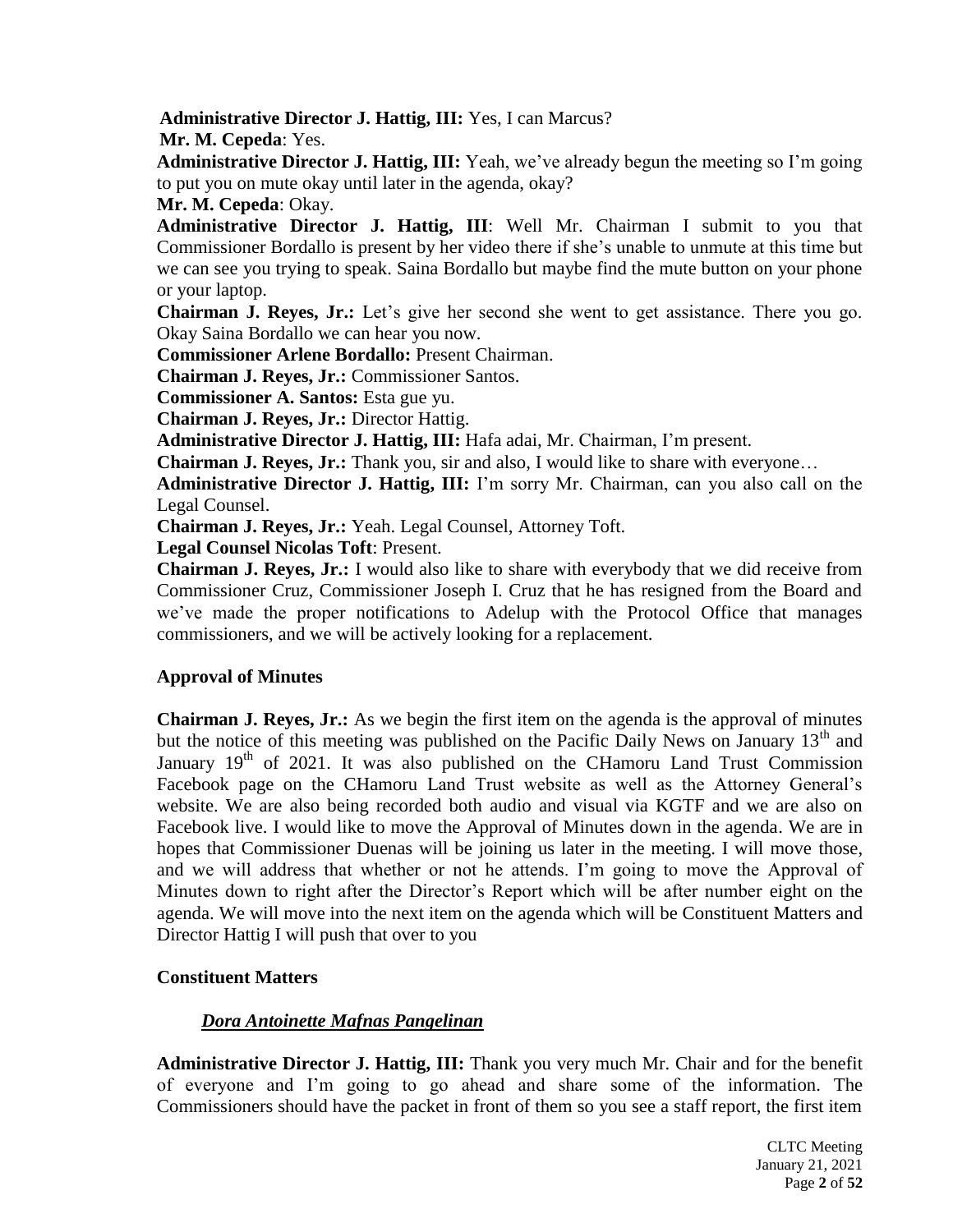on the agenda is Ms. Pangelinan Dora Ann Mafnas and let me go ahead and pull it up on the screen so that we can see. This we have Land Agent Ms. Lydia Taleu who is responsible for the presentation of the report.

**Land Agent I Lydia Taleu:** Here I am, can you hear me? Good afternoon Commissioners and as you know my name is Lydia Taleu and I'm presenting the case of Ms. Dora Antoinette Mafnas Pangelinan. We're requesting for the approval of the beneficiary designation. Ms. Dora had a lease for a lot in Mangilao and her niece related to her through her father. Ms. Mary Jo and Ms. Dora \*inaudible\* brother and sisters and Ms. Dora had actually designated Ms. Mary Jo along with her husband to be the beneficiaries or the successors of her lease. Unfortunately, her husband did not qualify for the program so we're requesting for the approval of Ms. Mary Jo as the beneficiary of the lease.

**Chairman J. Reyes, Jr.:** Okay. Thank you give me one second.

**Commissioner A. Santos:** Mary Jo \*inaudible\* I'm sorry.

**Land Agent I L. Taleu:** Mary Jo is the niece of Ms. Dora Pangelinan.

**Commissioner A. Santos:** And Ms.- So Dora's father Pedro Cruz defunto (deceased) am I correct? \*Inaudible\*.

**Land Agent I L. Taleu:** I'm sorry, can you repeat the questions?

**Commissioner A. Santos:** Dora's dad was who the lease was…

**Land Agent I L. Taleu:** Yeah, Ms. Dora's dad, he passed away.

**Administrative Director J. Hattig, III:** Commissioner Santos I just want to answer your question. Mr. Pedro Cruz Pangelinan had a Land Use Permit, and it was under that Land Use Permit that they were considered pre-occupiers on the area so the lease was issued with that LUP in mind so that's who Mr. Pangelinan is.

**Chairman J. Reyes, Jr.:** Ms. \*Inaudible\* as I'm reading through this, before the lease can be transferred, you're recommending that we have four conditions met; is that \*inaudible\*?

**Land Agent I L. Taleu:** Yes.

**Chairman J. Reyes, Jr.:** And what is our mechanisms to ensure that in working with successor or whoever will be taking over the lease which is Ms. Mafnas. What are our checks and balances in your, to make sure that those are complete?

Land Agent I L. Taleu: \*Inaudible\* a property tax is cleared they can submit a copy of the receipt from them or if they haven't been cleared, they can letter, a certified letter from Revenue and Taxation claiming or stating that there are no due taxes on the lot. \*Inaudible\* Treasurer of Guam and we would get a copy of that receipt or proof of the clearance of the land lease fees. As far as clearing the property, we would conduct a site inspection to ensure that the property is clear of trash and debris before issuing it and then we would have to submit that report into the file along with documentation such as pictures showing that and as well as a recorded survey map for the actual lot description showing the points, the boundaries of the lot.

**Chairman J. Reyes, Jr.:** So \*inaudible\* is approved. What's the time period before all of these items, these conditions have to be met? Is it 30 days \*inaudible\* days? Do we have that time period in place?

Land Agent I L. Taleu: We actually, as far as I know, we've never actually given a time period on this because we had people who have, especially when it comes to the property taxes who paid off quickly other times it takes them a while to do as each time goes by, they will submit the receipt. Probably the one that will take the longest will be the survey map because while the field work is done quickly it is when it has to go through Department of Land Management for clearance then that's actually the process that takes the longest part. So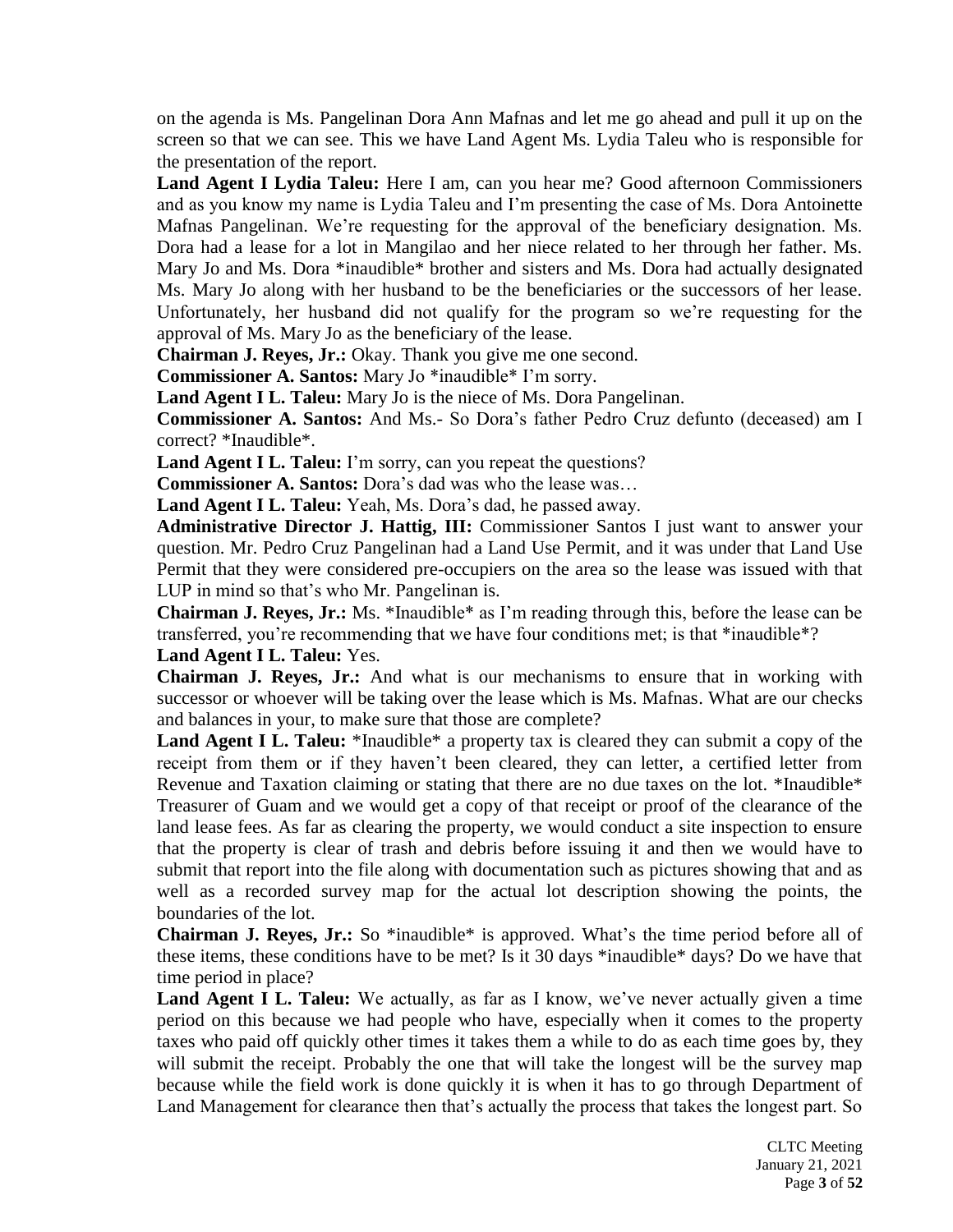initiates the Survey Authorization and she could start working on clearing the property taxes and the land lease fees hopefully by the time the survey map is completed everything else has been cleared and then we would do a final inspection to ensure the property is within compliance and then we would submit a memo to file requesting for an addendum transferring the lease over to Ms. Mafnas.

**Chairman J. Reyes, Jr.:** Okay, that's all the questions I had. Thank you, Ms. Taleu. Commissioner Santos, Commissioner Bordallo, I yield to you for any additional questions.

**Commissioner A. Bordallo:** \*Inaudible\* Mary Jo am I correct?

**Chairman J. Reyes, Jr.:** Correct, Mary Jo Mafnas.

**Administrative Director J. Hattig, III:** Mr. Chairman I do have a concern that I'd like to bring up while we're waiting for Commissioners to comment. I would like to find out with regard to qualification, Ms. Mary Jo Mafnas who is present by the way at the meeting and she is present and she is listening and she is available for comment if you have any questions. My question would be in this situation because we're designating the successor at this point; would this person need to qualify according to the new qualifications' rules set forth in Public Law 35-112? And I just want to say that it is my understanding that if Mary Jo Mafnas was dully designated prior to 2021, prior to the enactment of this legislation and she is qualified based on that designation then it does not require her to submit the additional documents for the new qualification but because we are attempting to name the successor today, I think that is the request; does that have followed 35-112, does she have to submit those documentation. I think that's a great question for the Legal Counsel to help us out with.

**Chairman J. Reyes, Jr.:** Okay.

**Legal Counsel N. Toft:** Yeah, there were other members of CLTC that asked me \*inaudible\* question to that. From our understanding basically what the Legislature was trying to do was anything that was done or completed prior to 2021 was supposed to be legitimate and \*inaudible\* to the future proceedings basically. So, it's only if we're doing something new, a new lease a new application thing, like that that second 75A section applies.

**Chairman J. Reyes, Jr.:** Thank you, Attorney Toft.

**Administrative Director J. Hattig, III:** I just want, if I could follow up Mr. Chair?

**Chairman J. Reyes, Jr.:** Okay, so we'd like to have that as a matter of record Mr. Toft so that we can start applying the same requirement across the board because we are experiencing cases where we have different scenarios or different chronologies if you will and we are currently in discussion with you on each of those cases but for the purposes of putting together a specific application of this. So, can you say that we can apply this now to everyone that was designated prior as the successor, prior to 2021? And if so, will be the reassertion that they do not need to come under the new qualification rules set forth in the Public Law?

Legal Counsel N. Toft: That would be my assertion. \*inaudible\* of that is that if there is a change in the designation of the beneficiary then that new beneficiary would have to go under the new rules. Basically, the things that are already in place stays in place anything new that comes through the door in any form basically would have to go through the new rules.

**Administrative Director J. Hattig, III:** Of course, thank you. Thank you for that clarification so that the staff knows and it's also a matter of record here today in the meeting that we are going to be applying the same regulations so if a person has been designated as a successor prior to the enactment of the legislation, they will be allowed to continue that successor designation and they will be allowed to assume the lease when that time has come. So, either in a case of a death of a lessee or in the case of a transfer of a lease, the legal transfer of a lease to a designated successor but if there is no designated successor and the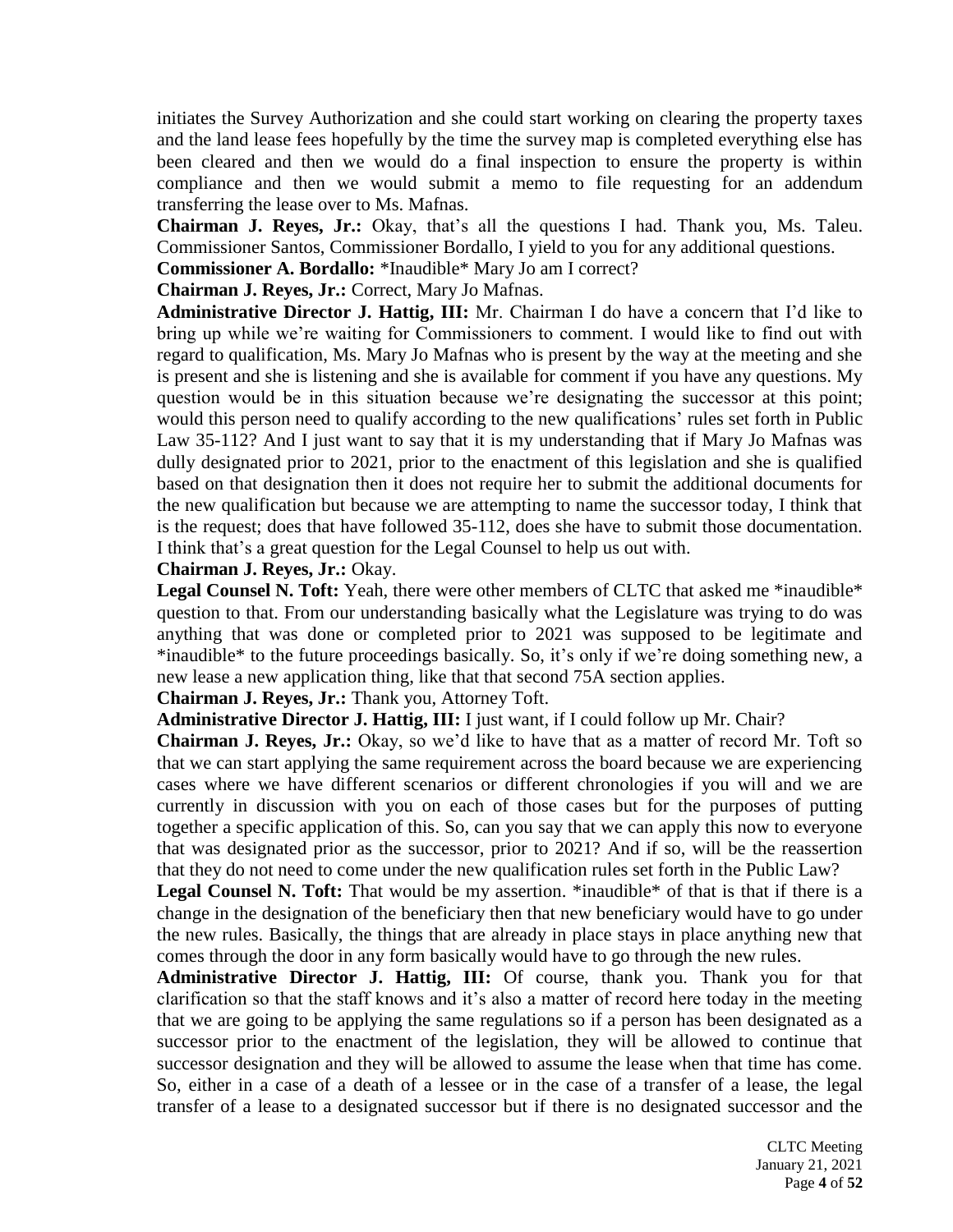Commission has to select a successor as what might be the possible case in the future. I'm not saying that this is the case of Ms. Mary Jo and Ms. Dora because from what I understand, Ms. Mary Jo was already designated as the successor together with her husband. So, in the future if we don't have, have somebody that is not designated or a lease that somebody is not designated and the Commission has the responsibility of selecting the successor, that successor must pass through all of the new qualifications, correct?

**Legal Counsel N. Toft**: Yes, that is correct.

**Chairman J. Reyes, Jr.:** Anything else, Director Hattig?

**Administrative Director J. Hattig, III:** No, that's all I have for this particular case. **Chairman J. Reyes, Jr.:** Commissioner Santos or Commissioner Bordallo any other questions?

**Commissioner A. Santos:** Is Mary Jo on the line?

**Ms. Mary Jo Mafnas**: Yes, I'm present.

**Commissioner A. Santos:** \*Inaudible\* Ms. Benavente? Mrs. Benavente?

**Ms. M. Mafnas:** Mafnas. Mary Jo Mafnas?

**Commissioner A. Santos:** So, all we're waiting, let me just clarify. All we're waiting for is for her to receive that survey authorization or just to finalize her survey for the property, correct? Director Hattig, is she just waiting for her survey authorization or what are we…?

**Administrative Director J. Hattig, III:** I think the question is better directed to Ms. Lydia because Ms. Lydia keeps individual information but Ms. Lydia \*inaudible\* have the four conditions been met yet?

Land Agent I L. Taleu: Right now, the conditions haven't been met because my conversation that I had with Ms. Mafnas her concern was she didn't want to invest in the property if she wasn't going to be actually issued a lease because the amount of money that would into just doing a survey alone is quite a lot. So, there's no point in putting money in something that you're not going to receive. So, if we can approve her as \*inaudible\* to succeed the lease, be the successor of the lease then we can issue her a survey authorization and then she can begin on clearing the property taxes as well as the land lease fees and bringing the property into compliance.

**Commissioner A. Santos:** So, nothing has been done at all in the property?

**Land Agent I L. Taleu:** Currently no as far as I know.

**Commissioner A. Santos:** So, let me just be clear, Mary Jo has been, like they were trying to start the process prior to 2021 for her to become the successor?

**Land Agent I L. Taleu:** Yes.

**Commissioner A. Santos:** Okay. No other questions. Is Mary Jo still on the line? **Ms. M. Mafnas:** Yes.

**Commissioner A. Santos:** If you were to be \*inaudible\* the succession, this is for residential, you're already you would already be starting the process if you were to be \*inaudible\* successorship; you're able to start the process to survey and all the other requirements needed?

**Ms. M. Mafnas**: Yes.

**Commissioner A. Santos:** I have nothing else, Chairman.

**Chairman J. Reyes, Jr.:** Thank you, Commissioner Santos. Commissioner Bordallo, do you have any questions?

**Commissioner A. Bordallo:** None.

**Chairman J. Reyes, Jr.:** Director Hattig?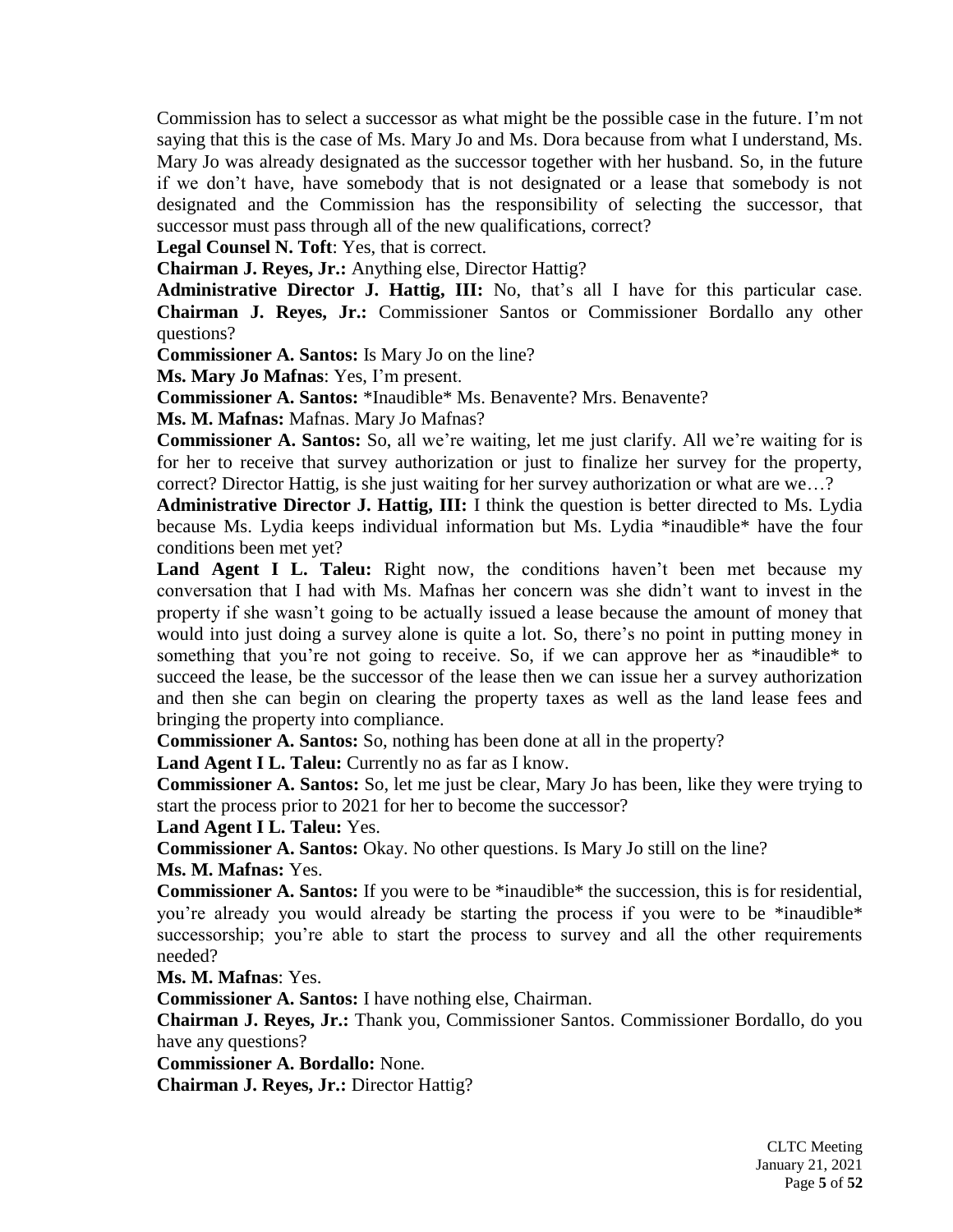**Administrative Director J. Hattig, III:** So basically, we would need a motion from the Board to designate Ms. Mary Jo Benavente Mafnas as a successor to the lease of Ms. Dora Annette Mafnas Pangelinan.

**Chairman J. Reyes, Jr.:** \*Inaudible\* to include the conditions prior to that?

**Administrative Director J. Hattig, III:** Correct. There are the conditions that's listed there in the report, the Staff Report under Findings Part 4C.

**Chairman J. Reyes, Jr.:** Okay.

**Commissioner A. Santos:** Saina Arlene would you like to make that motion?

**Commissioner A. Bordallo:** I will. \*inaudible\* this is late Dora Annette Mafnas Pangelinan the lease agreement her successor would be Mary Jo Benavente Mafnas \*inaudible\* to have a CHamoru Land Trust Commission set up the lease agreement on Lot 5402-R5NEW-R6, Mangilao. We'll start with that.

**Chairman J. Reyes, Jr.:** Thank you, Commissioner Bordallo. May I get a second? **Commissioner A. Santos:** I second that.

**Chairman J. Reyes, Jr.:** Thank you Commissioner Santos. Any objections?

**Commissioner A. Bordallo:** None.

**Commissioner A. Santos:** Do we have to add in with the conditions that need to be met? Do we need to specify that within that motion?

**Administrative Director J. Hattig, III:** Always advisable to include the specifics in the motion, yes.

**Commissioner A. Santos:** Saina Arlene?

**Commissioner A. Bordallo:** Yes. With the condition that \*inaudible\* to Mary Jo Benavente Mafnas the following conditions that need to be met: One, is the approval of the Commission because it was more than 180 days before the Trust was notified of the death of Ms. Pangelinan. Two, land lease fees \*inaudible\* ninety-nine dollars (\$99.00) must be cleared. Number three, all property taxes need to be cleared. Number four, the lot must have a recorded survey map make that motion to be included.

**Commissioner A. Santos:** I second that Mr. Chairman.

Land Agent I L. Taleu: Can I just add also that the property needs to come within compliance before we issue a lease because we don't want to issue a lease to somebody that isn't clear of any undo expenses as well as trash.

**Commissioner A. Santos:** Included in the…

**Chairman J. Reyes, Jr.:** That's kind of… let's do this just to be clear because I think there's… it got a little bit disjointed there. I want to definitely renew this because let's make sure that we allocate everything in the motions \*inaudible\* if Ms. Taleu is adding in or recommending then we include the compliance and regulations regarding structures, junk vehicles or trash, let's clear it up because it got a little bit disjointed and I don't want to miss anything on this particular one on granting this successor. So, given that, we understand that we need to designate Mary Jo Mafnas as the successor, we also need to ensure that the conditions are met and in addition to the recommendation by Ms. Taleu is to include there the compliance of regulations and rules of the law be included. So, if we can take that and aggregate that into a motion then that will be a little clearer and then we can vote. Saina Bordallo, would you like to make the motion?

**Commissioner A. Bordallo:** I would like to make a motion to Mary Jo \*inaudible\* needs to be aware that the lot must be in compliance within the rules and regulations of the law; the additional structures, junk vehicles and trash must be cleared.

**Chairman J. Reyes Jr.:** Okay. Let me ask, Ms. Tina Tainatongo, do you have that?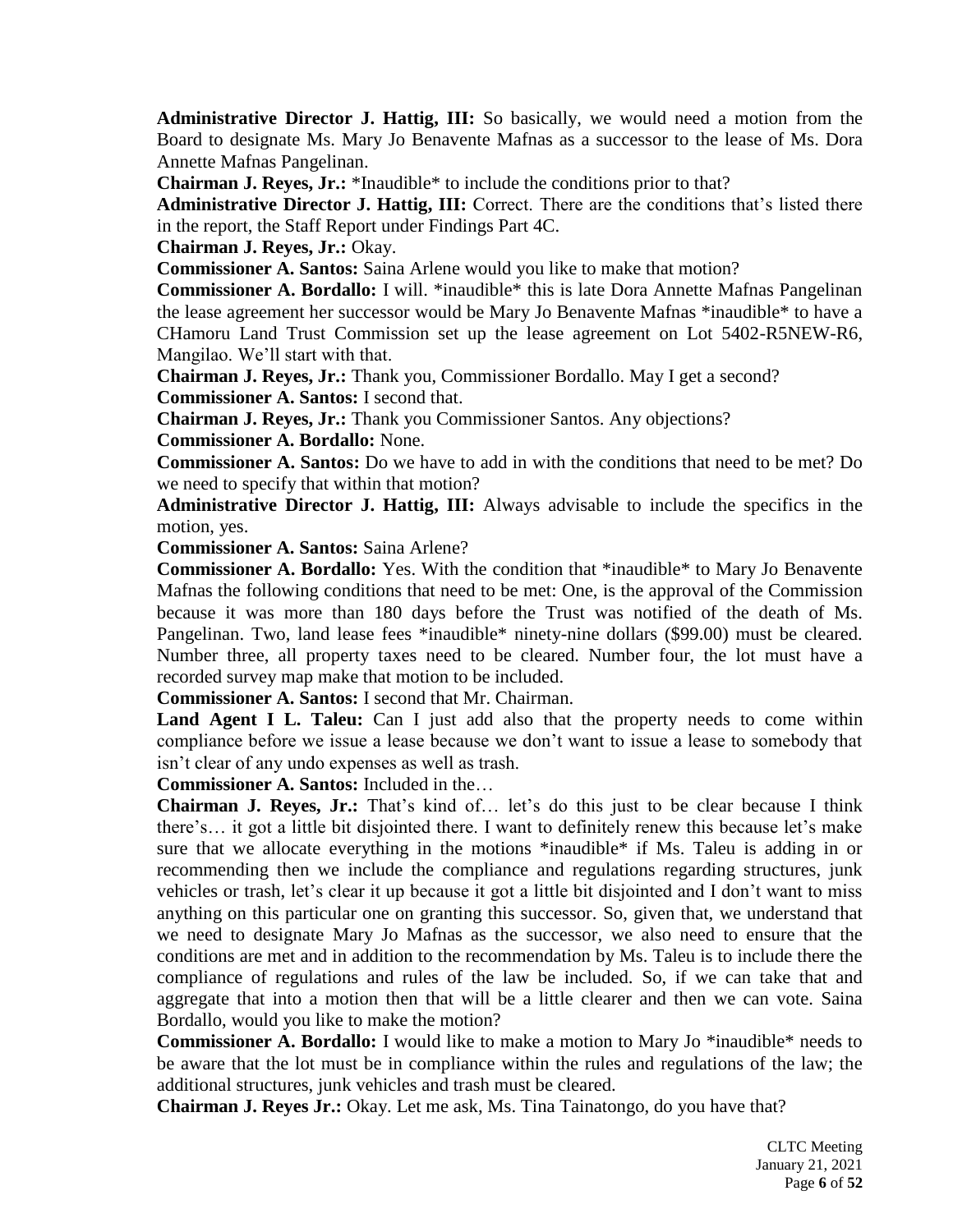**Land Agent I Tina Tainatongo:** No Sir. Can we repeat that motion?

**Commissioner A. Bordallo:** \*Inaudible\*.

**Chairman J. Reyes, Jr.:** Commissioner, can we do this? Could you restate the motion in its entirety, please, so that we have all the pieces stated for record?

**Commissioner A. Bordallo:** The whole thing?

**Chairman J. Reyes, Jr.:** Yes ma'am. Yes, Please. I want it for clarity and just to make sure that we account the recommendations from Ms. Taleu.

**Commissioner A. Bordallo:** Okay. I would like to make a motion on the Late Dora Annette Mafnas Pangelinan and that the designated beneficiary is Mary Jo Benavente Mafnas and that be approved we would be approved a lease \*inaudible\* and that before this lease can be transferred to Mary Jo Benavente Mafnas the following conditions need to be met: One, the approval of the Commission because it was more than 180 days before the Trust was notified of the death of Ms. Pangelinan. Second, land lease fees ninety-nine dollars (\$99.00) must be cleared. Three, all property taxes need to be cleared and then number four, the lot must have a recorded survey map we would also like Ms. Mary Jo Benavente Mafnas needs to be aware that the lot must be in compliance within the rules and regulations of the law; the additional structure, junk vehicles, and trash must be cleared. That's the end of my motion.

**Chairman J. Reyes, Jr.:** Thank you, Commissioner Bordallo. May I get a second on the motion?

**Commissioner A. Santos**: I second that.

**Chairman J. Reyes, Jr:** Alright, any objections?

**Commissioner A. Bordallo:** None.

**Chairman J. Reyes, Jr**.: Okay no objections, the motion passes. Thank you very much Saina. Thank you, Ms. Taleu and thank you Ms. Mary Jo Mafnas for your attendance today.

**Ms. M. Mafnas:** Thank you.

**Commissioner A. Santos:** Congratulations Ms. Mafnas.

**Ms. M. Mafnas:** Thank you.

**Chairman J. Reyes, Jr.:** Okay, Director Hattig, the next constituent matter on the list please. **Administrative Director J. Hattig, III:** Thank you and then Ms. Mary Jo just before we close you can continue to work together with Ms. Lydia on the conditions and then you can go ahead and sign out from the meeting now. Thank you.

**Ms. M. Mafnas:** Thank you. Take Care.

# *Vincent Duenas Gamboa*

**Administrative Director J. Hattig, III:** Thank you so much Mr. Chairman so we're going to move on to it was a second addendum on the staff report that was provided that was added, the staff report is for Mr. Vincent Duenas Gamboa and we also have the representative also of Mr. Gamboa who is joining us Mr. George Salas who is also present today in the meeting. This staff report was also prepared by Land Agent Jessica Dayday, we'll here from Ms. Dayday.

**Land Agent I Jessica Dayday**: Hafa adai Commissioners, I'm Jessica Dayday Land Agent with CHamoru Land Trust Commission. I bring before you Vincent Duenas Gamboa he's a residential lessee and the issue is to request to wave property taxes, transfer a residential lease and relocation. Mr. Gamboa is a December \*inaudible\* 1995 applicant. He was issued a lease, a residential lease for Lot 10154, there was no survey done, a survey was not completed. On January 14, 2020, Mr. Gamboa requested to transfer his lease to his brother-in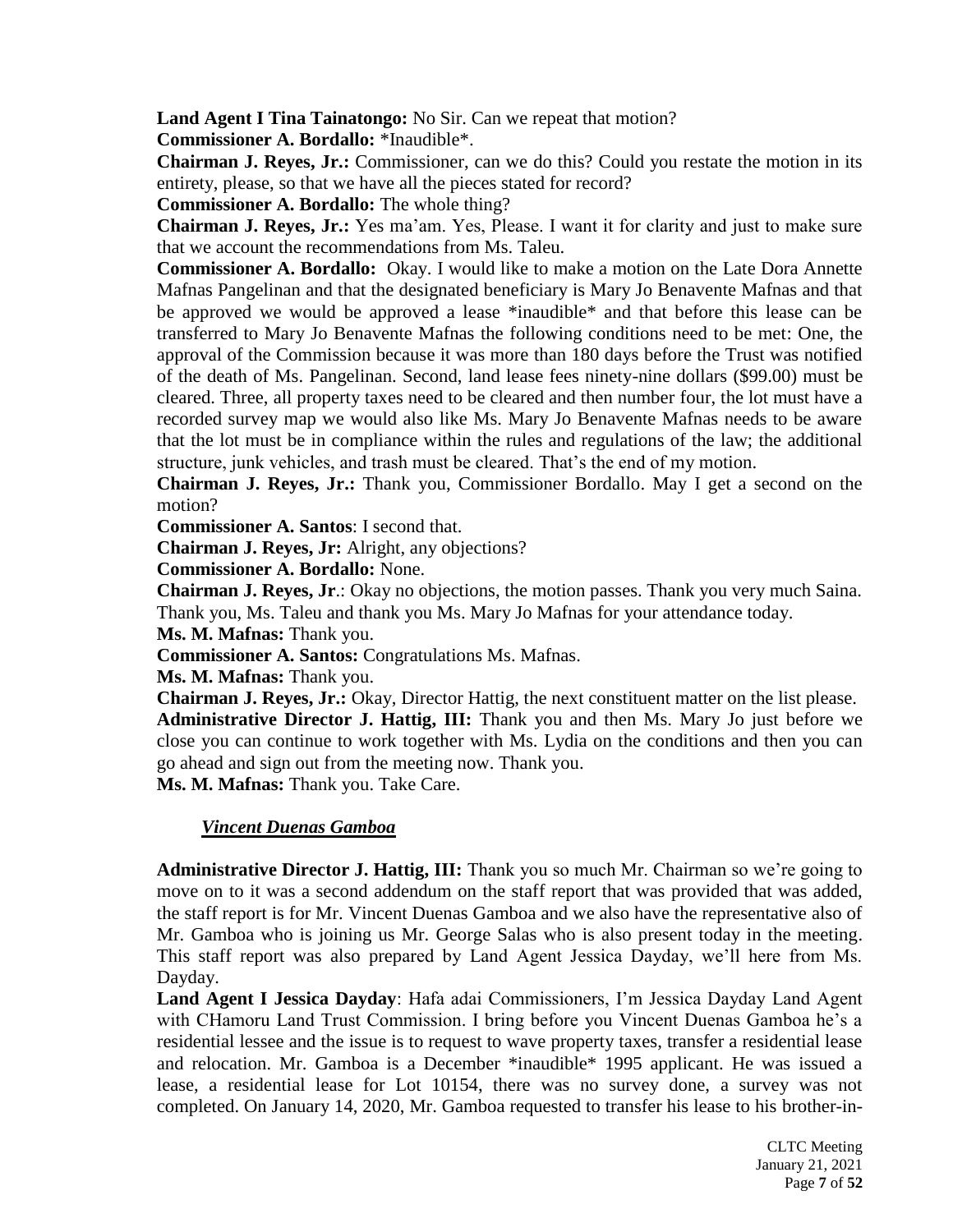law, George Salas. So, he's here today, he would like to request waive his taxes and the reason for that is when he was issued a lease the property that shown to him which is a portion of 10154 was there was no occupant however when we conducted a site inspection there was an occupant who claims pre-occupier status. So, it was recommended that we do a relocation, find a new lot for Mr. Gamboa and we did find and Mr. Salas agreed with the property. However, prior to transfer of the lease; property taxes must be up to date, lease fee payments in full, property needs to be survey so those are the requirements prior to transfer of the lease under 7.5.

**Chairman J. Reyes, Jr.:** Thank you Ms. Dayday. Any additional information on this?

**Administrative Director J. Hattig, III:** I just want to provide some context if I could, Mr. Chairman and then maybe we can call on Mr. Salas also to make his comments to the Board. So, what we have here is a really complex request, I think. We had met yesterday with Mr. Salas in an attempt to try to find out what are some of the ways that we could solve some of these very important concerns that we have. Obviously, we have a situation where first of all; the taxes, Mr. Gamboa was issued a lease and in signing the lease each lessee understands that they're responsible for property taxes that they may incur. If they surveyed the property then they have a seven year abatement of property taxes but if they did not survey the property then it is all dependent on the Department of Revenue and Taxation when they start to do the assessment of the taxes, they do \*inaudible\* the lessee based on the information that is provided by the Land Trust for the lease such as a portion of and the lot number so in this situation I expressed my concern that number one either before we transfer the lease Mr. Salas, Mr. Gamboa has to pay the designated property taxes or he could seek to request for a tax waiver because number one there is somebody currently living or residing on the property that claims a pre-occupier status but when we issued the property and he was shown originally there was nobody on it so that has to be brought before the Commission; that determination should be made by the Commission. We have the staff report and we have the facts that were collected and then we have the representative of the lessee who is attempting to get the lease transferred to him. We have him available to also explain and provide information to the Commission. So that's the first one with regard to the taxes, the second one with regards to the transfer of lease to Mr. Salas; I did speak with Mr. Salas and stating that it's possible that he may need to qualify under the new qualification process as outlined in 35-112 simply because he was not designated as a successor to Mr. Gamboa's lease. He's nearly coming in as a new lessee and I understand that he did submit a, Mr. Gamboa and Mr. Salas did submit the relinquishment request prior to 2020 or 2021, I'm sorry but that is also for the Commission to decide whether or not he must also qualify before we transfer Mr. Gamboa's lease to Mr. Salas. I expressed that that it looks like that we may need to transfer I mean before it's transferred, he may need to qualify under the new rules so this is the opportunity for the Commission to decide and to hear from Mr. Salas obviously and to go within the law right because we are all bound by the law at this point and then the third and final piece of the puzzle was the relocation right. So, I did express to Mr. Salas that it maybe it is possible while we are waiting for his qualification if he could request or if we could request for a right of entry to be granted to the relocation property. Mr. Salas obviously thought that it was not an advisable suggested because if he were to invest obviously in the survey of this property and then he would not be granted because he would not be able to qualify under the new rules and it would not be in his best interest. So, I did acknowledge that that we are trying to come up with some solutions to this issue that is very complex and to come before the Commission and to make an appeal so that we can sort out all of these individual requirements before we can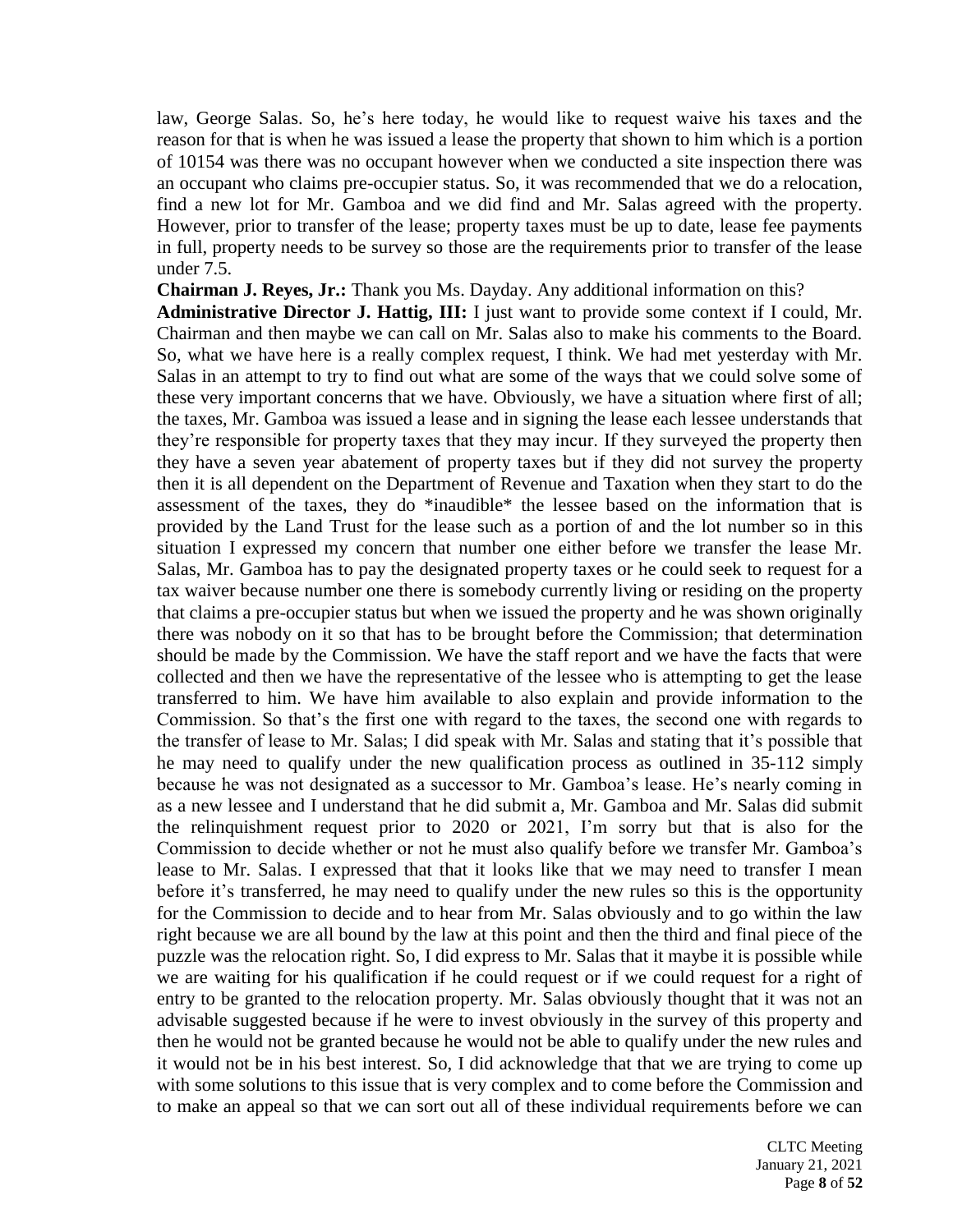come to some resolution but knowing what we know now, because Mr. Gamboa did not designate a successor to my knowledge and maybe Ms. Jessica Dayday can look in the file to confirm this maybe if the Commission selects Mr. Salas to be the successor maybe that would be a way because we had just \*inaudible\* case, right? Ms. Dora Pangelinan's case so maybe because the lessee did not name a successor and he already is attempting to transfer his lease we have the relinquish letter on file and perhaps the Commission can select Mr. Salas as the successor and then do the same thing that we did with Ms. Mary Jo is pending all of that we named him as a successor so now we know that he is potentially going to get the lease because he has to do the survey and he has to make sure that all of the conditions are met, similar to the way Ms. Mary Jo Mafnas said she would also be willing to set forth those conditions before the lease was transferred to her so that's the context that I present this case and again I encourage the Commission to hear out Mr. Salas also.

**Chairman J. Reyes, Jr.:** Thank you, Director Hattig. I think before we hear from Mr. Salas, I think I want do some clarification and give the opportunity with our Commissioners to ask a couple of questions to Attorney Toft and Ms. Dayday and then we'll yield some time to Mr. Salas. So, if our Commissioners don't mind, I would like to begin with the questions. **All Commissioners**: Go ahead.

**Chairman J. Reyes, Jr.:** Thank you. I think first and foremost, my question is the property that was supposed to have been leased to Mr. Gamboa is currently being occupied with a container home? And Ms. Dayday and Director Hattig, I think that is the first thing I would like to clear up. Why is someone or can occupy in that piece of land that's been or had been designated to Mr. Gamboa granted that the process was not complete and then secondly, I don't think we're remediating the issue with just transferring or finding another piece of property we need to figure out what's going to happen with this existing property with and existing Land Use Permit. So, can you guys clarify that please?

**Administrative Director J. Hattig, III:** Sir, the short answer we often time we don't know. We don't know exactly how the new occupier got there. We rely on the lessee and the land agents to obviously communicate with one another often times that's not the case and it's my understanding that when Mr. Gamboa was shown the property, the property was vacant, there was nobody there and in my conversations with Mr. Salas we confirmed that that initially the property was vacant and all of a sudden somebody popped up on the property and they submitted a mayor's verification that says that they were there before 1995 so we don't have a mechanism, if they presented an official document from the Mayor's Office we don't have any kind \*inaudible\* to challenge any of that we can simply take in the document and we can insert it as part of the file and then we tried to work with what our mitigations will be but we don't know how it came to be that somebody was on the property.

**Chairman J. Reyes, Jr.:** Mr. Hattig \*inaudible\*.

**Land Agent I J. Dayday**: On the lease that was issued to Mr. Gamboa it says a portion of so when he was shown the property, we as land agents are not licensed surveyors, right, so we can't just say this is exactly where your property is at so it's a portion of a portion of the whole tract it's a portion of whatever the tract is we can \*inaudible\* that's where the survey comes in to know where exactly your property is at so at the time he was shown the property it may have been a jungle but the land agent cannot just say; it's right here, right here this is it so the lease states a portion of 10154 so we weren't there to see what had happened so we don't know if it's in front of us and when I did my site inspection I followed what was on the Arc and that's where I found the container home but still the lease is for a portion of, a portion of that tract or lot.

> CLTC Meeting January 21, 2021 Page **9** of **52**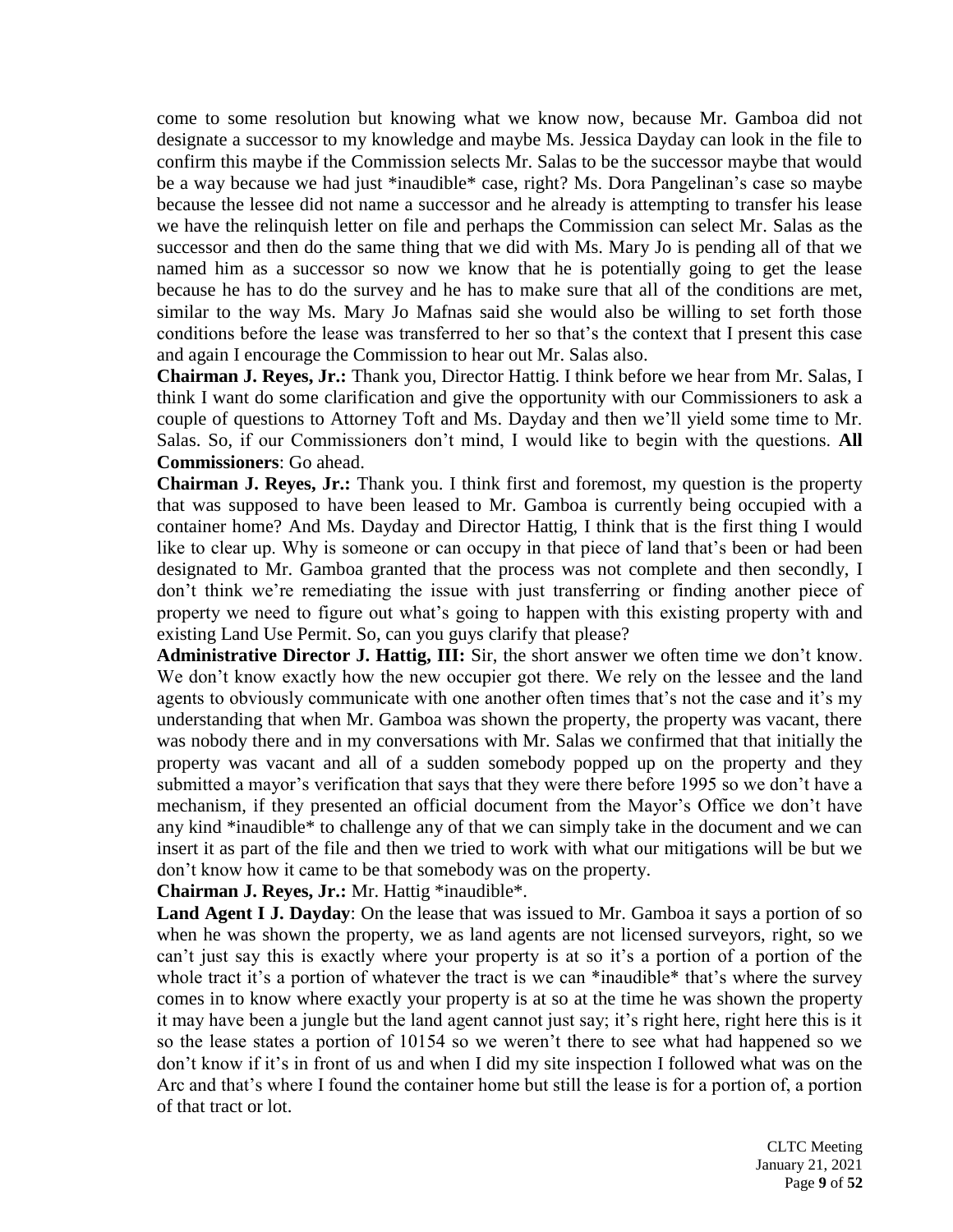**Chairman J. Reyes, Jr.:** Do we know how, okay so how big is this tract I guess where I'm a little confused in since there was no survey conducted to identify exact piece of land right and secondly…

**Land Agent I J. Dayday:** No survey was done.

**Chairman J. Reyes, Jr.:** Right and then I don't think a container home can just pop up overnight, so is there a way Director Hattig you said 1995 was the mayor's verification, was that when it was dated or is that, because I'm looking at the documents at least from the chronology and \*inaudible\* exact detail of what date to that mayor's verification is?

**Administrative Director J. Hattig, III:** Right, Mr. Chairman that's because that's somebody else's file that's not going to occur that's not going to be inserted into Mr. Gamboa's file because that comes from another occupier so that would be from another file.

**Chairman J. Reyes, Jr.:** Okay but if it's from another occupier \*inaudible\* that this other occupier is an actual lease holder of the Trust?

Administrative Director J. Hattig, III: It's not determined at that time again because we're talking about Mr. Gamboa's lease but Ms. Dayday would be able to know whether that person is a lessee. She conducted the site inspection so we can also have the engineer, the engineer techs if they could assist us in bringing up the tract if you would like to take a look at the actual tract, we could have them bring up 10154 so that you can take a look at exactly what \*inaudible\* was.

**Chairman J. Reyes, Jr.:** Yeah it's kind of similar to when discussed but maybe not exactly the same definitely but just a little similar to someone that is currently occupying a spot and I want to be clear right because how many of those do we have out there on CLTC land that may or may not be a lessee and I understand that we're trying to address Mr. Gamboa but if there's someone occupying and whether the response of you don't know if they're a lessee I mean it's not easy for the Commission to make a decision and just move him to a different piece of property because we're not mediating we're not \*inaudible\* the issue here and you know I don't mean to try and drag this on but I think that there is still pieces of information that is not clear or some facts that is going to help us make a decision and \*inaudible\* and I think the bigger problem is who is in this property and whether or not they're an actual lessee and if they're not then what is the Commission if it's CLTC land. What are we going to do to address that situation because I don't believe that a container home is going to pop up overnight so I don't know Director Hattig? I don't know pulling up the tract is going to do is it just going to show us how big a parcel of land is and maybe you know one of the things that's going to help us solve this is for it to get surveyed right obviously to define those corners so that's my concern and I know that we don't have all the pieces of information to be able to discern right what we should do.

**Administrative Director J. Hattig, III:** Okay Mr. Chairman first of all I just want to say you requested at the beginning to know how big the property was so I was attempting to answer your question by identifying the tract it's on with the ARC/GIS number two then we would need to conduct an investigation into the occupier of the property because we cannot simply if there's a mayor's verification we cannot simply evict anybody so we're going to need some time to go and interview this person and find out exactly what the situation is in regards to the property and even then if we're having an occupier that should not be occupying there are steps that we need to take that would mean that we need to put together the removal process then pretty much it would take the legal review and it would take our staff report and then we would need to bring this up to the board at a different time. So what we're trying to do obviously is we know that we have to deal with this property now because there's a pre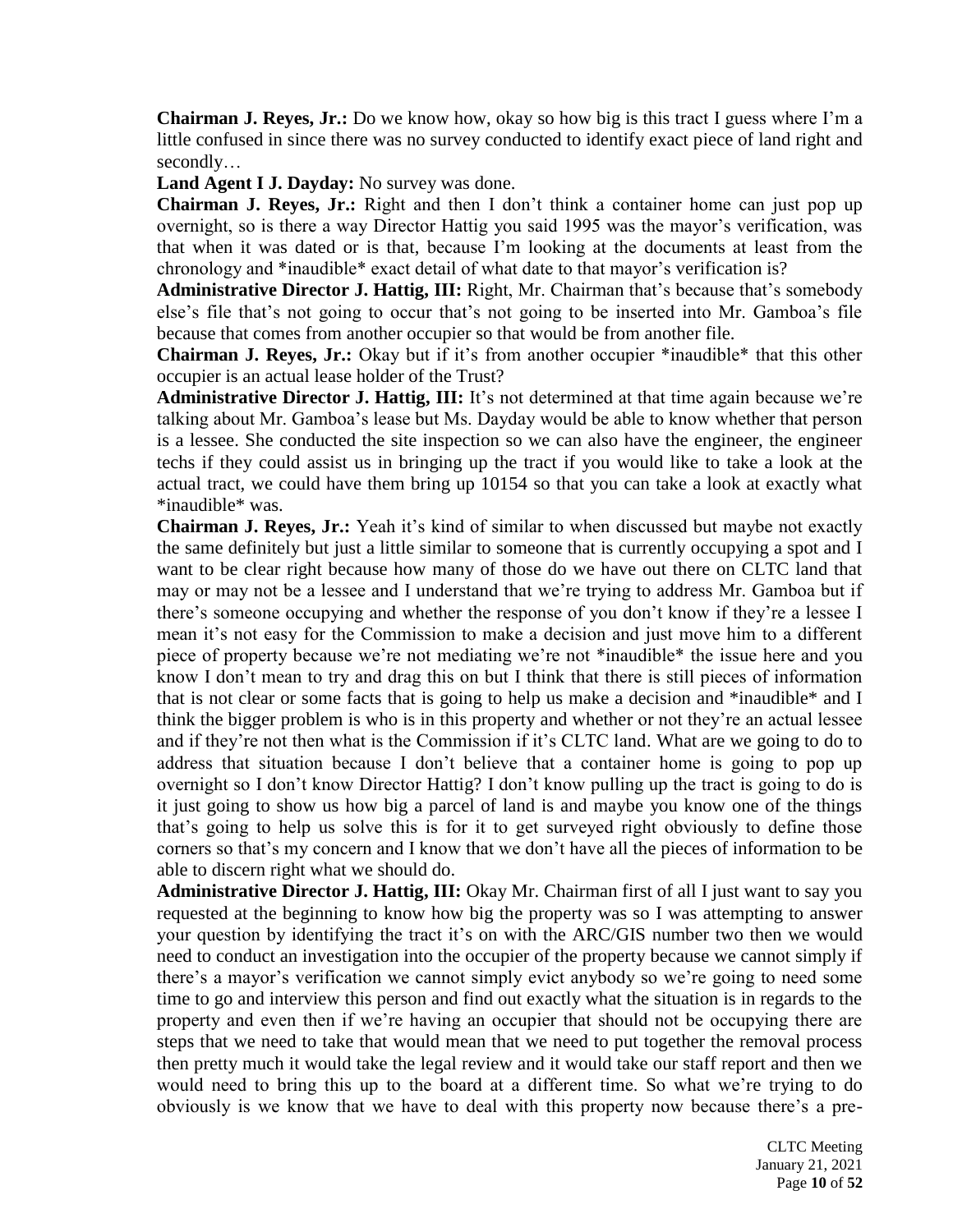occupier on it but one of the ways the land agents were trying to attack it is well if we know that this is a problematic property because we have two people that are claiming the same property we know that a lease was issued well we can't necessarily kick that person out right now why don't we look outside the box and see what we can do so when working with Mr. Gamboa and Mr. Salas another property was identified that would have been sufficient so these are some of the options Mr. Chairman these are just options that you don't have to decide to do this right now and if you need more information regards to the subject lot 10154 then we can certainly provide that but the crux of the matter was the request by the transferee or the representative that's what we're trying to get at today to answer some of those questions but yes, I do agree, that a \*inaudible\* can't just pop up and we are doing our best to monitor all of these properties we only have seven land agents and we're just returning from the pandemic just yesterday or Tuesday so we will definitely get on it and provide you with that necessary information for the occupier, the new occupier.

**Commissioner A. Santos**: I just want to add in to what you just finished saying Director Hattig so you just mentioned that the occupier right now were they given a lease for that property?

**Administrative Director J. Hattig, III:** It's not my understanding that they did, no. **Commissioner A. Santos**: Okay, so there's no knowledge of who is there and how they got there as of right now?

**Land Agent I J. Dayday:** Yes, I did interview the person that was there and he did come into the office and that I requested show of proof of how he got that property and he submitted a mayor's verification.

**Commissioner A. Santos:** Wow.

**Chairman J. Reyes, Jr.:** Thank you, Commissioner Santos any additional follow up questions on that?

**Commissioner A. Santos:** None.

**Chairman J. Reyes, Jr.:** Commissioner Bordallo, any questions?

**Commissioner A. Bordallo:** I totally agree with you Mr. Chairman and Director Hattig we should do an investigation first. \*Inaudible\* who was there and who has \*inaudible\* to the lease on that lot.

**Chairman J. Reyes, Jr.:** Right, thank you, Commissioner Bordallo. Attorney Toft, any additional insight from you in regards to this particular \*inaudible\*?

Legal Counsel N. Toft: Are you talking about in regards to the prior occupier or the whole situation?

**Chairman J. Reyes, Jr.:** The whole situation. I want to get some additional thoughts from you on that.

**Legal Counsel N. Toft**: Well, starting with the pre-occupier they have a mayor's verification to \*inaudible\* extremely difficult situation to the eviction process unless we have definitive proof that they weren't there we're looking at going in there and it's basically an accusation without evidence against the occupier so that might be a dead end for us in trying to explore that way on it. With regards to Director Hattig had mentioned the whether we're going with the Section 75 or Section 75a the qualification process again that depends on whether everything was submitted prior to 2020 and there's going to be no changes in the application then you stick with the process the prior process the 2020 process rather than then 2021 I don't think that there needs to be additional qualifications at that point.

**Chairman J. Reyes, Jr.:** Okay thank you appreciate those two points.

**Administrative Director J. Hattig, III:** Mr. Chairman?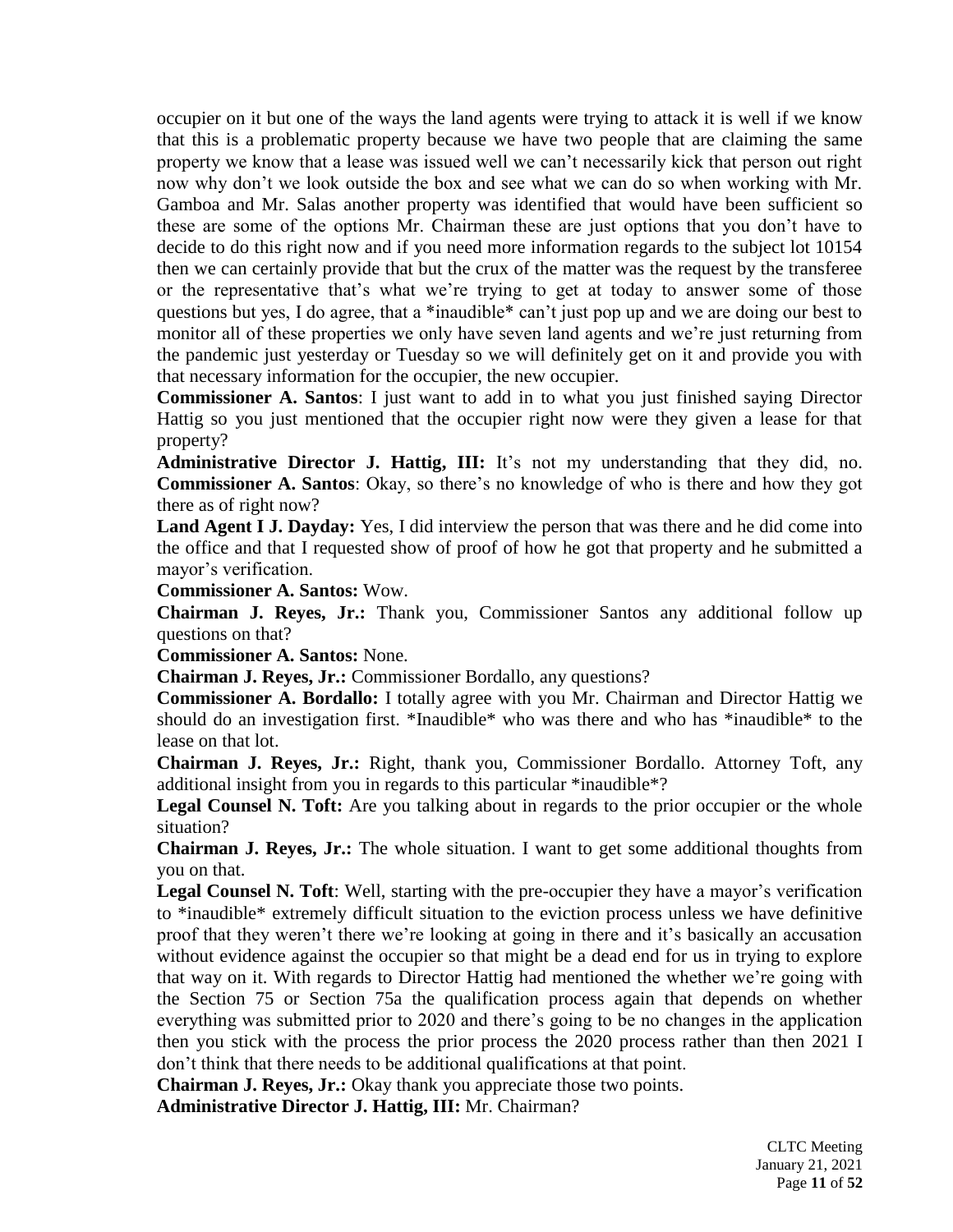#### **Chairman J. Reyes, Jr.:** Yes.

**Administrative Director J. Hattig, III:** I just want to also say that the reason why the ARC/GIS is also important is if we would like to go back and take a look at the topographic we do have the Google Map of the area and it is compartmented within our system the ARC/GIS system so we can potentially pull up a property in question and see from the timeline right up until about maybe 2016 if there was any development on the property to verify whether that individual was indeed there prior to so there is some sort of mechanism that we can do in our investigation we can look into this to see and we can report back to the Commission on it.

**Chairman J. Reyes, Jr.:** Yeah, I think we should a little bit more investigation here in this particular one. Look, I don't mean to derail it and I do appreciate some of the options that were presented being able to resolve this right for Mr. Salas but I think there's still a lot of ambiguities and when you triangulate the mayor's verification and get more details on who is currently on this property, how they got there my thoughts are on that.

**Administrative Director J. Hattig, III:** And then my final point that was not addressed was the request for tax waiver at this point so based on the results on the investigation and the updated information provided to the Commission. Could the Commission make a determination in fact whether Mr. Gamboa is still responsible for the taxes would it like to issue a waiver based on what we find out?

**Chairman J. Reyes, Jr.:** Yeah, I think we can address that once we have a little more facts and look a little deeper into the situation here.

**Administrative Director J. Hattig, III:** Okay so I'm committed to providing the information forthwith as soon as we can and if we're able to place it on the next meeting agenda that would be up to the Chairman on whether we would place it on the agenda but we will conduct the investigation and provide the info to the Commission.

**Chairman J. Reyes, Jr.:** Okay thank you. And I did want to give Mr. Salas a little bit of time as well to address the Commission given the conversation that we just had. Mr. Salas?

**Mr. George Salas**: Yes, can you hear me? You know prior to all this when we were first given was my brother-in-law for the lot, the property was even \*inaudible\* and at the time Mr. Quan wanted all this money for surveyor before we can do anything, we were getting all the running arounds stuff just didn't add up it went to the AG. I took my brother-in-law to the AG because I was paying for the stuff for him helping him out at the time and we just kept getting the run arounds up until now and then he kept telling me about the property so when I asked him; I said, okay then let me take it over and then we've been working on this already for almost a year and half. So we're just trying to figure this because he's had the lease for more than seven years so he's able to transfer it to me it's in the law, 7.5 law 23-38 states it's already been it's had his time with the lease in the years that he can transfer it to me \*inaudible\* all this property tax that has to be taken care of but yet there's occupiers there and then we were given the run arounds in the beginning so we couldn't do nothing with the property and we're still going to be property taxed for something that the employees at that time were giving us headache over money, they wanted money for this they wanted money for that we stopped giving money and we just stopped bothering with them for a while and then finally my brother in law decided that he was going to let me go ahead since I was the one paying the whole thing in the past now we're dealing with this now. I mean, I was taken to show I was shown another property which I was fine I like the place no problem there's family around it but now if we're going to still wait, I mean wouldn't it be wise to just if it's approved, I can transfer it to this new property and then you guys continue your investigation

> CLTC Meeting January 21, 2021 Page **12** of **52**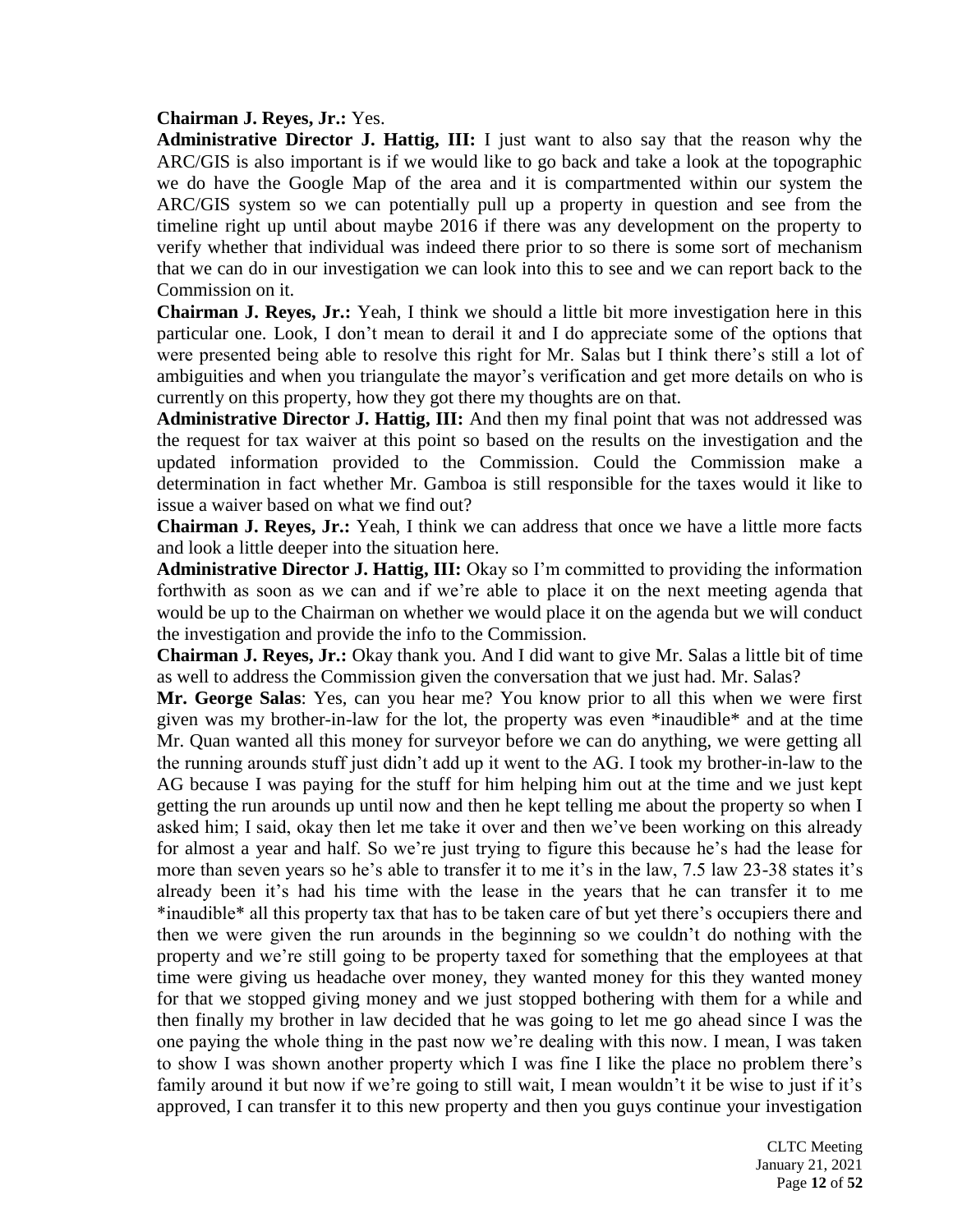with whoever is on the other property because that's already not my problem anymore. My brother-in-law already signed a notarized letter I also signed he relinquished all his rights to me already. I mean if I'm going to keep sitting around waiting and waiting and waiting it's pretty smart to just give me the other property, I'm okay with it and then do your investigation and finish up with the other one because if that thing drags on for like one of your other colleagues just said if it just drags on to a dead end and I'll just be sitting around waiting still. Now I've already waited a year and a half, and I even went to the \*inaudible\* and I saw the container home there. So, I'm just looking at how long am I going to drag onto this before I decided never mind and I've already sat giving them money in the past to do survey and then to find out property \*inaudible\* so we can't do it so now I'm going to pay another survey even if I get another property. It just doesn't add up and I'm just wasting money and then to say give me a temporary paper to enter a property and do what I want to do that is one thing that should never be brought up because it just doesn't make sense at all. That's like telling me go shopping at KMart and get what you want, and we'll let you know in a year if you have to pay us or not.

**Commissioner A. Santos:** I have question, Chairman.

**Chairman J. Reyes, Jr.:** Yes.

**Commissioner A. Santos**: Mr. Salas, so you assisted with the survey of the other property, correct?

**Mr. G. Salas:** Yeah, we went in and we dealt with Mr. Quan and some of the other guys and then stuff started to get sketchy we made a complaint my brother in law went to the AG's office and then we started to hear nothing about it so it just got aggravating for him and then he relocated because his wife is military so \*inaudible\* and then within the past two years he's been talking to me about it and then a year and half ago he decided okay let me just \*inaudible\* for you guys for you and my sister and my kids and I said okay so we did all the stuff that was required it was all signed but when we went to look at the property that's when we found there was occupants.

**Commissioner A. Santos**: Okay. So, what I'm asking is initially is that the process for that property which is being occupied by somebody else had already been started with the survey, correct?

**Mr. G. Salas**: That's just it. When he was asking for the money everything was sketchy and found out that it was not registered yet so nothing can be done because the property is not registered.

**Commissioner A. Santos**: Right, so nothing was done?

**Mr. G. Salas**: Nope. Never heard from Mr. Quan after that.

**Commissioner A. Santos**: Director Hattig, because no award, because no lease or did the process already start with their application with Mr. Salas's brother-in-law? What's his name, I'm sorry? With Mr. Gamboa, the process of his application and was he awarded the lease?

**Administrative Director J. Hattig, III:** Mr. Gamboa was awarded the lease subject to survey for a portion of lot 10154 that was the practice back then Commissioner Santos that they would authorize the lease subject to survey so these leases got approved and signed and then no survey was committed due to whatever factors but the lease was awarded it's just that the property was never surveyed.

**Commissioner A. Santos**: Okay \*inaudible\* to know. Mr. Chairman I do not see anything connecting Mr. Salas I mean if we're going to be awarding Mr. Salas or transfer of this lease, I don't see anything connecting them with that property. I really don't. I mean that could be a separate issue that the property with doing the investigation with whoever is occupying it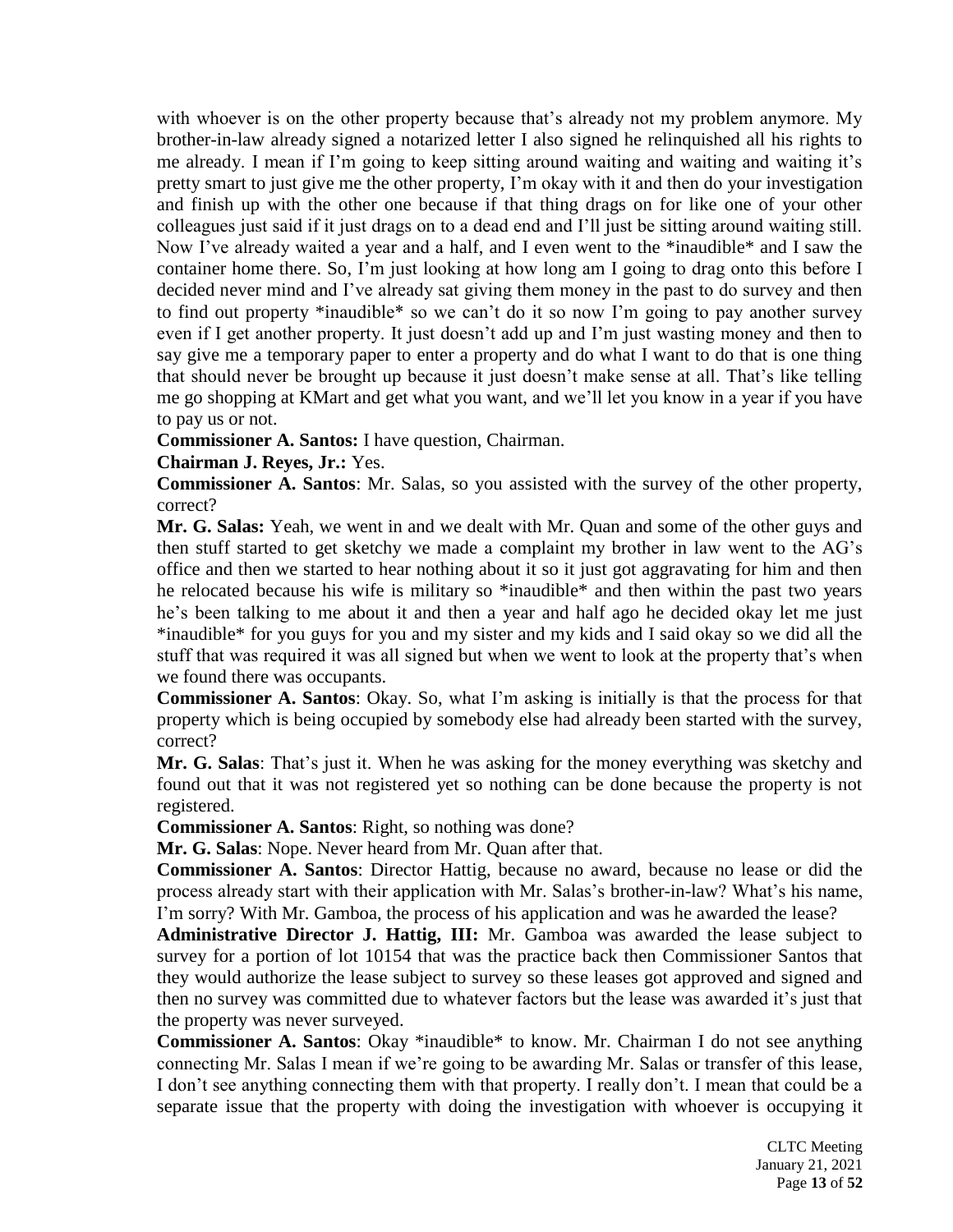right now could be, I mean it is separate from his transfer of lease. I see it that way. And he's right, he's going to be sitting around long, long, long until we get that investigations he's going to be out of a house, right, this for residential?

# **Land Agent I J. Dayday:** Correct.

**Commissioner A. Santos**: So just starting the process I would go with granting him the transferring of lease to Mr. Salas that's where I stand with this. They're pointing as two separate issues. There's nothing connecting them with the property.

**Mr. G. Salas:** I have \*inaudible\* the occupants are there now so I have no business in that investigation.

**Commissioner A. Santos**: That's how I see it Mr. Chairman that's all I have to say. I lease it up to you.

**Chairman J. Reyes, Jr.:** Commissioner Bordallo, any additional questions for Mr. Salas any comments?

**Commissioner A. Bordallo:** I have no comments.

**Chairman J. Reyes, Jr.:** Okay, Mr. Salas thank you for your time and sharing and giving us additional insight on that. Like I said, I don't want to derail this or make this seem to take a little longer but I feel that there's still additional facts that we could know to figure this out that I will feel comfortable with aside rather than just to go with \*inaudible\* recommendation the one thing that I do want to ask Ms. Dayday and Director Hattig given that \*inaudible\* our Commission meeting is there a commitment that can be made to do an \*inaudible\* investigation and we'll work we'll strive to put this back on the agenda in our February meeting. \*inaudible\* given that we're still in PCOR 2, is a one-month window enough to get additional information, dig a little deeper triangle late, again, I understand it's still two completely different situations but I feel that there's still some underlying things that we need to figure out here. So, is there a commitment from you that we have one month is enough time to be able to come back to the Commission so that we don't continue to prolong Mr. Salas's case?

# **Administrative Director J. Hattig, III:** Yes, sir.

**Land Agent I J. Dayday**: Yes.

**Chairman J. Reyes, Jr.:** So, Mr. Salas you have our commitment from the agency that they will do their due diligence additional due diligence to help gather more facts for us. We'll table this item for our next meeting barring anything that will put it on the \*inaudible\* so I'm asking for an additional 30 days we meet monthly to get a little bit more time to get us more information and we'll bring you on to the agenda in our next meeting barring any extraneous circumstances in the investigation.

**Mr. G. Salas:** Okay so what happens in 30 days if they don't solve it?

**Chairman J. Reyes, Jr.:** So, if they don't solve the issue per se and they don't necessarily get, we'll cross that junction when we get there and they will make sure that they come to the table again with likely we see recommendations if there's no resolution based on their investigation and we will then decide at point in our next meeting on what we'll proceed on. I'm asking if you could just give it the 30 days to additional research and investigation and just kind of help triangle late some of these questions that I had early on.

#### **Mr. G. Salas:** Okay.

**Administrative Director J. Hattig, III:** Mr. Chairman, if I could?

**Chairman J. Reyes, Jr.:** Yes, Director Hattig.

**Administrative Director J. Hattig, III:** So one hurdle that we were able to get possible get over Mr. Salas was the qualification hurdle so you heard from the Legal Counsel that all of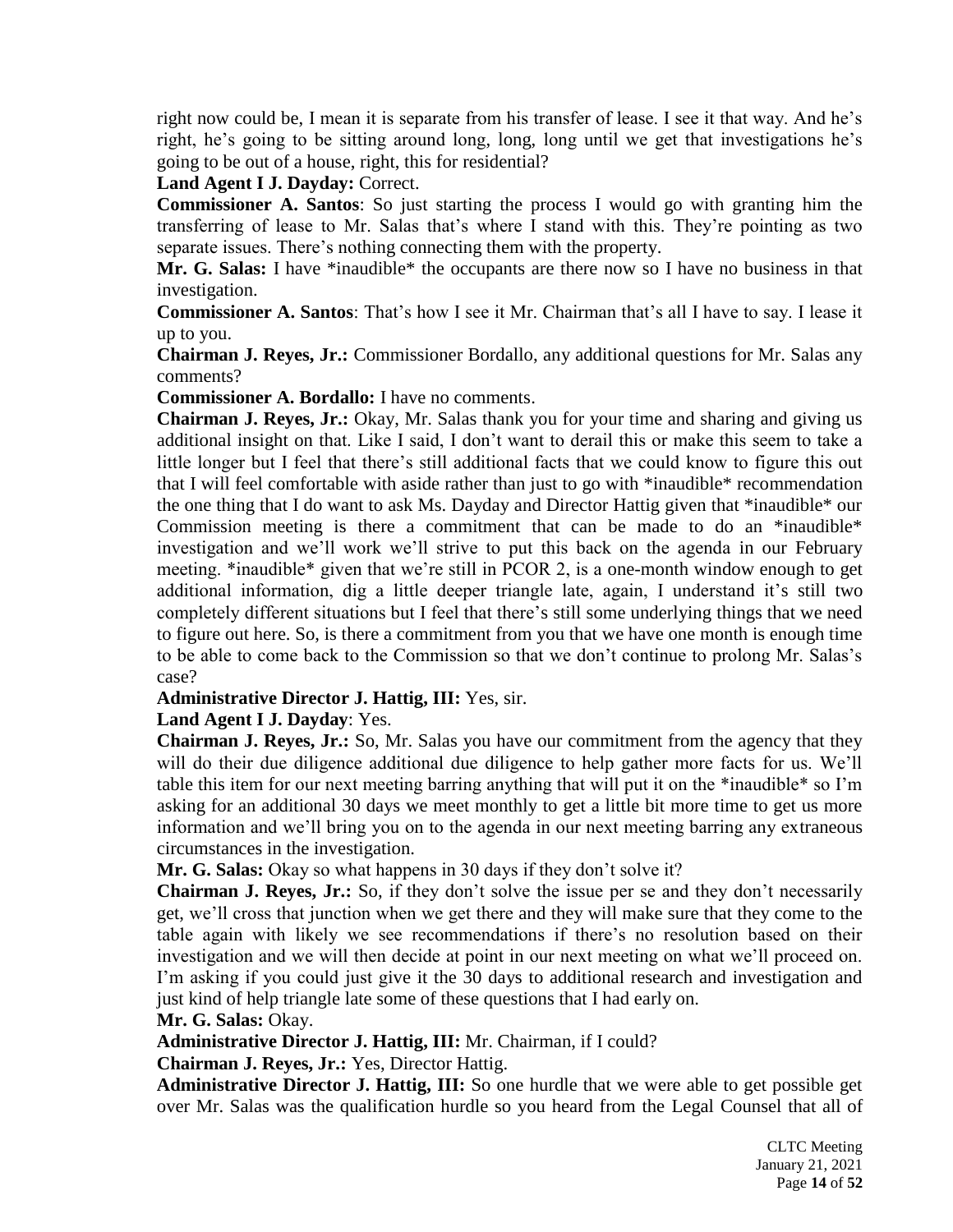your documents were submitted in 2020 with the relinquishment so that's a good silver lining to know that we won't have to go through the new qualification process for you so that is something that we can check off the list and then as I expressed we'll be able to get those new \*inaudible\* based on the recommendations from the investigation and the research that we're going to do and the facts that we're going to give back so at least we cleared one hurdle sir and thank you again for appearing before the Commission and making your case and thank you for meeting me yesterday and continuing to work together with Jessica and we'll get this to the next juncture or the next meeting.

**Commissioner A. Santos**: Thank you for your patience so far Mr. Salas.

**Chairman J. Reyes, Jr.:** Yes Mr. Salas. Give us the \*inaudible\* next Commission meeting I'll make sure to keep intact with Ms. Dayday and Director Hattig to make sure that we can achieve that timeline for you.

**Mr. G. Salas**: Okay.

**Administrative Director J. Hattig, III:** Thank you Mr. Salas you can go ahead and sign off now and then we have your information and Ms. Jessica will be contacting you okay? **Mr. G. Salas**: Okay.

**Chairman J. Reyes, Jr.:** Okay Si Yu'os Ma'åse' sir take care.

**Land Agent I J. Dayday:** Thank you Commissioners.

**Chairman J. Reyes, Jr.:** Thank you Ms. Dayday. Director Hattig those are the two items that I have, anything else on Constituent Matters?

**Administrative Director J. Hattig:** Not for Constituent Matters Mr. Chairman we're done with that portion.

### **Old Business**

# *Proposed Commercial Leasing SOP*

**Chairman J. Reyes, Jr.:** Si Yu'os Ma'åse'. Moving onto our next item \*inaudible\* agenda, Old Business and we want to go through the Proposed Commercial Leasing SOP. **Administrative Director J. Hattig, III:** So, in your packet and was submitted I'll go ahead present the Commercial Leasing Portion that was recommended for change by the Chairman at the last meeting in December. This is Part 2; 2.1 Solicit Proposals, when 60 days has elapsed from the day \*inaudible\* Kotturan Guahan receives the CLTC's Board Resolution the CLTC may commence the request for proposal process otherwise by way of memorandum CLTC may authorize the Guam Economic Development Authority to commence the request for proposal process and place the property under management services of GEDA so this gives us the explicit according to Public Law 33-95; the explicit choice of whether we would like to do the RFP process ourselves or whether we would like to involve GEDA.

**Chairman J. Reyes, Jr.:** With that said, I'll yield to, thank you Nic for making those changes Mr. Cruz and Director Hattig. Commissioner Santos or Commissioner Bordallo any additional comments on the SOPs on the amendments that I recommended in the last meeting?

**Commissioner A. Bordallo:** Well Director Hattig what do you think?

**Administrative Director J. Hattig, III:** Well, I think that what we did Commissioner Bordallo and other Commissioners is, we took 33-95 and we just boke it down into segments and that's why what we wanted to do is we wanted to make it a little bit easier for those that are seeking commercial lease with the Trust. So we have some companies that are going to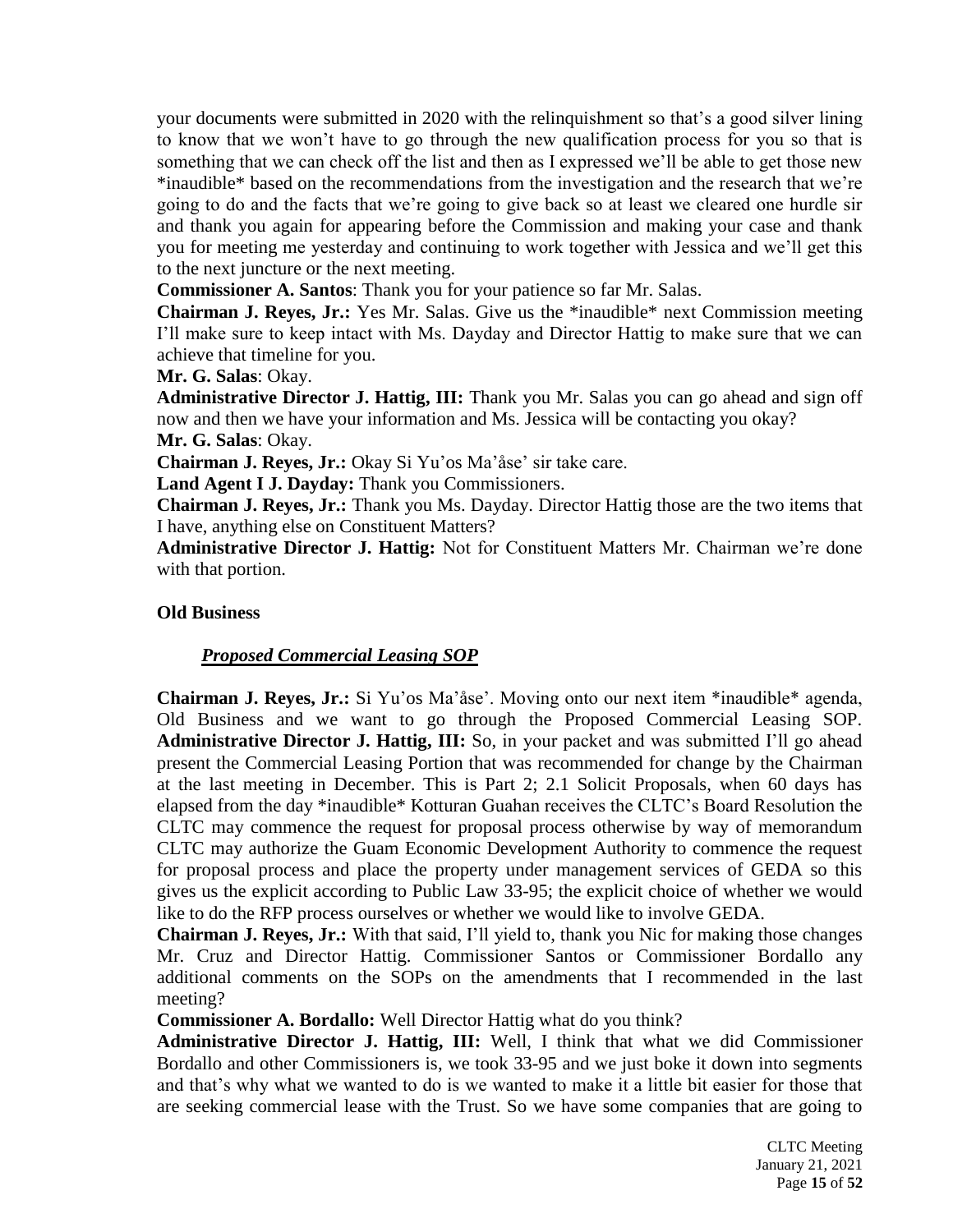appear before us today that inquired about the process and wanted to know a little bit more about how to be involved in a commercial lease with the Trust so we kind of broke this down so that it gives our staff and our stakeholders an opportunity to see what it looks like and break it down so that we understand it and then I think the Chairman's amendment was a very good one because we do have the capability of issuing RFP, RFP process at just as an agency but we do also want to give that flexibility for the Commission to decide on whether it would like to involve the Guam Economic Development Authority so it was a very good amendment and I don't think it takes away and I'll defer to Nic on this but I don't think it takes away from the public law it doesn't add or take away from the public law at all so I think we're pretty good with it.

**Legal Counsel N. Toft:** That's correct, yeah.

**Chairman J. Reyes, Jr.:** Any additional questions Commissioner Bordallo?

**Commissioner A. Bordallo:** No, it was always \*inaudible\*.

**Chairman J. Reyes, Jr.:** Yeah, that's why I wanted to make it very clear that the Trust, the agency CLTC could do it themselves and we would decide whether or not to give it to GEDA. **Commissioner A. Bordallo:** \*Inaudible\* business so, I don't \*inaudible\* is aware of what's going on?

**Chairman J. Reyes, Jr.:** Yes, yes ma'am.

**Commissioner A. Bordallo:** That's how I feel.

**Chairman J. Reyes, Jr.:** Commissioner Santos, any additional comments or feedback on this draft proposal for the SOPs?

**Commissioner A. Santos**: No, I don't.

**Chairman J. Reyes, Jr.:** Alright thank you. Director Hattig, anything additional on this?

**Administrative Director J. Hattig, III:** I would just request a motion to adopt the CLTC Commercial Lease SOP Mr. Chairman.

**Chairman J. Reyes, Jr.:** Alright so Commissioners are you okay for the motion?

**Commissioner A. Bordallo:** Okay. I make a motion that the CHamoru Land Trust adopt the Standard Operating Procedures for Commercial Leasing and that GEDA \*inaudible\* agency would do the marketing of the land lots belonging to CHamoru Land Trust.

**Chairman J. Reyes, Jr.:** Okay thank you Commissioner Bordallo. May I get a second on the motion?

**Commissioner A. Santos**: I'll second that motion.

**Chairman J. Reyes, Jr.:** Thank you Commissioner Santos. Director Hattig?

**Administrative Director J. Hattig, III:** Yes, I just want to clarify the Commissioner's motion. Is it continuing the current five that we have or are you attempting to make GEDA the sole organization that will be assisting us because the change that was made or the amendment that was made gave us the flexibility on whether we want GEDA or not, based on whenever the Commission would like to decide that at one time but maybe in the future, they could determine different properties with GEDA or not?

**Commissioner A. Bordallo:** Only on the selected properties.

**Administrative Director J. Hattig, III:** Okay for the selected properties, thank you for that clarification, ma'am.

**Chairman J. Reyes, Jr.:** And just to be clear Director Hattig it's one or the other right? It' either the agency who will do the proposals the RFPs or we would designate a property to GEDA?

**Administrative Director J. Hattig, III:** Right. Yes, Sir.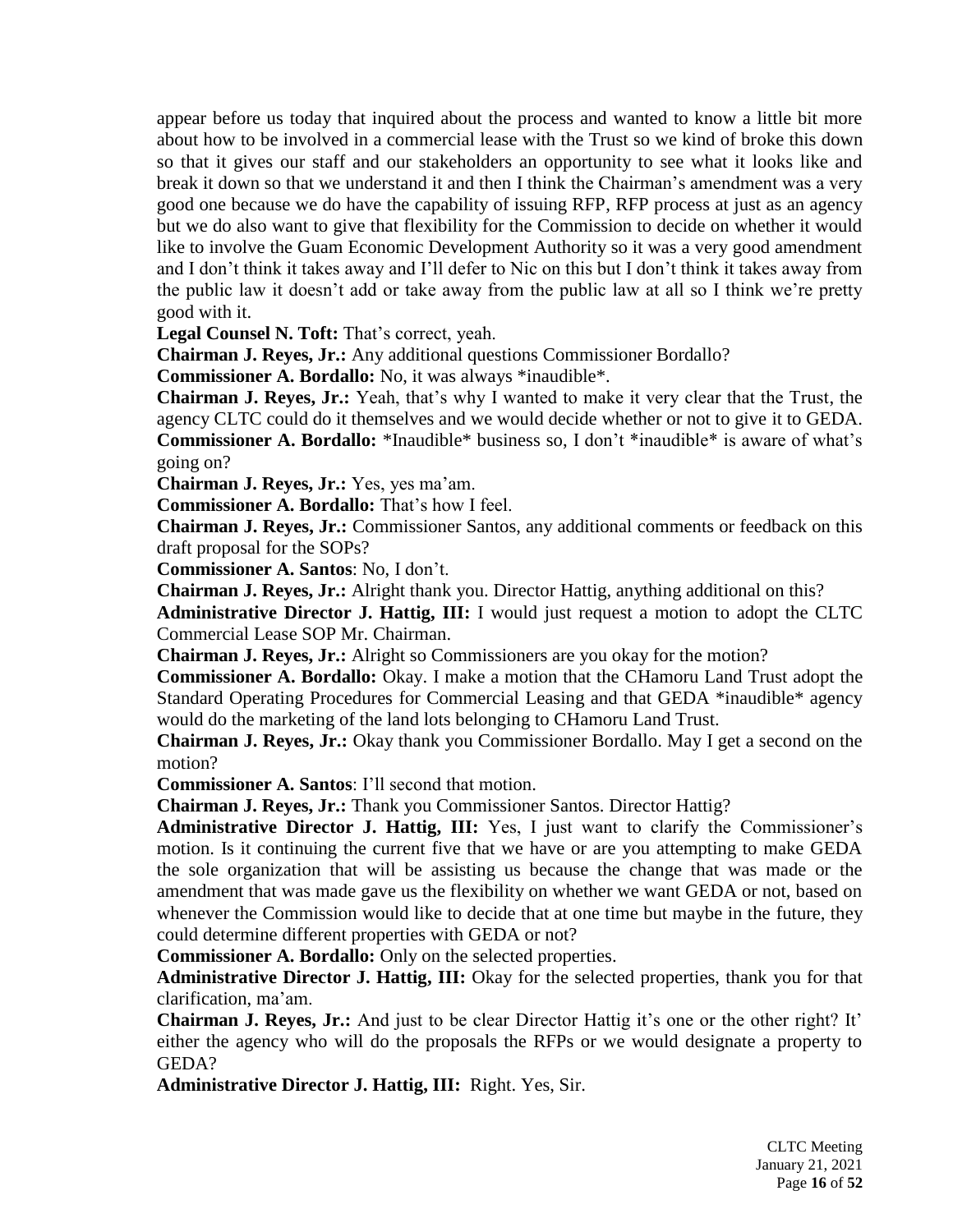**Chairman J. Reyes, Jr.:** Okay, I just want to make sure that's clear. So, Commissioner Bordallo, could you please restate your motion?

**Commissioner A. Bordallo:** I make the motion to \*inaudible\* Operating Procedure CHamoru Land Trust Commission Commercial leasing and that is on selected properties \*inaudible\* that have been awarded to GEDA.

**Chairman J. Reyes, Jr.:** Thank you Commissioner Bordallo. May I get a second on the motion?

**Commissioner A. Santos**: I second the motion.

**Chairman J. Reyes, Jr.:** Thank you. Any objections?

**Commissioner A. Bordallo:** None.

**Chairman J. Reyes, Jr.:** Alright, there are none. The motion passes. Thank you very much Commissioners thank you Director Hattig. Alright let's cover the last item on our Old Business Agenda and then we will move to take a quick ten-minute break so Director Hattig on the second item under Old Business please.

# *Manja Nirvana/Pacific Human Resources Inc.*

**Administrative Director J. Hattig, III:** Thank you Mr. Chairman. So today we have representatives from Pacific Human Resource Service and Manja Nirvana who will be making an unsolicited commercial proposal to the trust. The packet had included both Pacific Human Resources Proposal and Manja Nirvana, it's my understanding that these companies are either doing business together or associated or the same company so I'll defer to Mr. Marcus Cepeda who is on and he is representing Pacific Human Resources and Manja Nirvana.

**Mr. M. Cepeda**: Good afternoon. Can everyone hear me? My name is Marcus Cepeda and \*inaudible\* business is we're a non-profit \*inaudible\* one of the board members the chair members and I just want to clarify that. Manja Nirvana is an exceptional company that \*inaudible\* if considered commercial lease so what I would like to do is on page one and two. We had submitted a proposal \*inaudible\* phase one, two and three. I'm going to just \*inaudible\* on phase one and two and if I could Jeff my partner who is one of my board members to pop out, he just had an emergency he had to leave, he's the general manager of Pacific Human Resource. So, what we initially proposed back in February of 2019 is \*inaudible\* training for lease applicants who are Land Trust who would like to operate curriculum where we would show the applicants how to set up a farm. So, you apply the regulations that the lease has for each applicant, so that was the initial proposal that we submitted back in February of 2019. We have now expanded since then, \*inaudible\* growth association \*inaudible\* House Association, we are proposing to help the homeless community. We've been working with Serve Guam along with other agencies that are supporting our plan. We submitted a plan, a business plan along with financials we are submitted applications for grants. I want to describe what the plan is. We would set up a ranch style facility with minivans which would be more like a mobile castle; you heard of the castle hotels in Japan or in South Korea. They're a similar concept where it's a unit where you would sleep, you have storage, you have drinking water, you have a refrigerator, you have solar panel for your electricity for you power. \*inaudible\* This unit would, you would be able to do ten units a week, right now units are available since the tourism business is on hold for now, we don't know how long hopefully not that long. But there's a lot of passenger vans available that are for sale between \$5000.00 (five thousand dollars) \$10,000.00 (ten thousand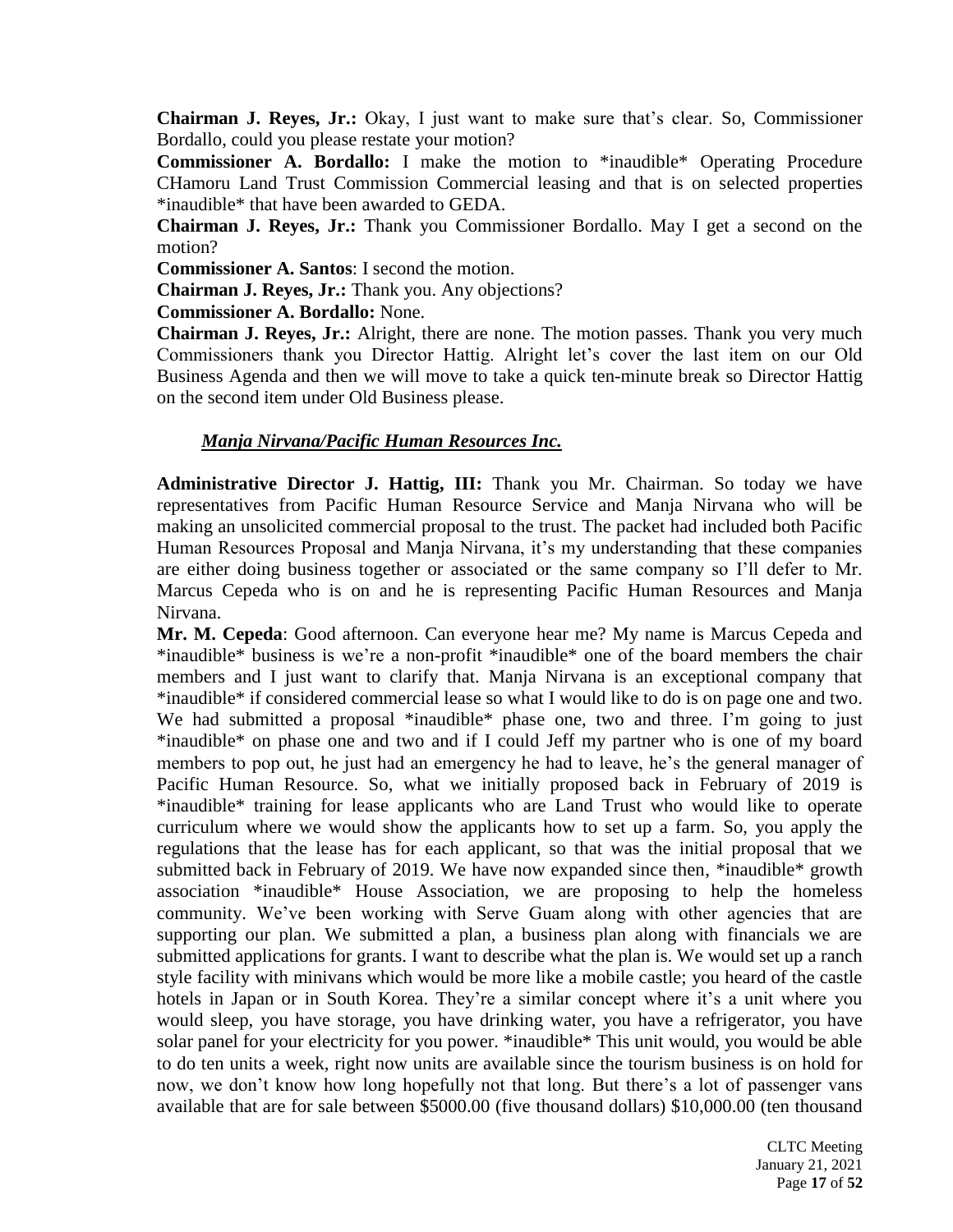dollars) the older models the 2010 about \$5000.00 (five thousand dollars) and the newer models about \$10,000.00 (ten thousand dollars) it takes about \$2000.00 (two thousand dollars) to do a renovation. So, this would solve the homeless problem that you have on Guam with the Homeless Community. \*inaudible\* other prospects or other proposals to build a hotel or a dormitory that would take several years and it would cost a lot more than five or ten thousand dollars a unit. So that's why we're seeking a commercial lease beside that we're interested in is the Oka Point site a half acre to an acre, we think that we can self-salvation since the units are going to be solar power, we don't need power since portable units for bathroom and shower are available from a \*inaudible\* we can get that, they are \$865.00 (eight hundred sixty-five dollars a month) we can use that until we can move forward with our grant money and build infrastructure. We can get this up and running very quickly in a month. It would take much \*inaudible\* this type of facility because everything is self- sufficient and is portable. Aside the lodging aspect of it, we also want to use the facility this property to a labor care which the homeless guest would have to work 4 to 5 hours a day to pay for their lodging. This is not a crash pad; this is not a place to go get drunk or high. You actually register through another non-profit following protocol that every other facility follows in order to register and be assigned a unit. It would work in this ranch environment style on the facility doing maintenance, we would be growing crops, we would be growing \*inaudible\* plants we would be propagating soil, we would be building houses, different types of retail agriculture products that we would sell to the community so that's how we would be selfsufficient. So, we would have grant money and we would have revenue coming in to take and be a part of the facility and maintain it. Along with that we will also offer daily labor to the community, contractors or just the community, if somebody needs a pressure washing, bush cutting, moving, cleaning, we will have a daily labor force available for the community. It'll simply be a scheduling, this is not anything new or any different parts of the Unit States, California, Las Vegas, Miami, Orlando, this is something that's already been in place, somebody needs a farmer, somebody needs an electrician you can call in and whoever is available and this will be for a lower \*inaudible\* they would be available, same concept we would charge like a \$10.00 (ten dollar) fee for the labor two thirds of that will go to the person working a third of that will go to the facility. So that's in a small nutshell the plan we have, Phase 1 and 2. In addition, to our plan our proposal I don't see my partner here, he had a payroll issue he had to address. Jeff \*inaudible\*.

**Mr. Jeff Vitkovitsky:** So Marcus has just discussed majority of the plan but we also want to make \*inaudible\* sustainable because we have applied for certain grants we need to align this plan with the grant requirements of what happens after you get the grant fund; how are you going to sustain it after that and then one of the grants that we are looking for to use is the \*inaudible\* and that's going to require that we align ourselves with other government agencies and funding provided to those agencies. So, an example would be, where we work with Department of Labor under their work experience programs maybe some of the homeless have never had a job or they're working in to an environment that's totally different. Let's say they were working in the food industry now they're doing the agriculture side. We are available to those funding through the Work Experience Program under the \*inaudible\* authorizations so that's probably further down in the plan but once we get participants in, we can utilize a program similar to that. If that person is a person with disabilities \*inaudible\* vocational program that is set up very much the same way and the benefit of this is also is that they are not working for free, they get an income it's a subsidized income until permanent placement of the work is done but they can \*inaudible\* because they don't have to worry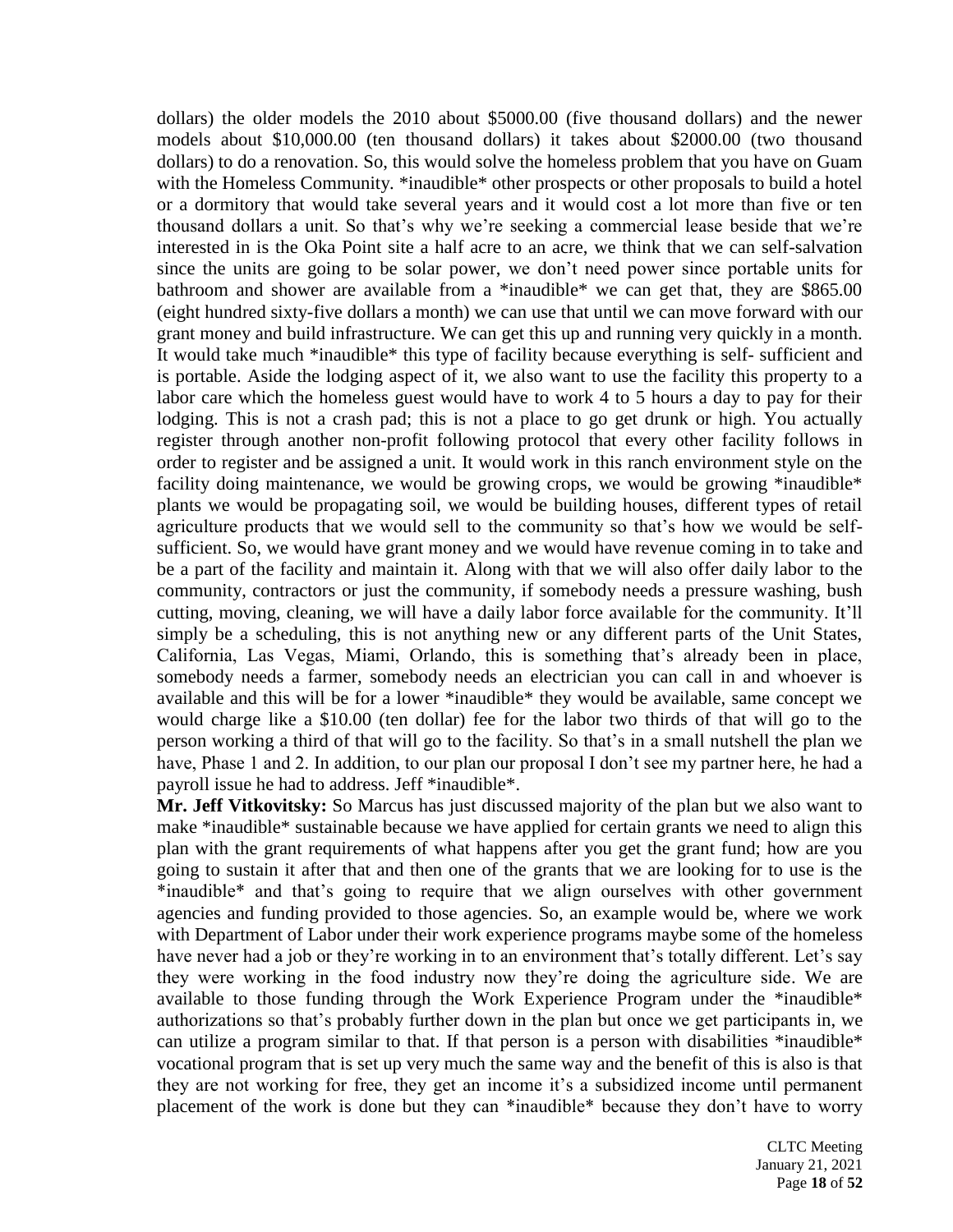right now their homeless issues. There's a memorandum of understanding between \*inaudible\* and Guam Mass Transit currently working through the Guam Homeless Coalition that's going to allow for some transportation to their emergency needs \*inaudible\* things like that we would like to utilize that as well. So, it's not- although our main initial goal is to get \*inaudible\* but it's also to get them on their feet and build them into the workforce so that they can continue living \*inaudible\*.

**Mr. M. Cepeda**: I do want to add one more point. My back ground, I'm a Food and Beverage \*inaudible\* professional I've been in the business for 35 years I also train management, vocational training, \*inaudible\* I taught temporarily in colleges. Excuse me one second.

# **Phone call interruption**

So, setting this type of facility I have the experience and back ground to do this as a Food and Beverage Hospitality Professional in the business for 35 years, working for corporate family style restaurants, \*inaudible\* more hotels in Los Angeles, I was the Food and Beverage Director at the Los Angeles Convention Center, I was director at Public Booths, I fed about a hundred thousand people a day sometimes thirty-five thousand people I had to feed in fortyfive minutes. I was the Food and Beverage Director for Pacific Island Club, we feed about five thousand people per day, did a contract with the Outrigger Resort as a Food and Beverage Director and I've been self- employed for the last ten years so setting up this type of project we can do this. We have business plans for different phases, it's going to take different layers of this operation put together. Currently we have a pilot, let's call it a nursery in propagating in plants different types of species, propagating soil, green houses so different types agriculture products that we have so we're not starting off from scratch. I also have a prototype van a minivan that I can present and I can bring in all the videos, photos or even the vehicle if you'd like to see it; I just want to mention that. I do want to turn this over to my other partner, Kyle Burns. Kyle are you there?

**Mr. Kyle Burns**: Yes, I'm here.

**Mr. M. Cepeda**: Okay and this would be a phase 5 into our operations. Kyle Burns?

**Mr. K**. **Burns**: Yeah, hi. Good evening everybody. I'm actually based in Tokyo Japan and the portion of the project that we would be involved in is really involving \*inaudible\* of homes. Essentially as you probably understand the concept of pre-fab homes that you go out there and you go to China and you buy these pre-fab homes, well we want to build a factory that actually build those home. So right now in terms of the industry goes, China has a deadlock on that industry, they're, and they're doing it very manually, their reliance has been on the last 20 years on manpower as supposed to sophisticated technology and what's happen over the last twenty years is that lots of technology, artificial intelligence, robotics and numerous other advances have been made that are now being employed in this sector \*inaudible\* significantly reduce the amount of laboring requirement to a more importantly being able to become a vital competitor to the China markets that are supplying pre-fab homes which is a very significant market. We're talking about somewhere in the fifty billion to a hundred-billion-dollar range is what right now what that market looks like in terms of \*inaudible\* so it's a pretty big market in which China enjoys 90% \*inaudible\* companies in Europe, Germany \*inaudible\* sort of coordination and I feel that there's so much that we can look at and \*inaudible\* have Guam be source for providing homes for stateside versus having to bring in from China so that will be where creating American jobs. We're also using the best of tech to deliver much faster much high quality and more than likely lower priced prefab homes, that's the general idea of what we want to move forward with.

> CLTC Meeting January 21, 2021 Page **19** of **52**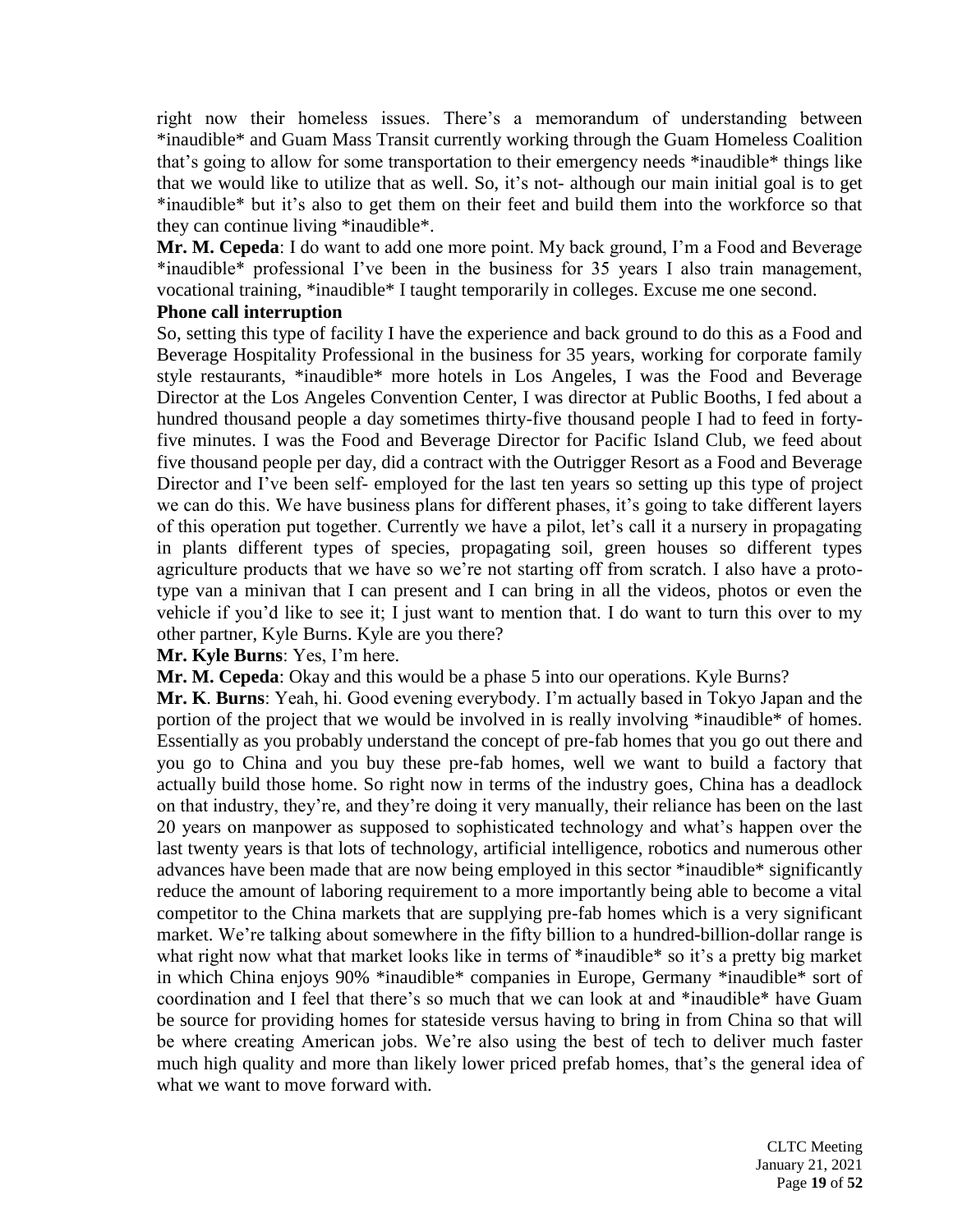**Mr. M. Cepeda**: Thank you, Kyle. Does anybody have any questions for Kyle or Jeff or myself?

**Chairman J. Reyes, Jr.:** First of all, thank you guys very much for the proposal. It's great to see what your phases look like and also \*inaudible\* the initial one that you brought to the table with the training. I think that's going \*inaudible\* right that's early 2020 and that's when the pandemic hit is the date that I see here, it's March so I appreciate that. I think my first question that \*inaudible\* my interest in on the ability to provide and outlet for our homeless to be able to get back on to their feet and not only getting on their feet but getting them started into not being homeless and collate on some of the skills that they have to serve our community. So, my question is we need more of a clarification is you said you wanted a piece of property \*inaudible\*?

#### **Mr. M. Cepeda**: Correct.

**Chairman J. Reyes, Jr.:** And how many of the \*inaudible\* and then how would you staff that? I'm going down the proposal \*inaudible\*.

#### **Mr. M. Cepeda**: Correct.

**Chairman J. Reyes, Jr.:** Can you \*inaudible\*, sir.

**Mr. M. Cepeda:** Sure, as I described the mobile capsule, we would buy different types of these minivans, passenger vans at fairly low price. We would have a budget for each unit to do a renovation. A lot of the materials are here in Guam at Home Depot, the Furniture Store the solar panels; I've been working with Guam Solar, they have the equipment that we need so we would have a timeline at about a month we can build 50 units. And with these units we would have a site map, a site map like a floorplan and with this floorplan would consist of not only where the unit would be parked and it would be a self-sufficient unit with solar or power and then we would have the portable bathrooms and sinks. We would land scape the facility like a botanical garden so the community that is going to be living there will take pride on where they live. It wouldn't be just kind of like a trailer or a van parked out in the jungle, it would be a place where we want to develop so eventually, we can invite the community to come and enjoy the facility. I spent 50 hours with UOG workshop with the Agriculture workshop with Professor Bob Barber and he had a great workshop training us how to use organic materials, natural resources, the types of different soils in Guam so I've taken that knowledge and made that into a skill type \*inaudible\* so that's something I'm going to be doing as a vocational trainee, not only with applicants that are looking to learn experience in farming but also in the facility itself along with communication skills and sanitation skills. So we think we can deliver 50 units in one month and we would have a floor plan just like a housing community. You have trails- we're bringing in tractors, we're not even going to disturb nature we want to live with nature we want to take care of nature the environment we want to be self-sufficient we want to be able to grow products that we can sell just kind of like in the past that's how industry \*inaudible\* in the west so similar concept. I think we can do this I think the participants that joined the camp are going to have to follow rules. We have a handbook that specifies rules, how we're going to live, what we're going to do, what time you're going to get up almost military style and I think that's important to have so you have consistency and everybody follows the plan and of course we also hold people accountable for not following the rules, it's important that we're consistent because we're dealing with a community that may have different issues that we cannot except, we have to be consistent with it, so that's how we would start.

**Chairman J. Reyes, Jr.:** Alright thank you. Commissioner Santos Commissioner Bordallo, any questions?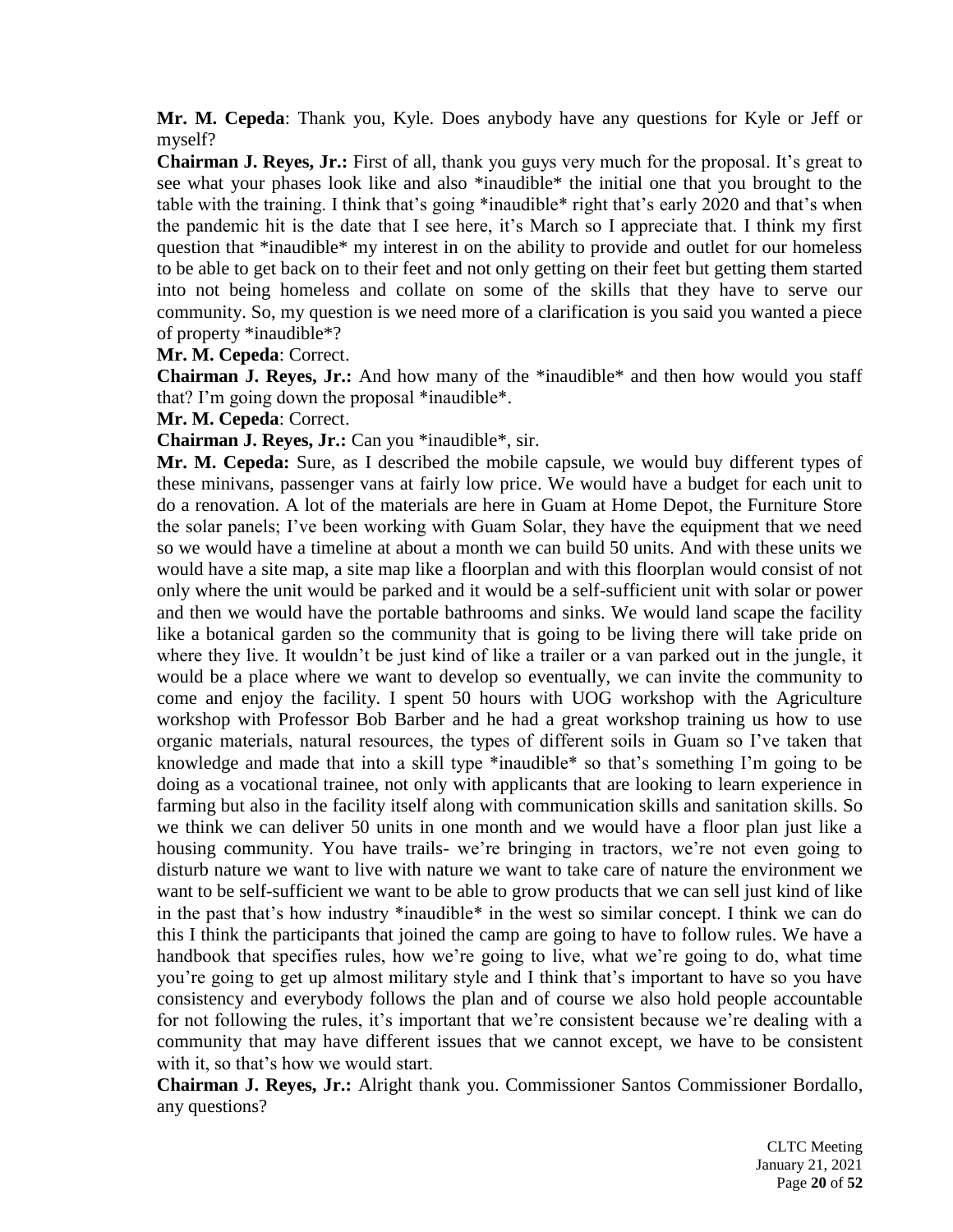**Commissioner A. Bordallo:** No not for me.

**Commissioner A. Santos**: I'm not a, you said 50 units within a month to do? How many people could you fit in each unit? Would you be able to \*inaudible\*?

**Mr. M. Cepeda:** Every unit for one person.

**Commissioner A. Santos**: Just one person?

**Mr. M. Cepeda**: The bigger units, we think we can do like a mother and daughter or father and son; I think we can do. But the size like a minivan, it would be a 42-inch bed the cargo we can go up to about a full-size bed which is about 48 inches I think that with a small child and an adult that would fit.

**Commissioner A. Santos**: It's a good plan I appreciate with where you want to go with the whole program. You want to say it's a program, right. You said you work with different other non-profits? In your plan it states you're going to work with DYA or Mañelu Sanctuary \*inaudible\* Guam Homeless Coalition.

**Mr. M. Cepeda**: Correct. Yeah, the Guam Homeless Coalition we've been communicating, we're a member of the Guam Homeless Coalition so there would be other agencies also that would be involved for example for food serving we would not be preparing our own food we would have the food delivered, meal plans.

**Commissioner A. Santos**: I want to reference to I guess the Chairman and Director Hattig, are we wanting to make a decision today or \*inaudible\*?

**Administrative Director J. Hattig, III:** Not at this time Commissioner Santos. This is just an unsolicited proposal presented to the Board for you know just for \*inaudible\* purposes today and we would be able to ask questions. What I would like to recommend if I could Mr. Chairman maybe we can create a working group or a committee that would be able to explore this \*inaudible\* I'm very grateful for Mr. Cepeda, Mr. Burns, and Mr. Vitkovitsky's presentations but I think because of its phases the nature of its phases that we could commit sometime of the agency and the Commission to establish a committee that would really lay this out, lay the entire plan from start to finish, provide us with updates and then present it back to the Commission once it's been laid out. So that's something that I'd be willing to participate in especially since in involves a lot of cooperation with other instrumentalities other agencies other profits and really it really is a bold concept that I'm really grateful to have been present here in today's presentation but let's establish a working group an agricultural working group perhaps a working group that would sit and meet and meet with these presenters and really flesh out the terms in which we can consider, such a proposal a granting of a lease plus I have to get the Legal Counsel involve here too because the commercial leasing rules and regulations are very specific it requires us to set aside property for a commercial lease so if that is a request of Pacific Human Resources or Manja Nirvana or this organization then we're going to need to kind of let them know what the process would be in order for us to declare such a piece of land to be commercial. The last think I wanted to touch up on was the request for the property that Mr. Cepeda and they had provided was for Oka Point, as I've stated before when we talked in December about Oka Point; Oka Point is one of our and this is not to say anything bad about the presentation or any presentation. I feel like Oka Point is one of our pearls one of our opportunities for us to really perhaps set some financial self-sufficiency for the Trust in terms of a long period of time. So the property that Mr. Cepeda had requested is obviously a very lucrative property potentially and also the area of the map that was attached to his proposal was currently the area that has been set aside already by legislation for the shrine for the Naftan \*inaudible\* shrine. Although that area would have been good in terms of maybe according to Mr. Cepeda we would not be able to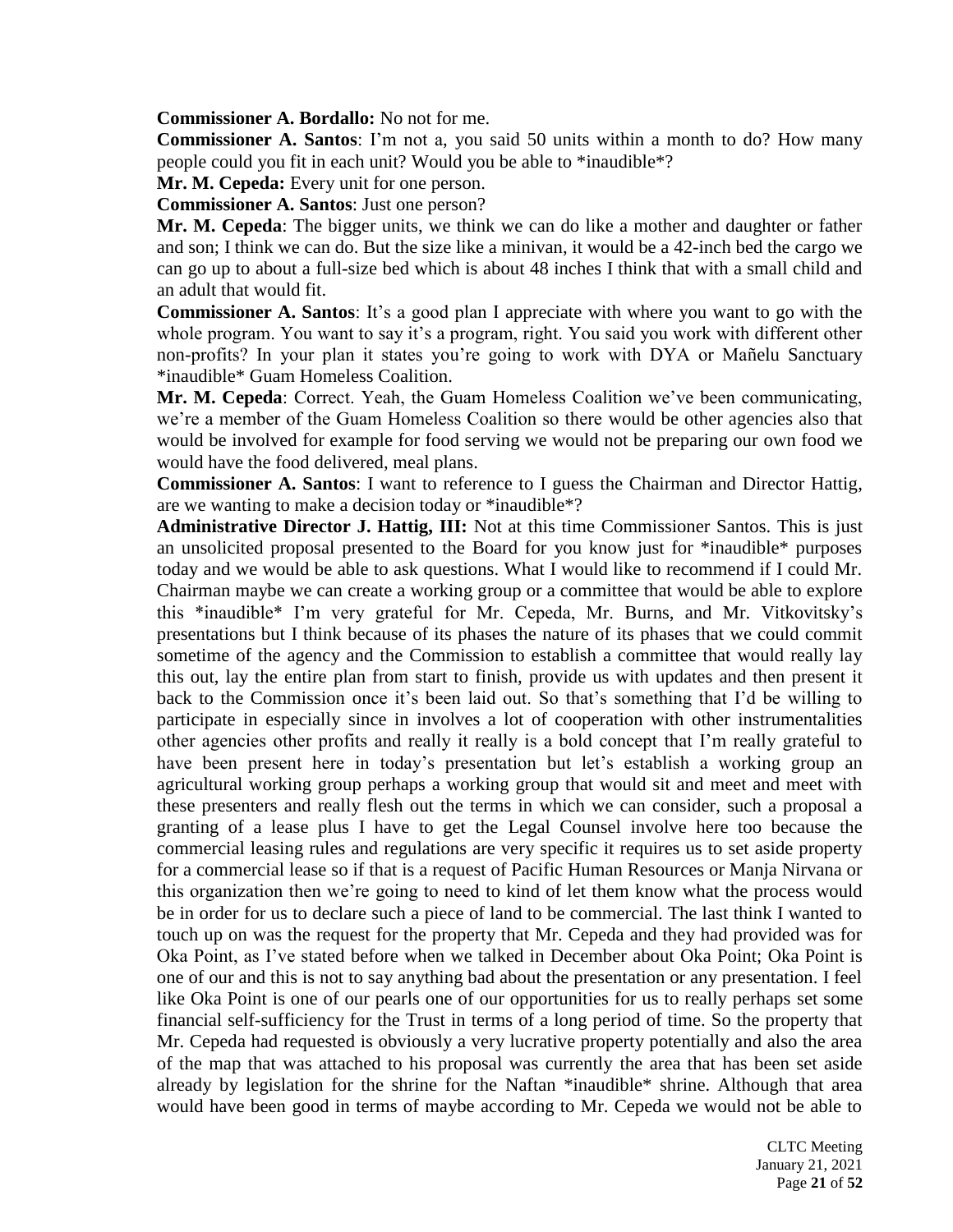really commit such a land area without first picking apart what exactly is going to occur there; you mentioned the 50 container or approximately those 50 homes that might set down, perhaps there are other pieces of property that we could suggest that might meet the condition the botanical conditions that were expressed in the proposal so really the working committee would be an opportunity for us to sit down and review that and lay that all out and really make a better determination and once we have all of those pieces in place then we can actually go to back to the Commission with exactly what we're proposing in terms of a commercial lease because as we've seen before Commercial leases are proposed in sort of like a systematic way according to Public Law 33-95 but this really attempts, it is a pioneer effort which might present some issues that we need to go over and flesh out during those working groups so again that's my recommendation Mr. Chairman after hearing such a great proposal from the three gentlemen is perhaps the Commission can set aside the establishment of a working group to examine the proposal and report back to the Commission at the soonest possible time.

**Mr. K. Burns**: Jack, may I ask you a question?

**Administrative Director J. Hattig, III:** Yes sir.

**Mr. K. Burns**: This is Kyle \*inaudible\* Jack, you talk about Oka Point being a very important property what is your ideal scenario that you envision might be something that you would want to see and this is the ideal scenario and putting aside the proposal that we had given you, I just want \*inaudible\* what you were sort of thinking is well to that proposal and you can just basically wave the magic wand; what would you like to, what kind of development would you like to see on that property?

**Administrative Director J. Hattig, III:** Well far be it for me, it's the Commission really, it's their guidance and their vision so I would kind of have to defer to the commissioners on what they would like to see because I work for them but ideally you know in my mind any proposal that would help transform the property because the property was used as a hospital before that's what is was used for before so any sort of transformative venture so that we could use it. I'll give you an example right now, Department of Public Works wanted to temporarily use a portion of this property as a staging area for the resurfacing of Chalan San Antonio and they were willing to talk about the potential for putting infrastructure into the property right along with that grant of entry so that's something that we were, that peaked my interest because putting infrastructure is a very costly endeavor whether for commercial or agricultural or residential so we were looking forward to something like that kind of transformative. So, if your proposal was going to include that kind of transformation then that would be something that personally I would like to listen too but I would defer any kind of actual decision making to the Commission obviously because it's under their guidance and establishment that would determine that.

**Mr. K. Burns:** Sure, that make sense. And just one final question, if terms of transformability is there any skill that you would basically lean towards; is it residential, is it commercial is industrial is there any particular skill that you have preference and I understand that you defer to the Commission but in your assessment at least your view and we'll wait for the Commission to give us their final view but it's just conversation to get a sense of what you're thinking is where would you lean towards?

**Administrative Director J. Hattig, III:** Well kind of difficult but I always kind my eye on the location and the property values in the area, where it's situated in terms of its situation and according to the industries that it affects. The tourism industry obviously we're waiting for that rebound and that will happen soon enough but I'm looking at the property values of this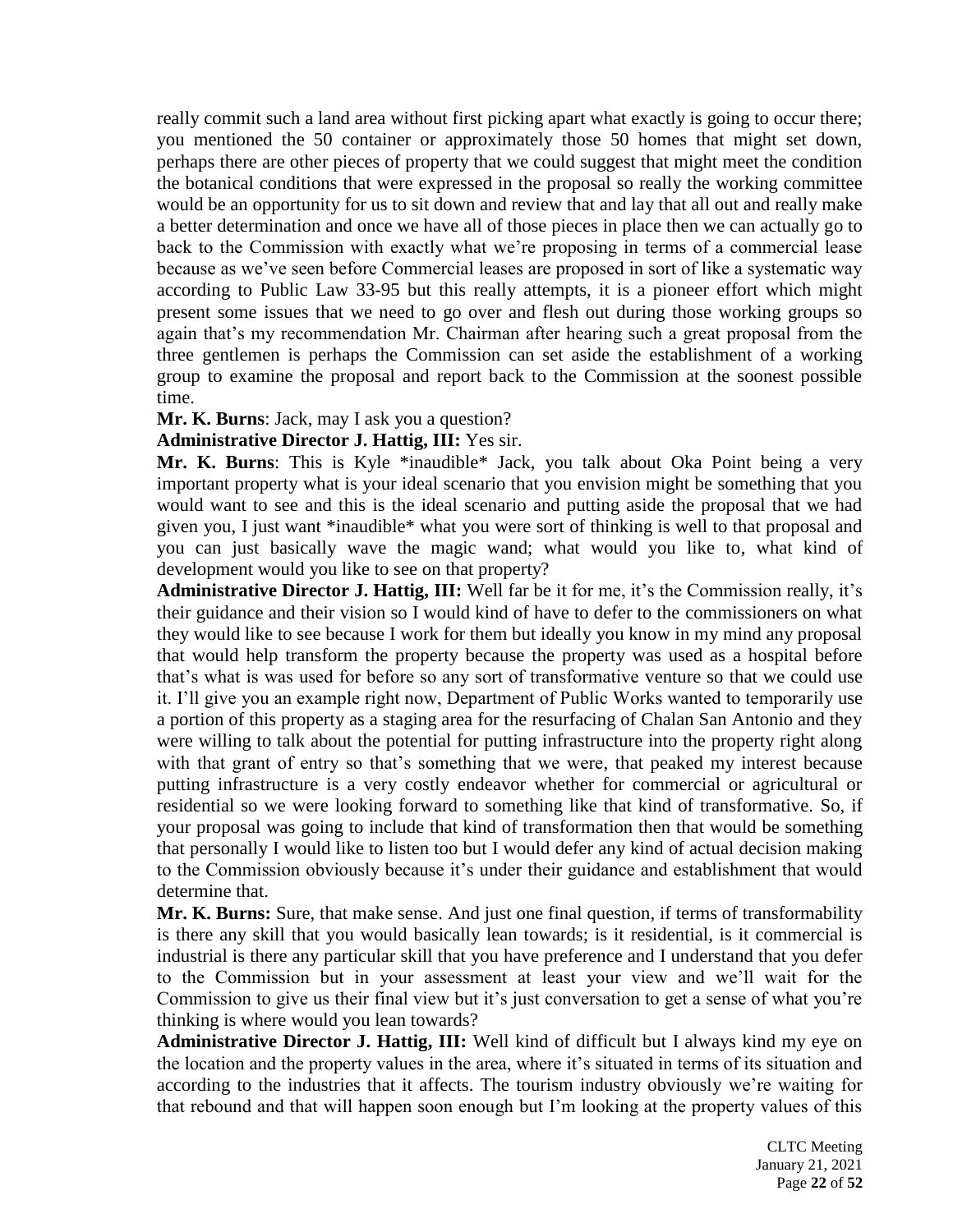area and they're kind of a guiding marker not only the guiding marker not the only guiding marker but this property is very valuable because of where it's situated on the \*inaudible\* so that's something that is a factor that we always listen too so that's something that I would always consider when we have these proposals coming forward is we have a property value for it what's the best way we can get a lot more for the Commission.

**Mr. K. Burns:** Right. So, would you say, that something residential would give you a better number because if industrial it's probably going to be at the lower end where with something residential is going to be something is going to be more at the higher end?

**Administrative Director J. Hattig, III:** Well, it's hard for me to say at this point. We have proposals that would be able to come in and you can't judge one versus the other based on its phase. So, it would be very hard for me to say it would almost be what the proposal would entail and what we're able to talk about.

**Mr. K. Burns:** Thank you very much Jack I appreciate that.

**Chairman J. Reyes, Jr.:** Thank you very much Mr. Burns for that question I think it's definitely something very good that you brought up and from the perspective of what's going to be best for that property and what's the most suitable. I think we are going to have to really look at what are the options and what its best suitable for and if the goal right now is diversification of industry outside of tourism, if the goal is to capitalize on anything that's technology right it doesn't really make sense for that piece of property so it's really considering what is more suitable and then also what is really going to benefit the Trust for our beneficiaries so in the end of the day, yes, there's a certain amount of land that's deemed commercial and we can do commercial but there's still also the constituents and the beneficiaries that we want to make sure that we can get them on to tracts of land to be able to flourish to be able to get them self-sustained where they finally have a piece of land and build a home on. So, I think it's the best that I heard most recently was, yes, money is an issue but we now need to figure out how do we diversify these availabilities of land and designate where's commercial and where's residential so it's going to be what's best suited.

**Mr. K. Burns:** Right, that makes perfect sense and I think and I was just sort of playing devil's advocate even against our own \*inaudible\* so I kind of look and say that if we can, there's a lot of high in the sky you can look at, even the industry is something that is questioned for is we don't even know how long it's going to take \*inaudible\* to rebound and even with the sign of the times are sort of like that still raises a lot of questions about vaccines and whether this is going to be effective or not so there's too many questions to really be able to kind of say \*inaudible\* what that industry is going to be but \*inaudible\* two elements there that's driving \*inaudible\* one of them is, if worst case scenario where to basically be what we're looking at and saying and the \*inaudible\* that the tourism is not going to snap back the way we expect it to, what are the alternative points that we have to look at? This doesn't mean that people won't be able to live there so one fall back would be residential with residential if done right could be a way because in that case you're not relying on tourism you're relying on a permanent situation where people have homes and if tourism does come back those home could be turned into rental \*inaudible\* something that would not have a \*inaudible\* and relatively decent reward for the investors involved so we'll sort of rethink and love to get your feedback once we get off this wall and certainly putting a commission together the \*inaudible\* we totally respect and appreciate that so we're happy to work with \*inaudible\* as a way as you see we do have few proposals different parties involved and I think whatever it is that might be most suitable can be adapted to identify the ideal situation. What we all want is the same thing. We want to have the people of Guam have jobs. We want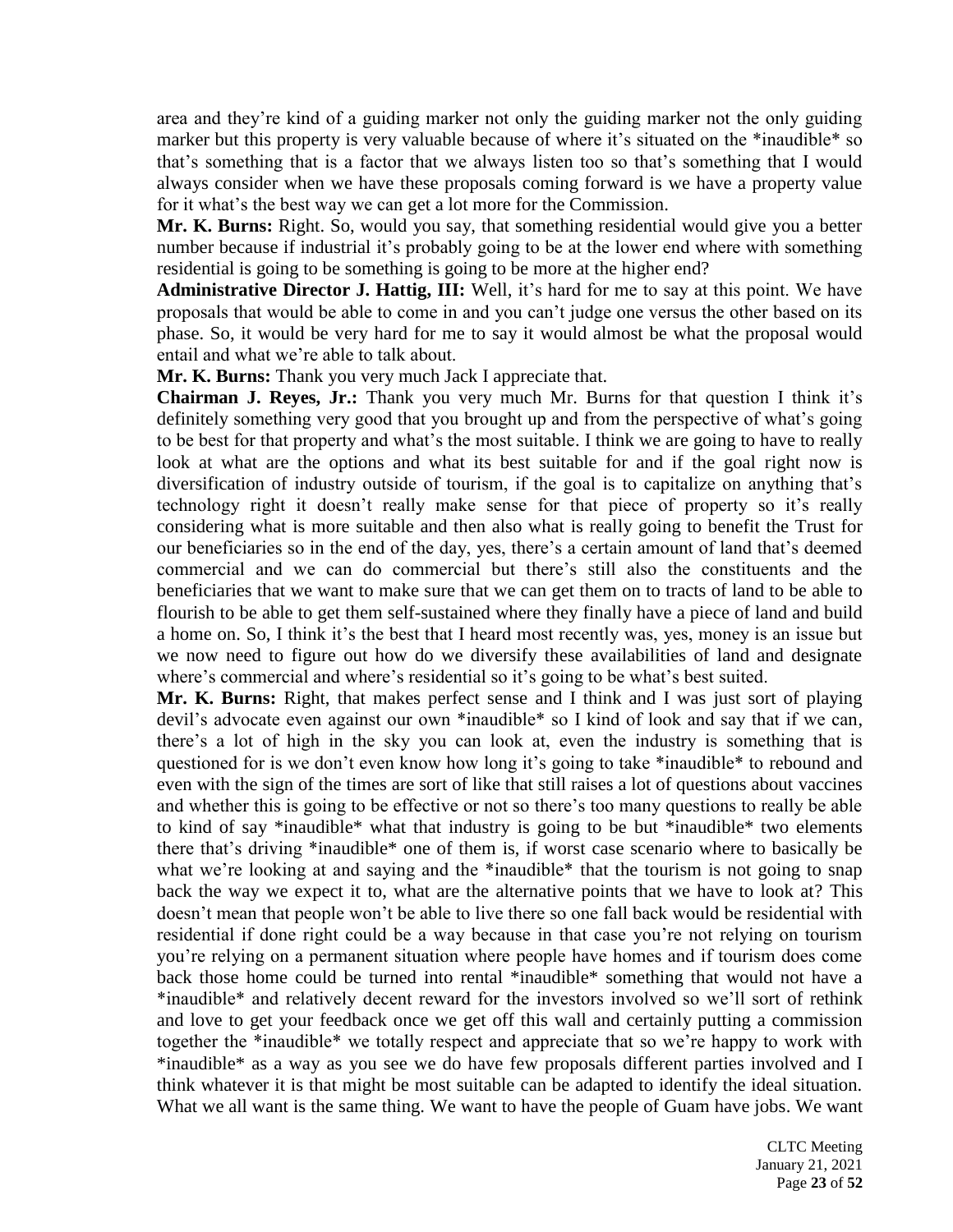to be able to create an opportunity to fill the gap that right now is \*inaudible\* thirty percent (30%) of Guam has lost jobs because we've got an industry that was 1.7 billion dollars a year in revenue just pretty much went up in smoke so I think that we need to find a creative way to either replace that or find something that's going to help these people that don't have jobs. So that's really what the \*inaudible\* of this thinking is about.

**Chairman J. Reyes, Jr.:** Yes. Thank you. Director Hattig, I will let you take the lead in establishing a committee and work Mr. Cepeda and Mr. Burns and \*inaudible\* and we'll go from there. Commissioner Santos, Commissioner Bordallo any other questions?

### **Commissioner A. Bordallo:** Not right now.

**Chairman J. Reyes, Jr.:** Alright. Thank you so much for your time Mr. Cepeda, Mr. Burns \*inaudible\* and we look forward to working with you further. We are now at the 3:00 p.m. mark we're going to take a quick ten-minute break a ten-minute recess. The current time is 3:03 p.m. we'll reconvene at 3:13 p.m. to move into our New Business. Thank you.

# **Break 3:03 p.m. – Reconvene: 3:13 p.m.**

#### **New Business**

# **Proposed Designation of Submerged Lands for Use**

**Administrative Director J. Hattig, III:** To the commissioners and it is a recommendation for the designation of all submerged lands within the CHamoru Land Trust inventory for agricultural, aquacultural and or commercial use. This proposal came about due to the request for commercial lease that GTA or Teleguam Holdings doing business as GTA had requested for a lease for submerged cable so in the discussions late 2020 there was a bill that was introduced in the Legislature that would have taken away or emanated the competitive bidding process so is to allow the for the Trust to negotiate for all of its commercial leases however this specific resolution deals with just submerged lands so we would recommend that the Commission direct the Agency if we can conduct public hearings on the proposal so that we can solicit public input before the designation of any lands for use under this resolution I would also like to ask for from the Legal Counsel at this point should the Commission adopt such a proposal and \*inaudible\* to the Legislature what would be the end product after the 60 days that was my main question with regards to this proposal but the resolution the draft resolution that you see here before you it just lays out the process by which the land can be designated so the public hearing process is laid out the submission to the Guam Legislature is laid out and it also provides should the Commission decide to approve it or move on it. It provides for the scheduling for those public hearing the specific dates and those can be agreed upon by the Commission at a later meeting but it just provides the framework for the process and we open up ourselves obviously from the Commissioners on the \*inaudible\* proposal.

**Chairman J. Reyes, Jr.:** Okay did you want Attorney Toft answer your clarification Director Hattig?

**Administrative Director J. Hattig, III:** Yes, sure please thank you.

**Legal Counsel N. Toft**: Under 21 GCA 75122, once we pass the resolution the Legislature has 60 days to review the resolution declaring the list of \*inaudible\* and can conduct public hearings on the lot list. We are not supposed to do any solicitations for any commercial leasing and licensing until those 60 days have lapse it doesn't say that their lease could be a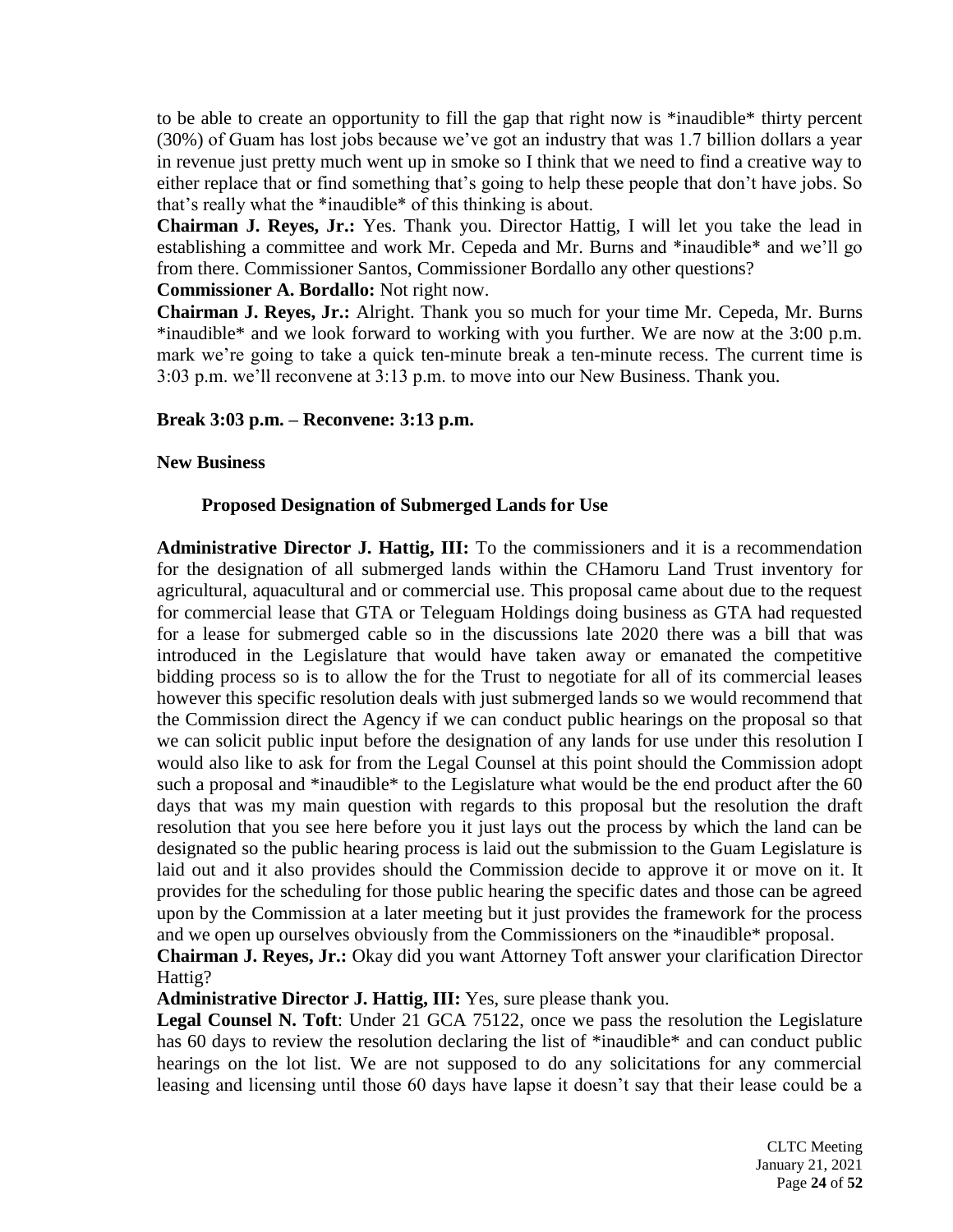stamp of approval or any sort of affirmative action by the Legislature beyond that 60-day period.

**Administrative Director J. Hattig, III:** Thank you Mr. Legal Counsel and again, Mr. Chairman this is just a mechanism for the Trust to already designate these lands should any other proposals come forward such as GTA we do have other communication companies that are commercially licensed with us so potentially this could give us the opportunity to already have declared those lands to be commercial so that if any proposal comes before the Board, the Board can entertain it and we already have a land set aside we just need the particulars and then we can move forward with the process as it's written on 33-95. I also included separately though, I did include it and I sent it to the commissioners the inclusion of the legal opinion from the Attorney General Office with regards to submerged lands dated November  $21<sup>st</sup> 1996$ and I did send it via email so the commissioners would like to access it via email if it's not in their current packet but the available lands under the CHamoru Land Trust Commission and as a result of Public Law I believe it's 22-18 that was the initial law that reserved the properties inventory for the Trust and also I did include in the packet or in a separate inclusion was 48 USC Chapter 15 Subsection 1705 which was a conveyance of that land to the Government of Guam and the exceptions for the types of submerged lands by the US Government so those were \*inaudible\* supporting as documents that you can use to kind of guide in discussions for today.

**Chairman J. Reyes, Jr.:** Thank you Director Hattig. \*inaudible\* each have some time to ask some questions. Would any you like to begin first? Or I can begin.

**Commissioner A. Bordallo:** Go ahead and begin because I do have the documents with me.

**Chairman J. Reyes, Jr.:** So, Director Hattig just to be clear, the intent of this is just to be able to begin the process right in declaring the inventory of submerged lands to be use for agricultural, aquacultural commercial use, correct?

**Administrative Director J. Hattig, III:** Yes. Well 33-95 does not provide for the designation of residential or agricultural or aquacultural it does provide for the commercial use so we are using 33-95 to include that but we don't want to make any or at least I don't want to make any recommendation for any one or the other specifically because we don't know yet on the types of proposals that we're going to receive so if we already designate submerged lands which we can all agree that submerged lands can only be used for specific purposes we cannot do residential on submerged lands. We can do limited agriculture on submerged lands. We can do aquaculture on submerged lands and certainly we've seen commercial through the cabling station agreement that we have on submerged lands so that's why this is just an attempt to set aside that already and do what the public law requires of us to go ahead and preemptively set aside so that in the invent we have proposals in the future we've already designated it and we've already legal and lawful.

**Chairman J. Reyes, Jr**.: Okay so in \*inaudible\* go through the Legislature and they have 60 days to also conduct their own public hearings? \*Inaudible\* and when does the Agency or the Trust do their public hearings?

**Administrative Director J. Hattig, III:** Well, that is entirely up to Commission. The Commission can, before it adopts any kind of resolution it can direct the Agency to conduct public hearings and then I would put together the public hearing schedule and the dates the tentative dates because it's my understanding that probably want to do it virtual but just so that we could get as much public opinion as we can possibly get and I was proposing two separate virtual public hearings not including anything that the Commission might decide to do the format or the framework.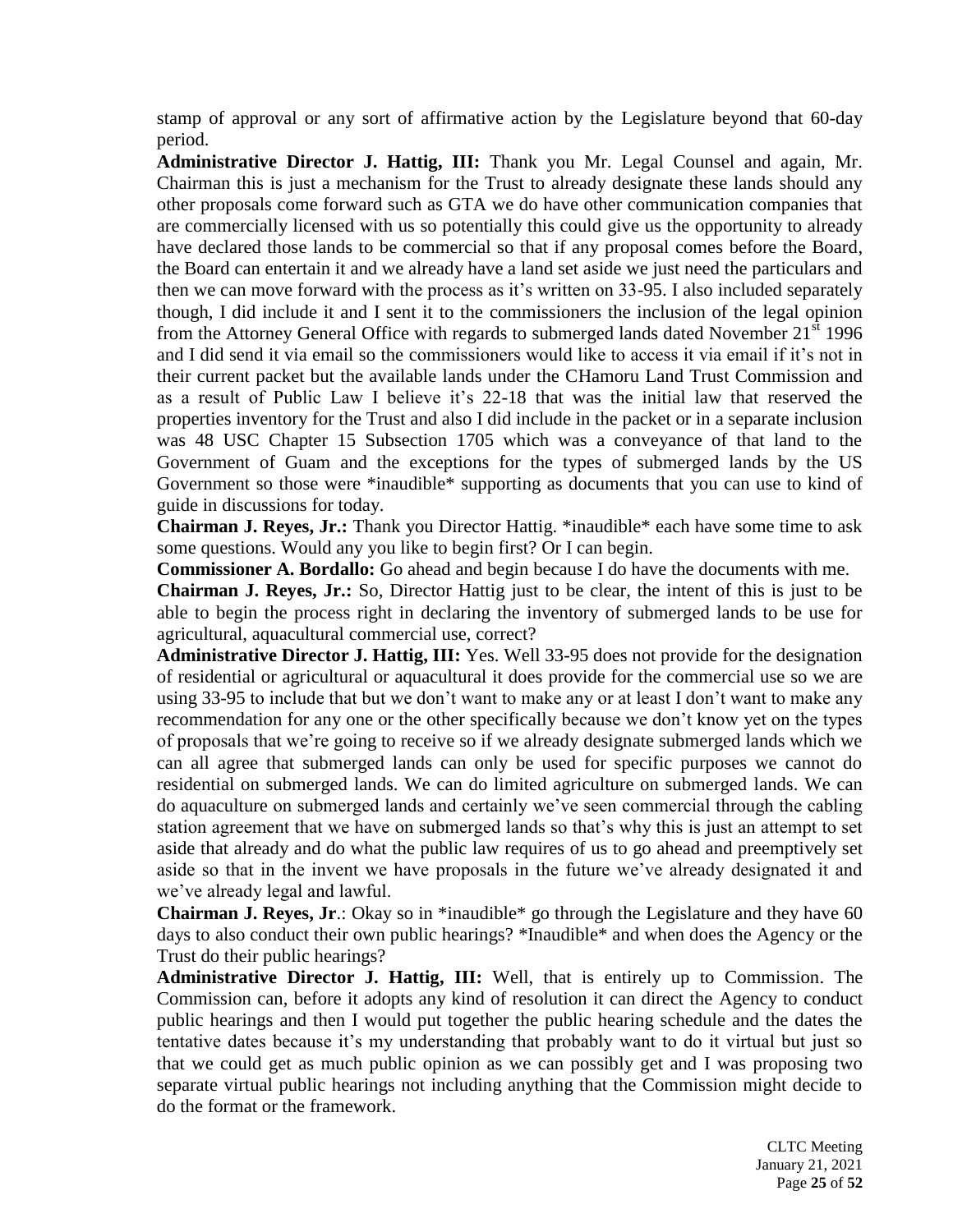**Chairman J. Reyes, Jr.:** But I apologize for my confusion but is prior to giving the Legislature 60 days to conduct their own or is it \*inaudible\* I want to make sure we're clear with that.

**Administrative Director J. Hattig, III:** It's prior to, yeah. Basically, you would direct me to go ahead and conduct public hearings on this proposal and then I would conduct the public hearings in accordance with the Open Government law and all the other laws and then I would bring back to you all of the testimony. I would present all of the testimony to the Commission for review and then the Commission may adopt a resolution declaring or if it wants to and declare adopt the resolution to declare the lands to be agricultural aquacultural or commercial or it could be no action it depends on what the Commission would like to do at that point when it gets the information from the public hearings that we conduct and then after the resolution is passed after you adopt it then it's signed and sent to the legislature and then the sixty days for their public begins.

**Chairman J. Reyes, Jr.:** Okay I just want to make sure I understood that. Thank you so much. That's the only question I had in that \*inaudible\* Commissioner Bordallo?

**Commissioner A. Bordallo:** Yes, Director Hattig, do you have a list of designated submerged lands?

**Administrative Director J. Hattig, III:** Right now, what I can do because we don't have an inventory of submerged lands unfortunately because we, there are other lands adjacent to submerged lands that also fall under different departments of the Federal Government. What we can do is we can look back to the 22-18 legal opinion to establish exactly what those are but we don't have a list of areas. I couldn't tell you in Tumon we have submerged land here I couldn't tell you in Agat we have submerged lands I couldn't really tell you with any definitive because the definition of submerged lands which is really located in the Seashore Protection Act that part is the part that describes submerged lands so in my estimation in anywhere on Guam that is not already reserved belongs to the Trust in my opinion. **Chairman J. Reyes, Jr.:** Anything else Commissioner Bordallo?

**Commissioner A. Bordallo:** Yeah, you know GTA had come before us requesting in Tamuning that's Agana Bay right.

**Administrative Director J. Hattig, III:** Not at the top of my head, I don't remember right now but we can certainly look back in the minutes where they appeared before the Board and try to provide that information. But I don't specifically recall.

**Commissioner A. Bordallo:** Did we \*inaudible\* I know it's somewhere between the Alupang and \*inaudible\*.

Legal Counsel N. Toft: \*inaudible\* it was right near yeah, the middle of Agana Bay basically coming in just on the side of Alupang island and we didn't take action on the time because we made the determination that they need to go through the commercial process or seek legislative resolution one of the two.

**Commissioner A. Bordallo:** I see. And you haven't heard from them?

Legal Counsel N. Toft: We spoke to them a few times and they decided to \*inaudible\* a legislative resolution I don't know how that's going. I haven't been following any sort of progress on that so this is kind of operating sort of independently from that not only potentially for them but also for potential future commercial lessees.

**Administrative Director J. Hattig, III:** I'm sorry Commissioner Bordallo I now know what you're talking about but I thought you said GPA, the power authority GPA. **Commissioner A. Bordallo:** GTA.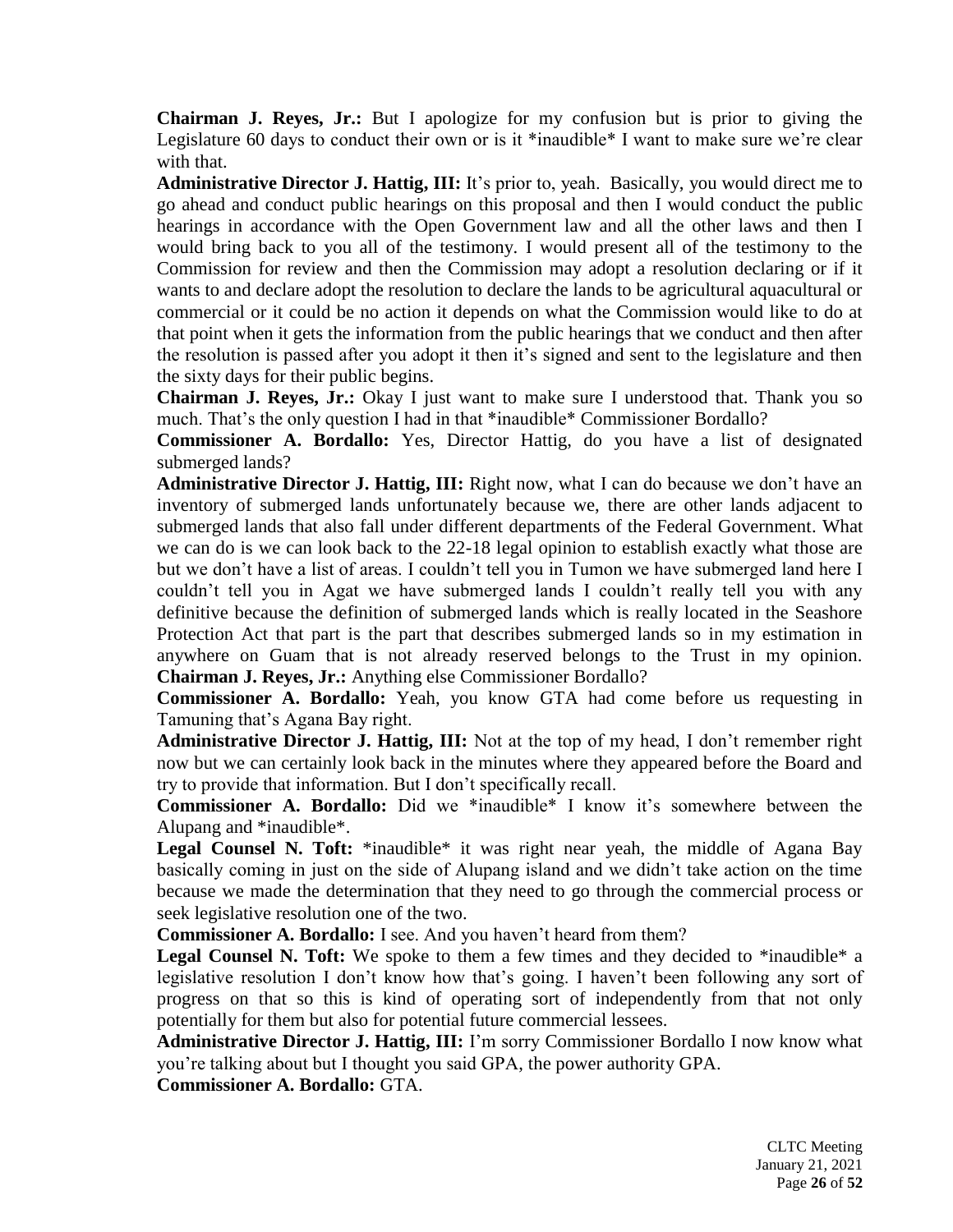**Administrative Director J. Hattig, III:** Yes of course I do remember, and Mr. Toft is right but I can report that there was a bill that was introduced to this that speaks to this. Mr. Chairman, did you want to address that or, because Commissioner Bordallo had asked about any progress?

**Chairman J. Reyes, Jr.:** Sure, it's out there on the \*inaudible\*.

**Administrative Director J. Hattig, III:** So a Bill was introduced in the Legislature and I believe it was already referred to committee but Bill 36-36 and that really would authorize the commercial lease between the Government of Guam and the Teleguam Holdings to be specific and it's found on the Legislature's website we recently were made aware of it and specifically the bill would authorize the Governor to enter into a commercial agreement with Teleguam Holdings for the cabling for a new cabling station so as I'm reading it right now I'm going to go ahead and share it with the Commission right now since it was brought up. **Commissioner A. Bordallo:** Is that Teleguam doing business as GTA.

**Chairman J. Reyes, Jr.:** Director Hattig I think what we should do is as a Commission and let me \*inaudible\* direct it to Commissioner Santos and Commissioner Bordallo I think that the thing \*inaudible\* I think that the new law that was recently introduced we should keep that separate. I think what we should do as a Trust, Commission is to kind of put some of these operationalized the designation of these submerged lands so that again sans the GTA \*inaudible\* this new bill that's out there we have a guidance for future leases that we don't necessarily have designated that's kind of my thoughts on this and we can send you a copy of that bill but Attorney Toft is that something that we can keep at the side and I want to focus on…

**Commissioner A. Bordallo:** No, I just want to know what happened on that.

**Chairman J. Reyes, Jr.:** There was no action.

**Commissioner A. Bordallo:** Well, no action from us but they took the legislative route to get to where they are. So that's all I wanted to find out.

**Chairman J. Reyes, Jr.:** And that's kind of my point is I think it would behoove us to put some of these things and operationalize how we're going to work with submerged lands and key in agricultural, aquaculture and commercial etc.… but you put some of these in place so that we sans again the GTA with what's going on with them but more focused the future of these types of leases so that's kind of my thoughts and I just want to make sure that we kind of keep that separate as to what's going on.

**Administrative Director J. Hattig, III:** Yes sir.

**Chairman J. Reyes, Jr.:** Attorney Toft is there anything you want to add?

**Legal Counsel N. Toft**: Nothing further than that, no.

**Chairman J. Reyes, Jr.:** Because again we don't have any of these declared and I think it would really \*inaudible\* for the Commission to work on that and create not necessarily create but operationalize how we want to address this. Director Hattig any other, I'm sorry, Commissioner Santos any additional comments or questions on this?

**Commissioner A. Santos**: No Mr. Chairman not right now.

**Chairman J. Reyes, Jr.:** Director Hattig any additional insight or inputs?

**Administrative Director J. Hattig, III:** No Mr. Chairman.

**Chairman J. Reyes, Jr.:** So, could you lead us back on tract on what we're looking to do here, your recommendation.

**Administrative Director J. Hattig, III:** So, the recommendation of the Agency is to, like I explained would be to set aside these particular lands, the submerged lands to be available for agricultural, aquacultural or commercial lease so that when these proposals come through we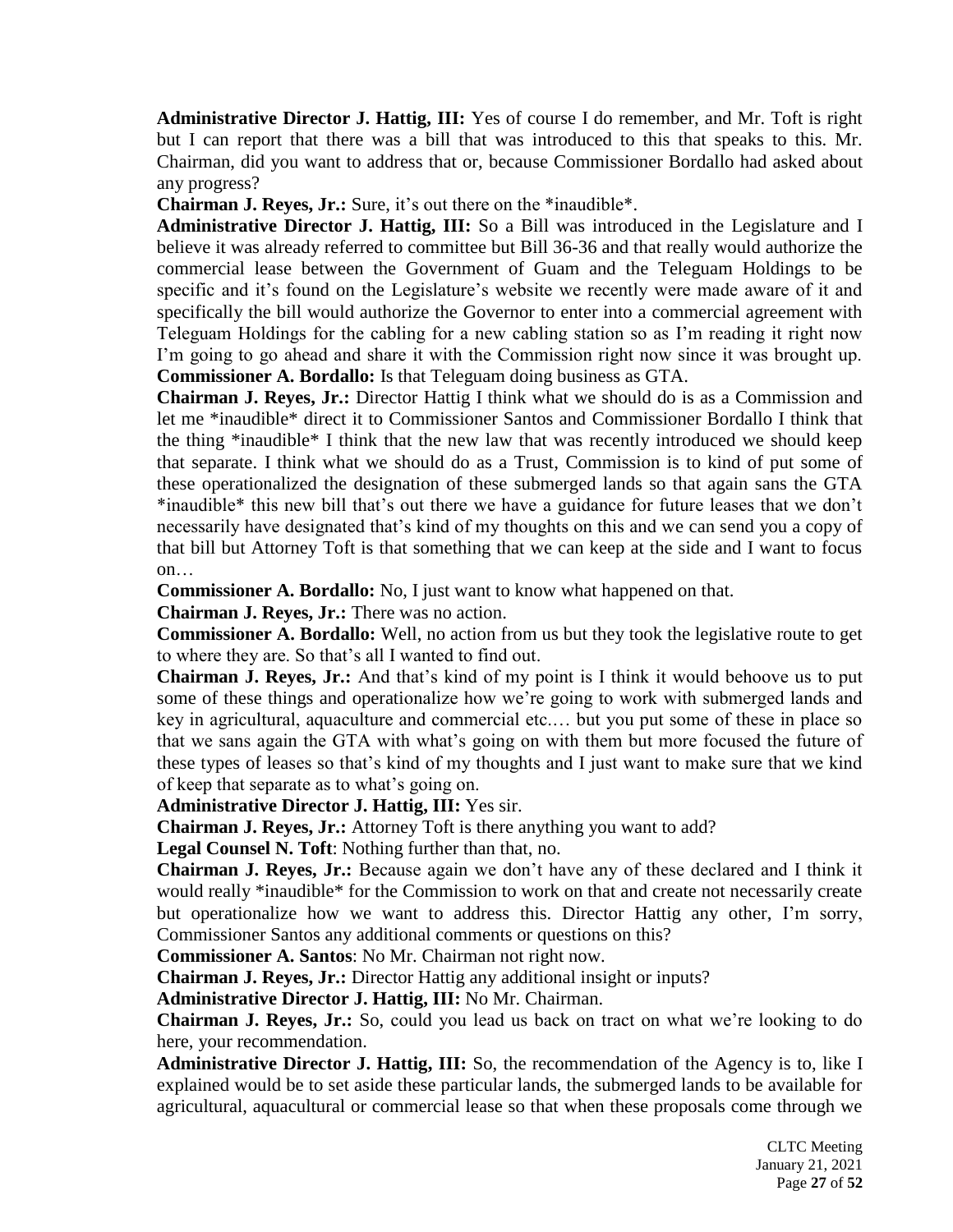can better organize these proposals and present them without having to go through the public hearing process again later on down the line. So that's really a preemptive move on our part and that's the reason why we introduce this proposal.

**Chairman J. Reyes, Jr.:** And it actually \*inaudible\* by the Commission to initiate the public hearings in regard to these designations of lands?

**Administrative Director J. Hattig, III:** That's currently what I'm requesting is the guidance in terms of should we pursue the public hearings?

**Chairman J. Reyes, Jr.:** Commissioners?

**Commissioner A. Santos**: I think we should.

**Chairman J. Reyes, Jr.:** Alright so let's, I'll turn it to you \*inaudible\* additional questions in regard to the Director's recommendation and if you would like to proceed with making a motion. Commissioner Santos, would you like to make the motion?

**Commissioner A. Santos**: We're making the motion to present this resolution 2020-04?

**Administrative Director J. Hattig, III:** It's just a motion to approve the Agency to conduct public hearings with regards to the declaration and designation of all submerged lands within the CHamoru Land Trust inventory for agricultural, aquacultural or commercial lease. **Commissioner A. Santos**: Okay so I make a motion to allow the CHamoru Land Trust conduct public hearings to be able to declare and designate…

**Administrative Director J. Hattig, III:** Just to conduct public hearings…

**Commissioner A. Santos**: I make a motion to allow the Commission, the CHamoru Land Trust Commission to conduct public hearings on the declaration and designation of all submerged lands within the CHamoru Land Trust inventory for agriculture, agricultural, aquacultural and or commercial use.

**Administrative Director J. Hattig, III:** Perfect.

**Chairman J. Reyes, Jr.:** Thank you Commissioner Santos. May I get a second on the motion?

**Commissioner A. Bordallo:** Yeah, I second it.

**Chairman J. Reyes, Jr.:** Thank you, Commissioner Bordallo. Are there any objections? **Commissioner A. Bordallo:** None.

**Chairman J. Reyes, Jr.:** Alright. Hearing no objections and the motion passes. Thank you so much Commissioners. This would definitely \*inaudible\* move this along. Okay, Director Hattig with that said, moving on to our next item on the agenda. We have three more on New Business and I'll turn it over to you to \*inaudible\*

# **Unsolicited Commercial Proposal for Site Preparation – Hawaiian Rock Products**

**Administrative Director J. Hattig, III:** Thank you very much. I would like to welcome our guests from Hawaiian Rock Products. We have Mr. Jerrold Johnson, President of Hawaiian Rock and also Mr. Dan Swavely who are both on the call and I would yield to them for their proposal. Good Afternoon \*inaudible\*.

**Mr. Jerrold Johnson, Hawaiian Rock Products**: Good afternoon. We submitted a written proposal, but I'll read it Chairperson Reyes and Director Hattig \*inaudible\* thank you for the opportunity to discuss our unsolicited proposal for development and commercialization of CLTC Lot 5412 Mangilao. Hawaiian Rock Products submits this proposal under authority of Chapter 75 Title 21 Guam Code Annotated §75122 (c) (3) for the purpose of mass grading a portion of Lot 5412 in order to create a usable land form for CLT wholesale lots and or lease to Government of Guam agencies similar to the adjacent GPA/GWA Headquarters. In the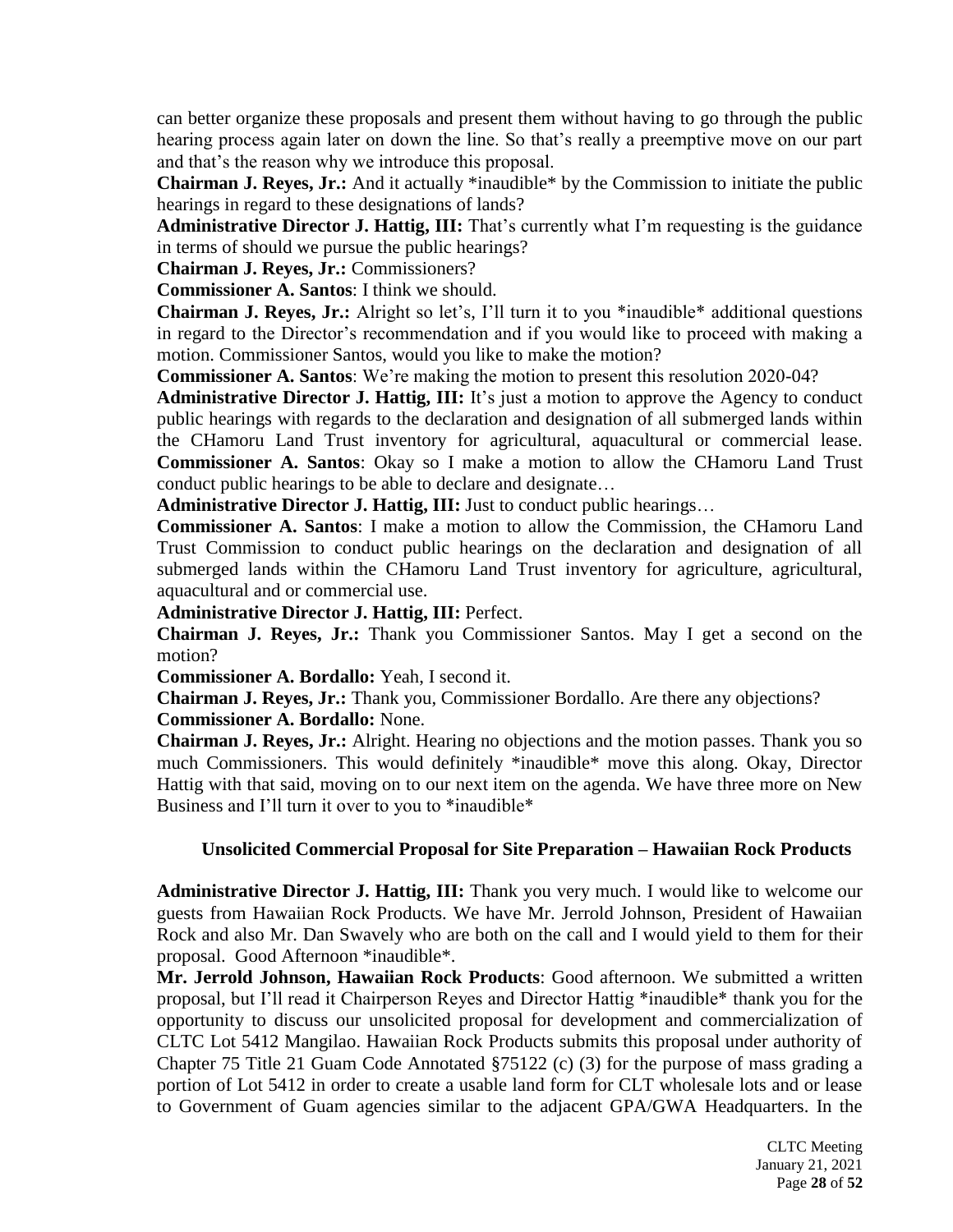process of that mass grading aggregate will be generated and earned a royalty to the CHamoru Land Trust. As you know, Chapter 75 Title 21 GCA started as a Public Law 33-95 which was signed into law November 13<sup>th</sup> 2015 and commonly referred to as Rules and Regulations for Commercial Leasing of CLTC Properties; as we understand the process stipulated by \*inaudible\* after CLTC receives an unsolicited proposal the following steps are to occur:

CLTC must determine where the Lot 5412 shall be used or \*inaudible\* for government center \*inaudible\* the acreage portion of Lot 5412 to be graded must me specifically designated by the CLTC as part of the not to exceed 9% of CLTC's land inventory but it is not required for leasing to CHamorus who are residential subsistence agriculture who or subsistence agriculture and therefore available for commercial leasing, note, however there's such 9% designation \*inaudible\* technically not necessary \*inaudible\* as much the end result as this lease for mass grading \*inaudible\* land form that will be subsequently returned to CLTC. CLTC must seek specific approval from the Guam Legislature for mineral extraction on the 60-acre portion of Lot 5412 be graded. CLTC will prepare the competitive request for proposals select and award \*inaudible\* to be the most responsible and responsive as defined in Guam's Procurement Law and to the requirements stipulated by the CLTC. Hawaiian Rock Products \*inaudible\* based on the final land form option selected by CLTC you may \*inaudible\* mass grading pads for homestead subdivision of approximately 40 lots and yielding approximately 2.6 million cubic yards of aggregate which in today's market would generate about more than a half a million dollars for the CLTC, or mass grade pads for homestead \*inaudible\* approximately 80 lots and yielding approximately 4.6 million cubic yards which in today's market rates would generate about \$8.0 million for CLTC, or mass graded to accommodate a new Government of Guam office buildings similar to the GPA/GWA headquarters site and possibly put a development as Land Management, Revenue and Taxation, Guam EPA yielding approximately 3.6 million cubic yards which in today's market \*inaudible\* generate about \$6.3 million for CLTC. Dan did we want to make a presentation on this? I believe we have prepared some sketched on the possible uses of the property I think \*inaudible\*.

**Mr. Dan Swavely, Hawaiian Rock Products:** Thank you. Our cost \*inaudible\* our proposal where we generally made this idea known to the Commission in the past you have most of the \*inaudible\* etc.… but at that time we weren't actually in this competitive RFP process. So, we were thinking at this point we have the unsolicited proposal on record for you to proceed with the next steps according to law but it might be a little untimely for us to start saying; here's what we're going to do for you when there are other competitive bidders out there. We know how sensitive competitive bidding is right now we just don't want to step on anybody's feet. So, for sure what those options would reflect in terms of Exhibits and \*inaudible\* pretty much what Jerry Johnson recited in his last paragraph about the 3 options of mass grading \*inaudible\* as well as the potential revenues you can generate for CLTC.

**Chairman J. Reyes, Jr.:** Thank you, Sir.

Mr. **J. Johnson**: If you don't mind, if I may add, we started on this idea over 20 years ago first presented to the CHamoru Land Trust and Dan and I started working on it I think in 2006 and at one time we did have license to go ahead and do survey work and the environmental and archeological work and it's kind of \*inaudible\* completed in our side but of course the public law \*inaudible\* and so that's where we are today and so we're ready to get on an RFP we're putting a proposal \*inaudible\*.

**Chairman J. Reyes, Jr.:** Okay. Director Hattig?

CLTC Meeting January 21, 2021 Page **29** of **52**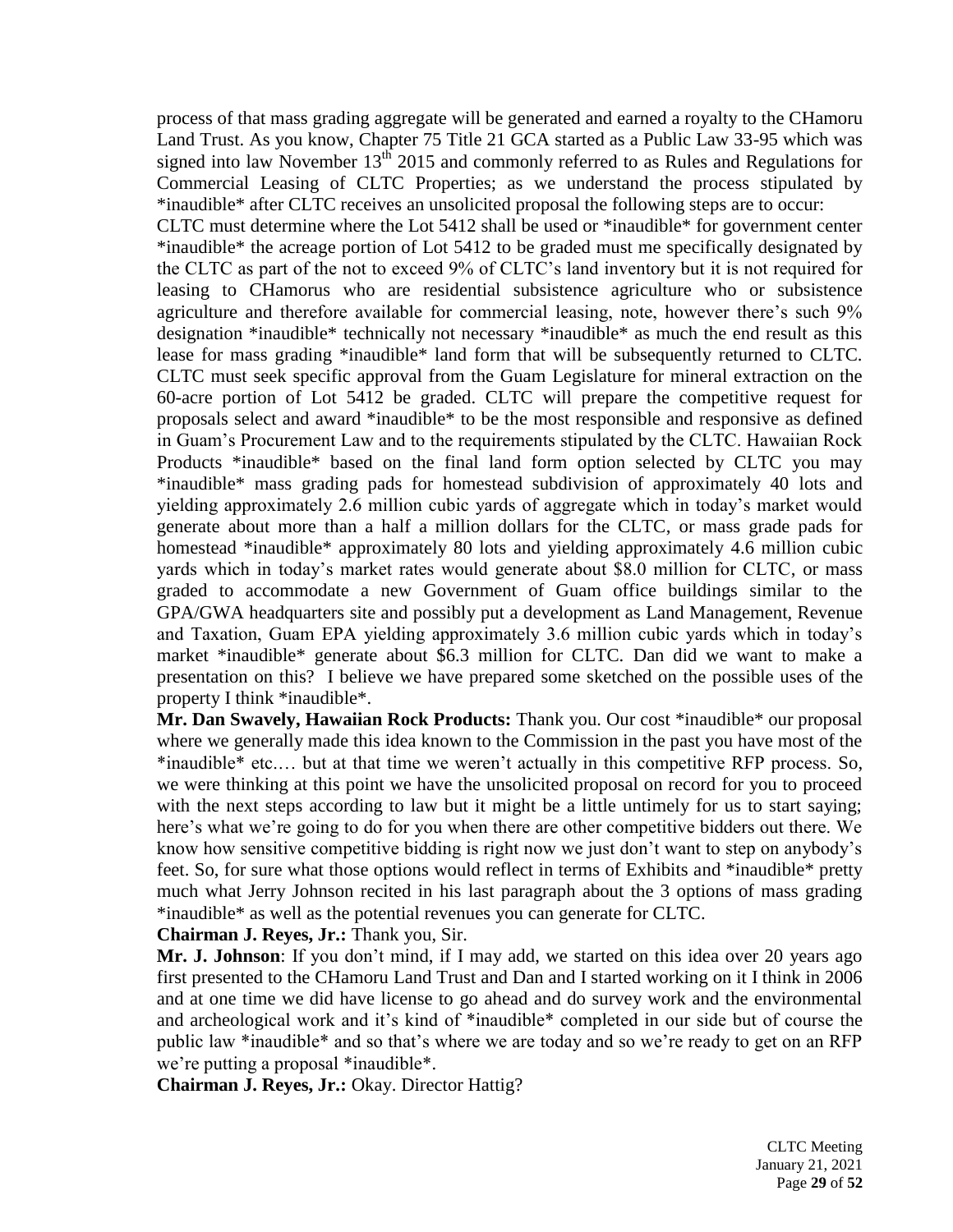**Administrative Director J. Hattig, III:** Thank you again Jerry and Dan I appreciate that and thank you for your proposal. I just want to update the Commission on what some of the thinking was in terms of when Hawaiian Rock came to us for the initial proposal for a license to go in to do this particular project. We had talked to them, Mr. Joey Cruz and I about perhaps doing what's called what we call and RFP for professional services and attempting to \*inaudible\* because Public Law 33-95 is really difficult for us to establish any kind of Commercial Lease or License for the type of work that Hawaiian Rock is going to do. Eventually they're just going to return the land to us, it's not like your typical commercial lease or license. They're not going to be building anything on it, they're not going to be providing for anything permanent; they're doing a service really is what we're looking at in more so does this fall in the 33-95 and I'm glad to have Nick here saying that if we issued RFP for professional services which would be the grading of the topography of the area right and the preparation of this for the potential to lease a residential homes, residential plots, would that come under the 33-95 necessarily because that's something we can possibly entertain, the Commission could entertain and then of course would be the 33-95 to go through the competitive bidding process of course and all of that lease and license award versus would we able to still do competitive bidding but we would just be doing it for professional services and not necessary for anything else. Any comment on that Nick?

**Legal Counsel N. Toft**: I'd probably have to research that a little more to give you an exact answer on that. I know that the commercial rules did keep mineral and extraction inline so one of the sections says that; commercial use includes mineral extractions when specifically approved by the CLTC and the legislature and also with the appropriate regulatory \*inaudible\* I think it would have to and I will double research this but my gut is that it will still need a licensed to be on the land \*inaudible\* not a lease it would have to go through the Commercial process but again let me do more research on that to see what I can come up with.

# **Chairman J. Reyes, Jr.:** Okay.

**Legal Counsel N. Toft**: And if that's the case we would first have to designate that lot as \*inaudible\*.

# **Administrative Director J. Hattig, III:** \*Inaudible\*.

**Chairman J. Reyes, Jr.:** Thank you Attorney Toft. Director Hattig, anything else on that? **Administrative Director J. Hattig:** No Mr. Chairman I look forward to continuing the good working relationship we have with Hawaiian Rock and we want to get to this as soon as possible. Obviously because with the addition with the Philippines and as far as the H2-B labor of course is a concern, we're now experiencing that opportunity to do that so it would be good for us to potentially strike while the iron is hot \*inaudible\* in this particular instance since we also have a shift in PCORS there's an opportunity to really to accomplish this and this goes kind of hand in hand with perhaps affordable housing, the development of affordable housing on areas that are already properly prepared for that, mass graded and prepared for it so it would be good for us to get that research and make sure that we could and we're back at where we were with submerged lands which you would consider directing us to do a public hearings on the declaration of Lot 5412 to be commercial so that's up to the Commission to decide.

**Chairman J. Reyes, Jr.:** Okay. Definitely Mr. Swavely and Mr. Johnson I appreciate your guys' time and interest and you know it is the approximate \*inaudible\* and the potential monies generated for the Commission is very attractive in that sense and that kind of where we find the opportunities so that we can get the revenues to be where it can supports our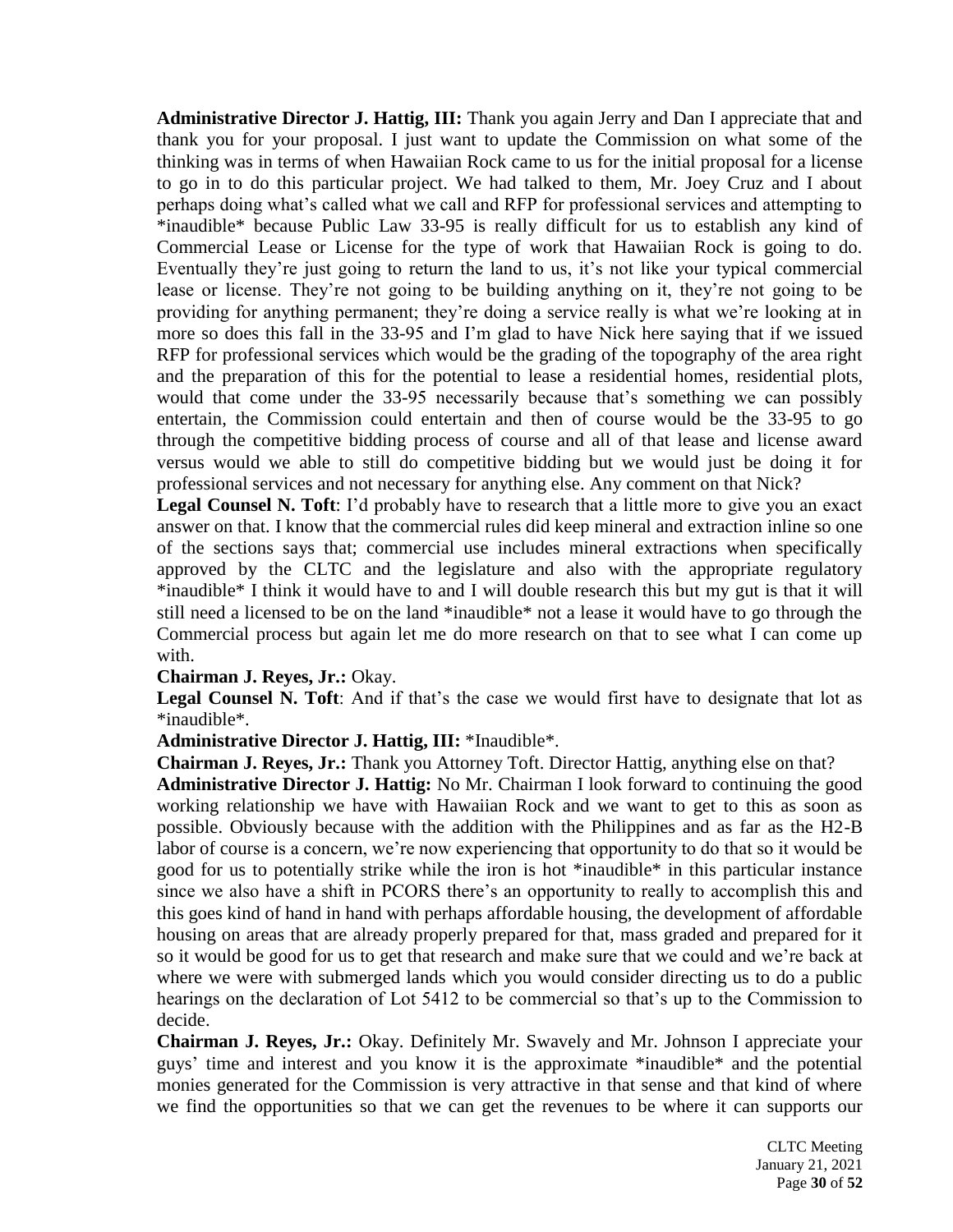residential and agriculture sites of the lease which is the larger parcels of lands and the potential of getting folks to a home and to have more farming opportunities and cultivating that so I really appreciate that and I think one of my questions that I do have is obviously sans the additional research Attorney Toft will be doing in regarding the type of license versus lease versus Director Hattig's \*inaudible\* services. The approximation on how did you guys come to that number \*inaudible\* 40 versus 80 homestead lots and what the \*inaudible\* is that just based on the size of the property and when you get to a certain point it's not going to yield \*inaudible\* how does that work? It's more for educational purposes for me when it comes to aggregate.

**Mr. J. Johnson**: Actually Sir we've worked on the \*inaudible\* and submitted a couple of proposed grading plans and \*inaudible\* calculations as to how much it would generate \*inaudible\* going rate for the material right now is about \$1.50 a cubic yard up to \$1.75 and so \*inaudible\* those numbers a little bit higher based on the \*inaudible\* is going up every day so it'll be a little better number but again that would part of the RFP with the companies that put in the proposal would be willing to pay. There's a lot of work to be done to remove the material, it takes a lot of equipment and processing and handling and hauling to our assisting facility to put it into products but so there's a big investment in equipment that there's only a few companies on island that have the equipment to do it but so you would probably only get a few proposals but who knows maybe there are other companies that want to come in and put proposals on it but if we can get the \*inaudible\* bid which as the Director said, it would be \*inaudible\* it takes too long I mean our company is looking for private land too at the same time and so if we can get private land and then the government would lose the opportunity to benefit from the grading and royalties and everything so the sooner we do this the better because \*inaudible\* over the next five years is going to be like we're \*inaudible\*.

**Chairman J. Reyes, Jr.:** Yes. Understood thank you sir. That's the only question I had. Commissioner Santos, Commissioner Bordallo any additional question for Mr. Swavely or Mr. Johnson.

**Commissioner A. Bordallo:** No. Not right now but I'm familiar with what they do. **Commissioner A. Santos**: Not right now for me. I just want to go over this and \*inaudible\*. **Chairman J. Reyes, Jr.:** Director Hattig back to you.

**Administrative Director J. Hattig, III:** Mr. Chairman if we can recognize Mr. Swavely for one final point before, he goes.

**Chairman J. Reyes, Jr.:** Yes.

**Mr. D. Swavely**: Thank you. I would ask that the Commission move ahead with the next two steps which are designating this lot as part of your 9% since it's already available for commercial leasing and you're requesting the legislature for approval to \*inaudible\* the aggregate as much as \*inaudible\* those are just steps are going to be required whether Attorney Toft figures out it to be \*inaudible\* contract or going out for competitive bid and that way we can kind of move ahead concurrently with those two timelines.

**Administrative Director J. Hattig, III:** Thank you sir. In closing, it's a very good opportunity obviously Mr. Chairman that requires a lot of thought and generally I support any project that would benefit the Commission and we are at the opportunity of trying to become financially solvent and this could potentially if managed correctly and packaged correctly as you indicated and going through the process it could \*inaudible\* really for an opportunity for us to make an impact in 2021 on perhaps bringing in infrastructure into the area in preparation for the issuance of commercial leases. It's also possible operationally this could affect us operationally where we could have a government building of our own where we wouldn't be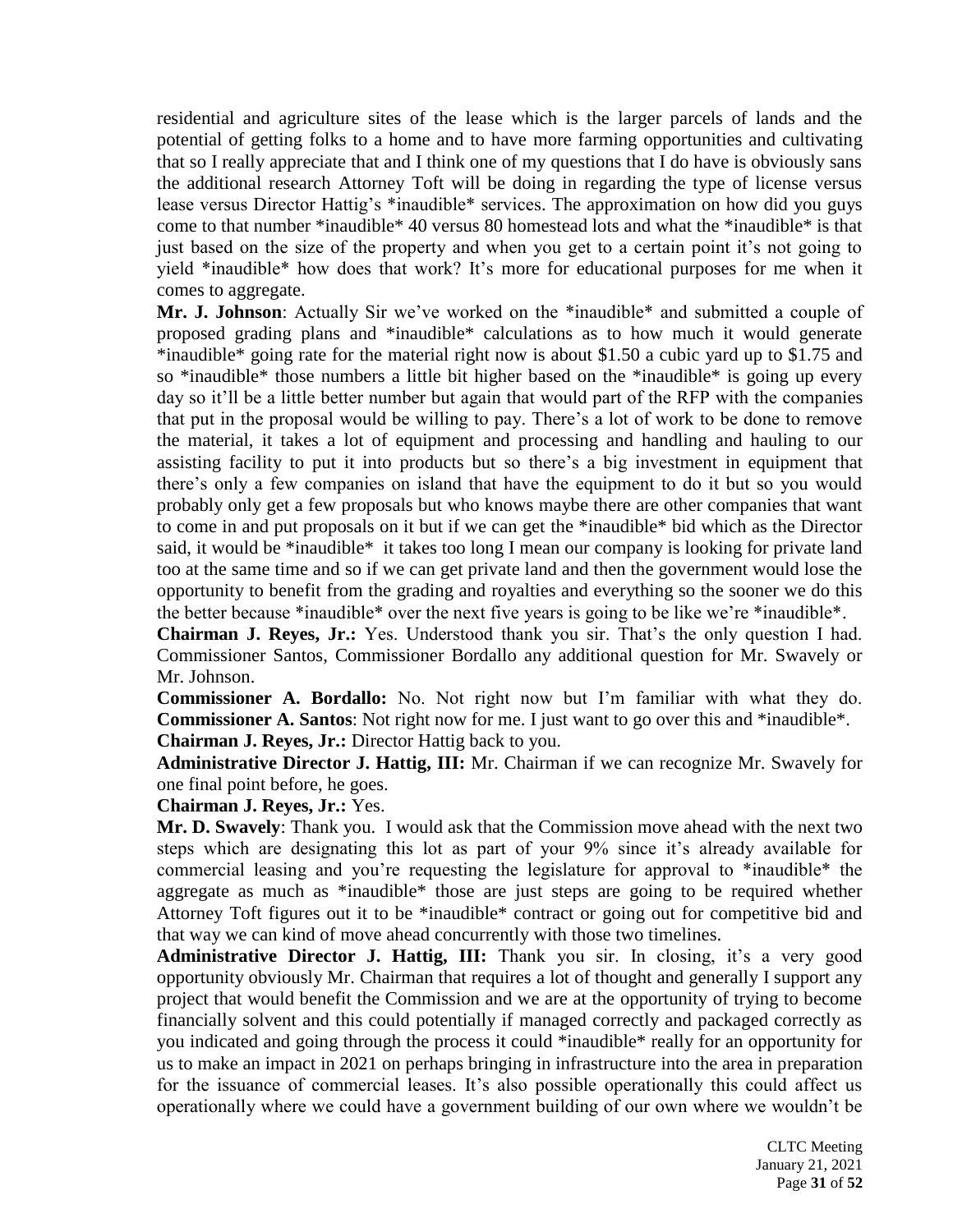renting anymore so obviously there are a lot of things tied into this proposal that make it very attractive but the bottom line is what would benefit the trust and its constituency so that it can continue to offer these opportunities for these companies to really experience that in the construction world that's happening. That's what I have in closing and I await the Commission's determination.

**Chairman J. Reyes, Jr.:** Alright. Thank you, Mr. Swavely and Mr. Johnson, for your time today. We will take that into consideration. We monthly and we will start making those decisions in coordination with the agency. Mr. Hattig, next up in the agenda

# **Unsolicited Commercial Proposal for Affordable Housing – Base Corporation**

**Administrative Director J. Hattig, III:** Mr. Chairman we do have another unsolicited proposal but I'm going to have to ask Joey at this time if we have any representatives from Base Corporation?

**Program Coordinator III Joey Cruz**: No sir.

**Administrative Director J. Hattig, III:** Okay so without that we just have the presentation that was presented the proposal for discussion so I will be here to answer any questions if I can with regards to Base Corporation proposals for the building of Affordable Housing on CLTC properties.

**Chairman J. Reyes, Jr.:** Thank you for that Director Hattig and I did review their proposal and I was hoping that they would be here to present on this a little bit more it does looks like a very attractive \*inaudible\* but if sans their presence and present to the Commission I'm okay to move forward on the next item on the agenda unless the Commissioners have additional questions.

**Commissioner A. Santos**: Not for me right now Mr. Chairman.

**Commissioner A. Bordallo:** We can postpone it.

**Administrative Director J. Hattig, III:** If I can Mr. Chairman before we move on if I can report one issue or one related topic?

**Chairman J. Reyes, Jr.:** Sure, go ahead.

**Administrative Director J. Hattig, III:** We always have meetings with the Guam Housing Corporation and we had a meeting with them to discuss and their inquiry was more about how are we going to be able to move forward to assist them in increasing their lending portfolio so they are currently right now one of the only lending institutions that lends to Land Trust lessees so they want to increase the numbers of loans that they could possibly give to Land Trust lessees and we provided them with information on people who are already authorized a lease so they are going to be contacting those individuals and getting some of their financial information to see if they can prequalify and they'll be able to give us a list of people that have already been approved for a lease of those who prequalify so that we can engage with them in finding a property for them for a home so this is tied into this because now we have a proposal that really would allow the building of homes and then really for us to be \*inaudible\* the home or to be in the process of trying to find financing for our lessees. One of the obstacles though is the amounts that are approved that are approved by Guam Housing Corporation and the proposed prices by Base Corporation they don't really add up right now so it's to say that a person who would be approved for a loan would probably not be able to be approved for the amount that is being proposed for the amount that is approved by Base Corporation so we wanted to talk to Base Corporation to see if they could augment the design of the home perhaps going into two-bedroom and three-bedroom instead of going into four-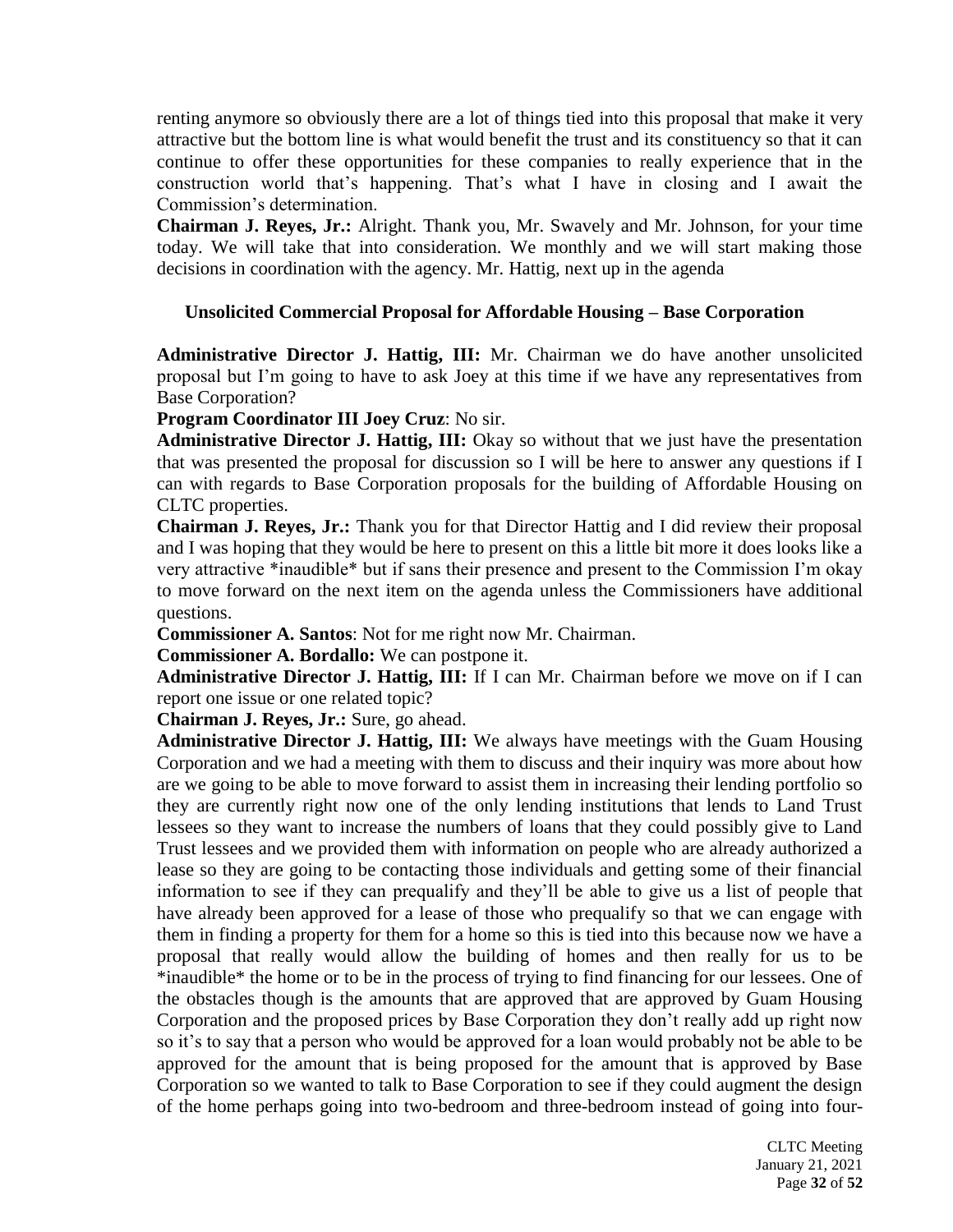bedroom homes so that it would lower the price of construction therefor lowering the price of the loan so that people could qualify also maybe talk to them about the types of construction materials that they're using to fabricate the home. Maybe we can save cost, find a way to save cost so that the people that do qualify for the Guam Housing Corporation low interest mortgage can really avail themselves of this opportunity so basically we could swap people who could afford it who could pay it back who could be prequalified with these homes wherever we're going to put them potentially so if this would be an opportunity for us to link up these two measures so this postponement would give us to work with Base Corporation and provide the Commission with that updated information together with Guam Housing Corporation so as you know we're trying to expand we're trying to look at expanding additional lending institutions to become to lend to our lease holders or to our applicants that is a little bit further down the road but working with what we have right now with Guam Housing and potentially the Veterans Affairs, the USVA loan, veterans could probably be lined up for an affordable home like this and the VA loan is the threshold for lending is much higher because it's not a low to middle income program you can qualify for of course for \$500,000.00 (five hundred thousand dollars) so maybe making sure that we communicate with Base Corp. and the VA we can line up veterans our lessees that qualify at veteran status into this program and into these lots and then we would have to also find out Mr. Chairman because not all of our properties are ready for affordable homes to be built on them. We would need to develop those properties into similar to what we heard from Hawaiian Rock; how do we grade an area that is topographically challenging. How do we mass grade it and level it out and make sure that we could use it for residential purposes so we would have to go in to that eventually because not all of our lots are designed that way, we have master plans some residential and you'll be receiving if you haven't already received the table top master plan maps for residential and agricultural so this can give the Commission an idea of where it wants to go? When I first suggested the formulation of committees this would be an excellent opportunity to formulate a committee within the Commission to really emphasize this and plan it out so that when we get these proposals back, we don't have to come back to the table, we have all the information that we need and perhaps give the Commission enough time to make a decision.

**Chairman J. Reyes, Jr.:** And so, to add to that. Director Hattig thank you for providing additional insights especially \*inaudible\* properties but are there already designated areas to be able to put these types of tract in inventory today?

**Administrative Director J. Hattig, III:** I wouldn't say that there's a designated area at this point we're conducting the land inventory like I reported to the Commission and we're trying to figure out exactly what the plans were back then about where to put leases, certain people have been issued agricultural leases certain people have been issued residential leases within the same tract so trying to figure that out trying to get a report back to the Commission was nearly impossible during the Pandemic Condition of Readiness 1 but now that we're in PCOR 2 we can continue with our land inventory and provide you with the information tract by tract because that's really what the land inventory is, it's a tract by tract research on what is currently existing out there because things have changed because of the initial inception of the Trust and the issuance of these leases through the years that we've experienced in our early case pre-occupiers that are setting up or illegal occupiers that are setting up shop out there so it's kind of connected it's all connected but currently right now we don't have a designated area parse for just for just a residential. We can provide you with subdivision masterplans that we have an idea of which tract we wanted to put those residential or those agricultural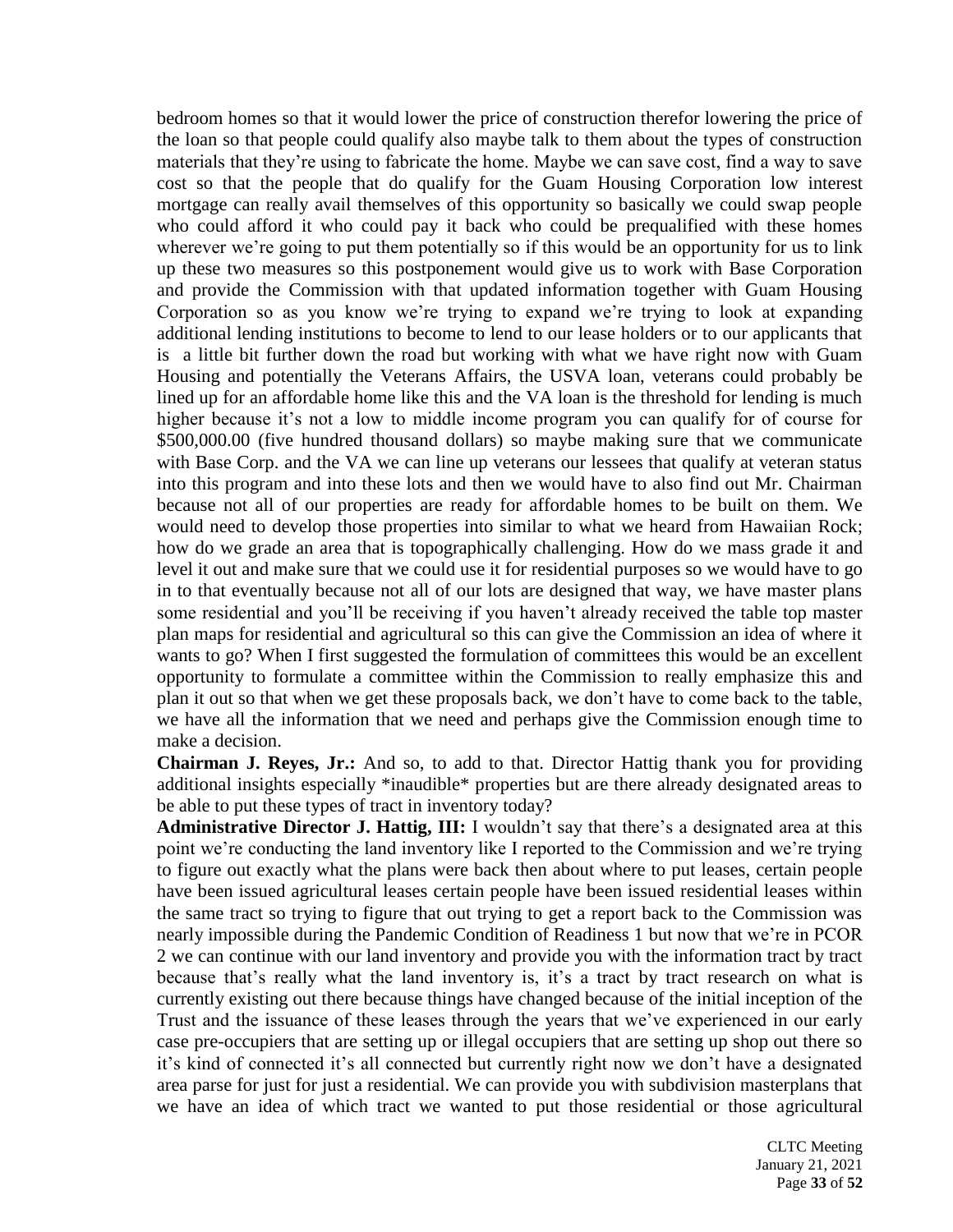subdivisions in but we haven't designated and the Commission hasn't designated anything to that effect yet.

**Chairman J. Reyes, Jr.:** Now I understand the difference. Thank you. Commissioner Bordallo or Commissioner Santos any additional questions?

**Commissioner A. Bordallo:** Yeah. Would you have to put out an RFP to do this?

**Administrative Director J. Hattig, III:** In my opinion if we would need to issue a lease for any reason or a license for any reason then we would have to go through the RFP process and that's why I have the question of professional services whether we could enter into different types of contractual agreements other than licenses or leases because this proposal is just for the construction of homes. It's not for the grading and clearing or site preparations. I don't know to the extent and we'll have to speak with Base Corporation that's why I was hoping they'll be here today on whether they would be doing the site prep already initially for this but potentially if it were just for construction. It's not a commercial venture they're building homes for residential use I would argue that but again, I would defer to Legal Counsel on what types of contractual agreements fall within the commercial process.

**Commissioner A. Bordallo:** Well, we only identify the tract according to their letter. **Administrative Director J. Hattig, III:** Right. Tract 10123 I believe, and I know we have Pierce and Mel- which tract is this? And there's Joey.

**Program Coordinator III J. Cruz**: That's right. Right in front of Paradise Meadows right across GAIN.

**Administrative Director J. Hattig, III:** And I believe if I'm not mistaken, we've set aside that property is that being managed Joey under GEDA?

**Program Coordinator III J. Cruz**: I'll need to double check sir.

**Administrative Director J. Hattig, III:** We've \*inaudible\* as a commercial property and maybe under the management of GEDA because I know initially that's what they were thinking was, assign it as commercial property so we can get someone to build for us but then turn around and they would be building homes so that we can turn around lease the property out as residential rather than commercial. We would have to check Commissioner Bordallo on whether the tract that they're proposing was already designated.

**Commissioner A. Bordallo:** And then the contractor's license, is there a specific thing on the license this removal of hazardous waste?

**Administrative Director J. Hattig, III:** And that's why we wanted Base Corporation to be here so we can answer those questions.

**Chairman J. Reyes, Jr.:** Anything else Commissioner Bordallo?

**Commissioner A. Bordallo:** That's all.

**Chairman J. Reyes, Jr.:** Alright so we'll go ahead and postpone further conversation on this \*inaudible\*.

**Administrative Director J. Hattig, III:** Yes Sir.

# **Proposed Public Improvement Commercial License – Global Recycling**

**Chairman J. Reyes, Jr.:** On the fourth item on the agenda on New Business, Public Improvement Commercial License with Global Recycling. Director Hattig?

**Administrative Director J. Hattig, III:** Thank you Mr. Chairman. I included in the packet was the initial proposed license agreement between CHamoru Land Trust Commission and Global Recycling. As I indicated to the Commission and prior meetings with conversations with the Chairman, currently right now Global Recycling Incorporated is occupying and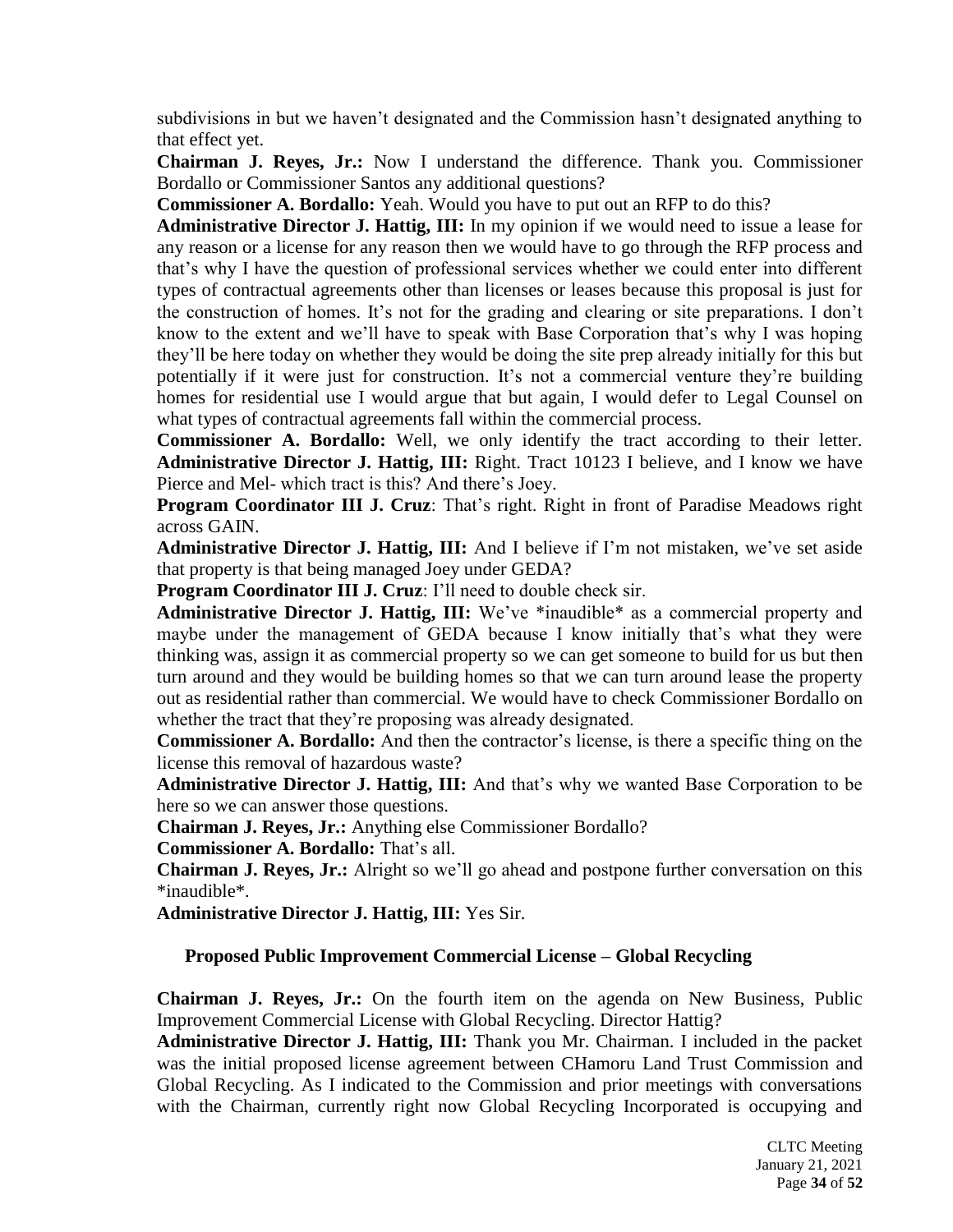doing business on Chalan Batulo in Dededo and they have no contractual agreement currently right now with the Trust and they have previous authorizations from previous directors to continue to occupy and conduct activity on the property and they use those authorizations to obtain permitting from EPA and from other necessary permitting agencies \*inaudible\* and also to get a business license. So right now, the Trust had entertained a proposal of a public improvement license and this type of license will be allowable under Public Law 33-95 and basically, we had negotiated the terms and the Commission actually approved the terms of the public improvement license with Global but when the pandemic hit, we were attempting to finalize the license with Global. Global had indicated that it wanted to review the agreement that was approved by the Commission and it would also a pause right now currently because of the pandemic and its effect of its business and so we had gone ahead and tried to communicate. I know Joey has dozens of emails with Global on what their response was. We had tried to get them to initiate the survey, I mean I'm sorry the appraisal of the property because within the license agreement we had stipulated that appraisals would be conducted by the potential licensor, I'm sorry the potential licensee to find out what the fair market value was because the rate is going to be based on that the rental rate and all the other rates were going to be based on the fair market value so we have not gotten positive feedback from them so we're requesting that the Commission authorize the agency to bring Global back to the table and to resolve the contractual agreement that it had approved last year in 2020 and one of the ways that it could do that is issue a letter plainly stating the reentrance into negotiations on the license agreement another one which would be I don't necessarily advocate this would be another cease and desist letter so that we can come to a contractual agreement but I'm necessarily in favor of that but I would like Global to reengage with us so that we can finalize this deal. I think that the main obstacle was the rental cost. What the rental cost was actually going to be and the license agreement, the public improvement license agreement \*inaudible\* a portion of the rental would be based upon the acceptance of a certain amount of tonnage of junk cars to be allocated by the mayors, by the Mayors Council. So, we were supposed to agree with a certain amount of tonnage based on their financial documents so we had requested financial documents from them. Joey have we received any financial documents from Global?

**Program Coordinator III J. Cruz**: Sir we received some financial statements from last year. **Administrative Director J. Hattig, III:** Is that from 2020 or 2019?

**Program Coordinator III J. Cruz:** I believe its 2019 the 2020 financial statements are not \*inaudible\*.

**Administrative Director J. Hattig, III:** So, we basically asked them for their financials so we can assist in determining what that percentage of tonnage is going to be and then we can make it a part of the rental rate. So, I hope I explained it enough that a portion of the rental rate would a portion of what they would be able to take from the mayors \*inaudible\* for free not a cost but for free and the other portion would be the rental the rental that they're going to pay. We had attempted to negotiate, and I think that is what \*inaudible\* where request for a \*inaudible\* and for them to take a look at it buy we would like for them to come back to the table and let us know exactly what they you know they had ample time and I believe my last communication with them was six months ago or maybe even prior to that.

**Chairman J. Reyes, Jr.:** I have questions but Commissioner Santos or Commissioner Bordallo would you like to begin or…

**Commissioner A. Bordallo:** \*inaudible\*.

**Administrative Director J. Hattig, III:** \*inaudible\* a map?

CLTC Meeting January 21, 2021 Page **35** of **52**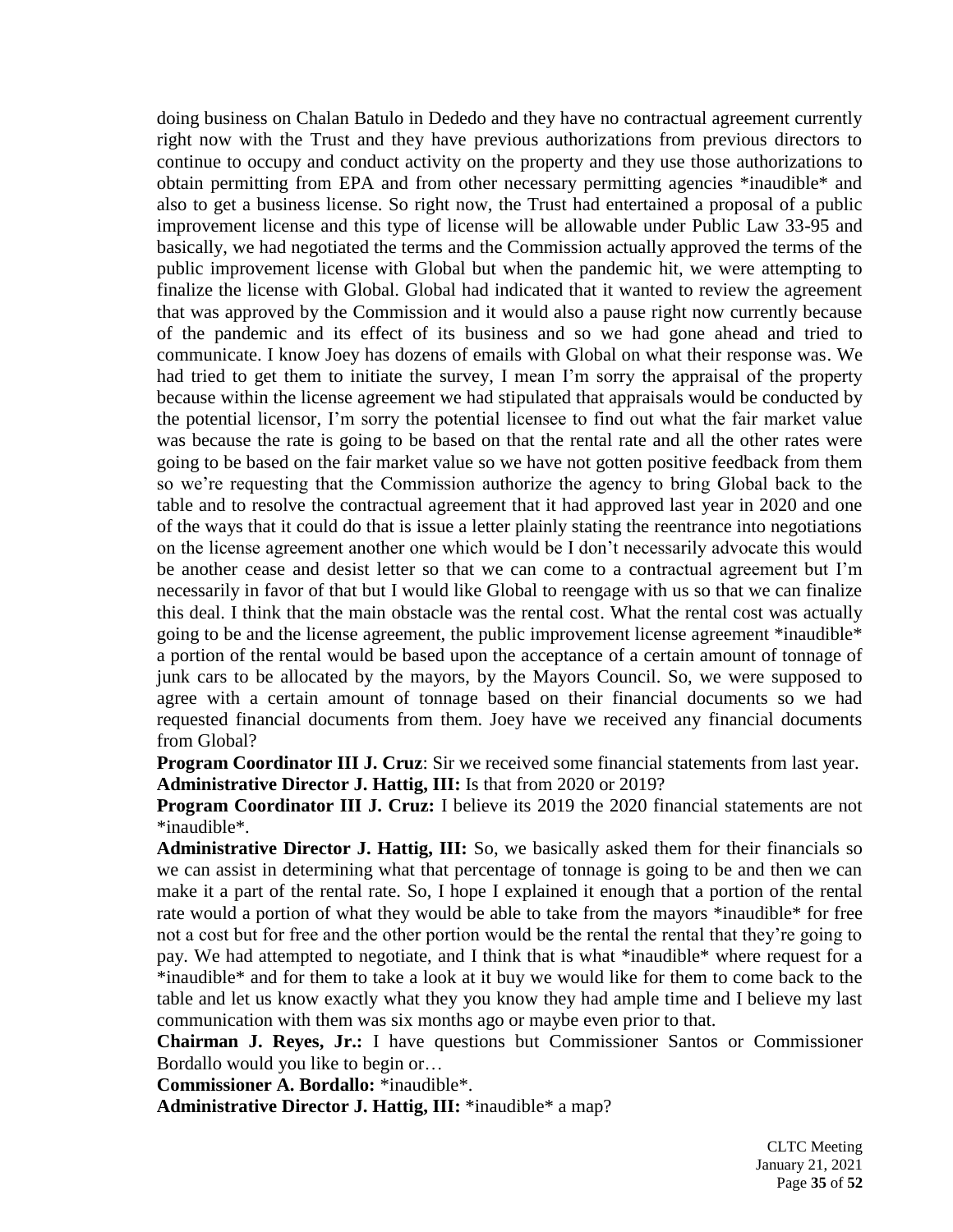**Commissioner A. Bordallo:** No what I want to know is, were you guys able to \*inaudible\* meaning see him in person instead of calling?

**Administrative Director J. Hattig, III:** From the last time \*inaudible\* we were trying to set up a meeting the last the time I believe \*inaudible\*.

**Commissioner A. Bordallo:** Mr. Chiu?

**Administrative Director J. Hattig, III:** The last time we were able to physically meet with Global was June of 2020. We had a meeting on June  $15<sup>th</sup>$  but Joey can really comment on his communication with Global \*inaudible\*.

**Chairman J. Reyes, Jr.:** That was in person correct?

**Administrative Director J. Hattig, III:** That was the last in person meeting that we had scheduled, there was one in March and there was one in June.

**Chairman J. Reyes, Jr.:** \*Inaudible\*.

**Program Coordinator III J. Cruz:** \*Inaudible\*.

**Chairman J. Reyes, Jr.:** Commissioner Bordallo do you have any other questions?

**Commissioner A. Santos**: I do have a question for the record whenever she gets back on.

(Pause due to internet latency)

**Commissioner A. Santos**: Director I guess if she didn't have any questions where you were saying how you could have better explained it or if you explained it well enough; what were you talking about? Were you talking about how much they're going to pay for their lease, what were you….?

**Administrative Director J. Hattig, III:** Yeah, it would be a combination, the rental what they were going to pay for the license it was a combination of the rental fee and what we're going to take into consideration of tonnage that they will be willing to accept every quarter free so that that can replace the initial the entire cost of the rental.

**Commissioner A. Santos**: But wait, so what are they going to be taking?

**Administrative Director J. Hattig, III:** Junk cars.

**Commissioner A. Santos**: What do they use the junk cars, do you know what they do with the junk cars that they cut?

**Administrative Director J. Hattig, III:** Well, it's a recycling center so they process junk metal and they ship it off island.

**Chairman J. Reyes, Jr.:** Director and Commissioner I just want to say save that thought for Commissioner Bordallo to get back on

(Pause)

**Administrative Director J. Hattig, III:** Mr. Chairman and Commissioner Santos I was trying to attempt to call Commissioner Bordallo, but I did not get a response so…

**Commissioner A. Santos**: Maybe it's the internet, it is a possibility.

**Administrative Director J. Hattig, III:** I guess I would like to ask Nick, going on further here can there be any more discussion just no decision making I guess in the terms of we don't exactly have a quorum right now?

**Legal Counsel N. Toft**: Correct.

**Chairman J. Reyes, Jr.:** Okay. Commissioner Santos you want to continue your discussion? **Commissioner A. Santos**: We're talking about the Global Recycling Inc., right, that's all we're talking about.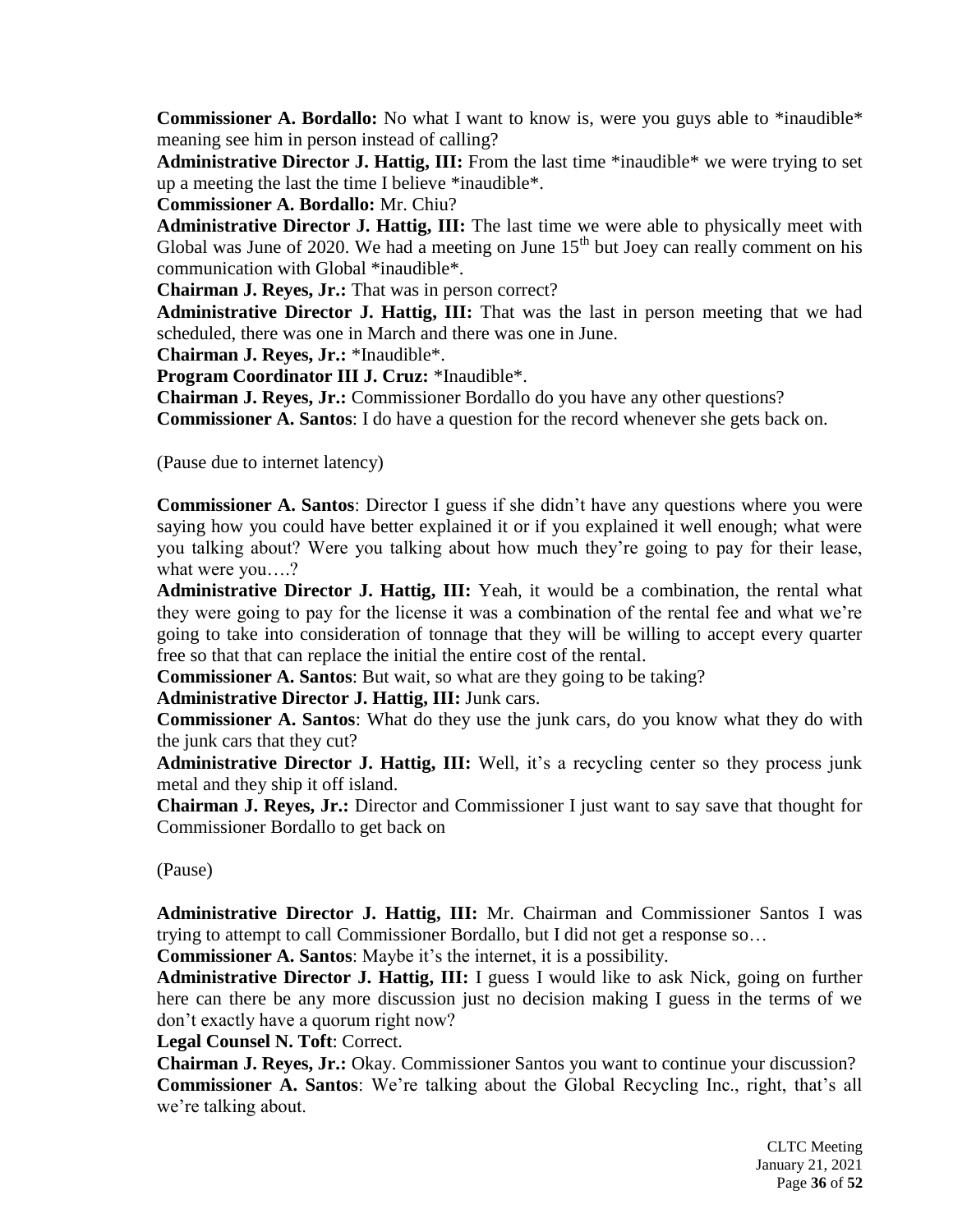**Chairman J. Reyes, Jr.:** I agree. \*inaudible\* proceed with the Global Recycling until \*inaudible\* Saina Bordallo gets back.

**Administrative Director J. Hattig, III:** So to answer your question directly Commissioner Santos, Global Recycling is pretty much a process a large processing of metal so primarily junk cars, scrap metals and perhaps even white goods, they do not process tires from what I understand that's a different a completely different product but they are the largest from my knowledge they are the largest scrap metal that we have here on island and they are used primarily by the Mayors Council whenever the Mayors Council has their purchase orders for the removal of junk cars from properties. So, they organize that and they take it all to Global Recycling and they turn in their purchase orders and that's how they pay Global Recycling to take care of the metal. Global Recycling crushes it, processes it and then prepares it for shipping off island and so what we wanted to do like I said is we wanted to say okay you're providing that service to the community, that kind of public improvement should be taken into consideration when talking about and…

(Commissioner Bordallo returns)

**Administrative Director J. Hattig, III:** So that should be taken into consideration. We had numerous letters of support from the Mayors and the Mayors Council of Guam for the services that Global provides to our Community so we took that into consideration and we utilized PL 33-95 - Nic, can you cite again the subsection that we used?

**Legal Counsel N. Toft**: I have to \*inaudible\*.

**Commissioner A. Santos**: Public Law 33-95 is what you're talking about?

**Administrative Director J. Hattig, III:** Yes, but its 21GCA Chapter 75 I think it's §75107 (c) (1)**.**

**Legal Counsel N. Toft**: Yeah, that sounds right.

**Administrative Director J. Hattig, III:** Yeah, that's the section that we utilized in the GCA to authorize a public improvement license to Global. The Commission considered all the factors in I believe in 2019. They considered all the factors including Global they had a bailing agreement with Koku Recycling initially and they also made an initial payment of a \$100,000.00 (one hundred thousand dollars) to the Commission so the Commission took that into consideration when proposing this public improvement license and then in the final analysis we wanted to negotiate with Global to say okay, instead of paying a flat rate which would be not less than ten percent (10%) of appraised or the fair market value, why don't we do the appraisal and find out the fair market value and then a portion of the payment would be the rental agreement and then to make up for the not less than ten percent (10%) would be whatever they're going to take for free every quarter. So, I hope that make sense in terms of explanation but basically instead of paying us the whole fee they would pay us a combination of the fee and services in kind basically I guess you could say that.

**Commissioner A. Bordallo:** Well, how much were they paying before?

**Administrative Director J. Hattig, III:** I'll have to defer to Joey on how much they made payment I really wasn't here yet.

**Commissioner A. Bordallo:** How much per month before?

**Program Coordinator III J. Cruz**: Commissioner Bordallo and Mr. Hattig the only payment that I could recall that was made was a \$100,000.00 (one hundred thousand dollars) but they've been utilizing the property for many years through a use agreement which doesn't contractually obligate them to make any type of monthly or annual lease payment because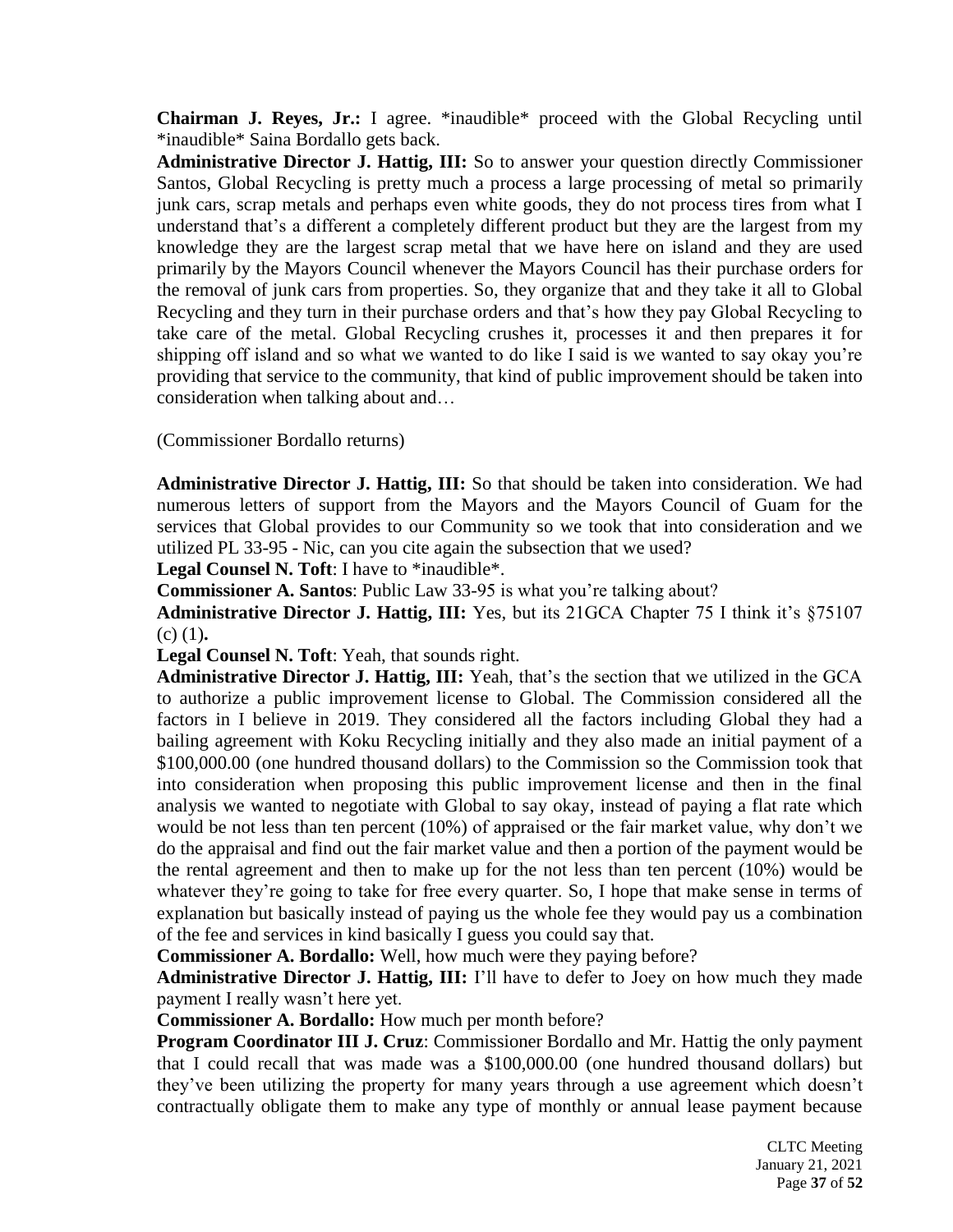they don't have a lease. Initially they were brought in by Koku Recycling \*inaudible\*. Koku Recycling was the company who was authorize to utilize that area but in return they were supposed to have cleaned \*inaudible\* but the only payment they made was the hundredthousand-dollar payment.

**Commissioner A. Bordallo:** How long ago, Joey?

**Program Coordinator III J. Cruz**: Hold on let me just pull that up. I want to say maybe it was the time during Mr. Mafnas's time, Monte Mafnas when he was the Director of CHamoru Land Trust. 2012.

**Administrative Director J. Hattig, III:** I just wanted to add also that it came out during the Commission meetings that Global was informed that there was, the rules and regulations were being undertaken for the commercial leasing and that when the commercial leasing rules and regulations the Land Trust would be contacting Global to come into some kind of contractual agreement but I don't know what happened though whether my predecessors or anybody before me ever contacted Global when 33-95 was finally enacted to get to that so we fastforward to 2019 when I came on board and when we found out that there was indeed no contractual obligation then this all came about.

**Commissioner A. Santos**: When was the last time that they ever stepped foot into a meeting with the Commission?

**Administrative Director J. Hattig, III:** Commissioner, I would have to look back into the minutes to tell you the truth I don't have that information with me right now.

**Commissioner A. Santos**: I have one question, was this the company that they had issues with where they were, either they were trying to present a check for rent or somebody else was paying for them, is this Global Recycling that company? Do you guys recall that?

**Program Coordinator III J. Cruz:** Yes, I do. And that was the board meeting of I believe September 15 of 2011 was when the check was submitted to the Commission of a hundred thousand dollars or in the amount of a hundred thousand dollars.

**Commissioner A. Santos**: Joe, what was the whole thing on that one?

**Program Coordinator III J. Cruz**: From what I can recall was that prior to Mr. Mafnas \*inaudible\* Global Recycling was issued a use agreement on May  $2<sup>nd</sup>$ , 2006 Administrative Director \*inaudible\* issued a letter \*inaudible\* with conditions on June 19, 2006 Mr. Elliott gave authorization to occupy and proceed with the remaining development and operations and maintenance of the recycling facilities and then from there the use agreement just kept renewing. I stand corrected the use agreement did not have an end date but later I believe the last one that was issued was by Mr. Mike Borja that I can recall.

**Commissioner A. Santos**: Mr. Chairman there's three of us in this Commission, there's so many questions I want to ask regarding where we are, or considering giving them a cut or break in their fee their lease fee because they're providing a service to the government that's one. Secondly is they don't have a contract, am I correct? We don't have a contract with them we just keep extending and extending when is going to, when are we going to bind this and solidify it.

**Administrative Director J. Hattig, III:** \*inaudible\* one thing Commissioner Santos is that I know it seems like Global is providing a service to, they are but remember that's at cost. We're paying Global to take our junk cars it's not something that they're providing for as a result of in-kind service prior but we recognize that they're the only ones that do it at that time they were the only ones that do it they were the largest ones that do it we needed it because we have so much junk cars the junk cars situation was really bad so we tried to come up with a way to think outside the box where they could in exchange for using the property for being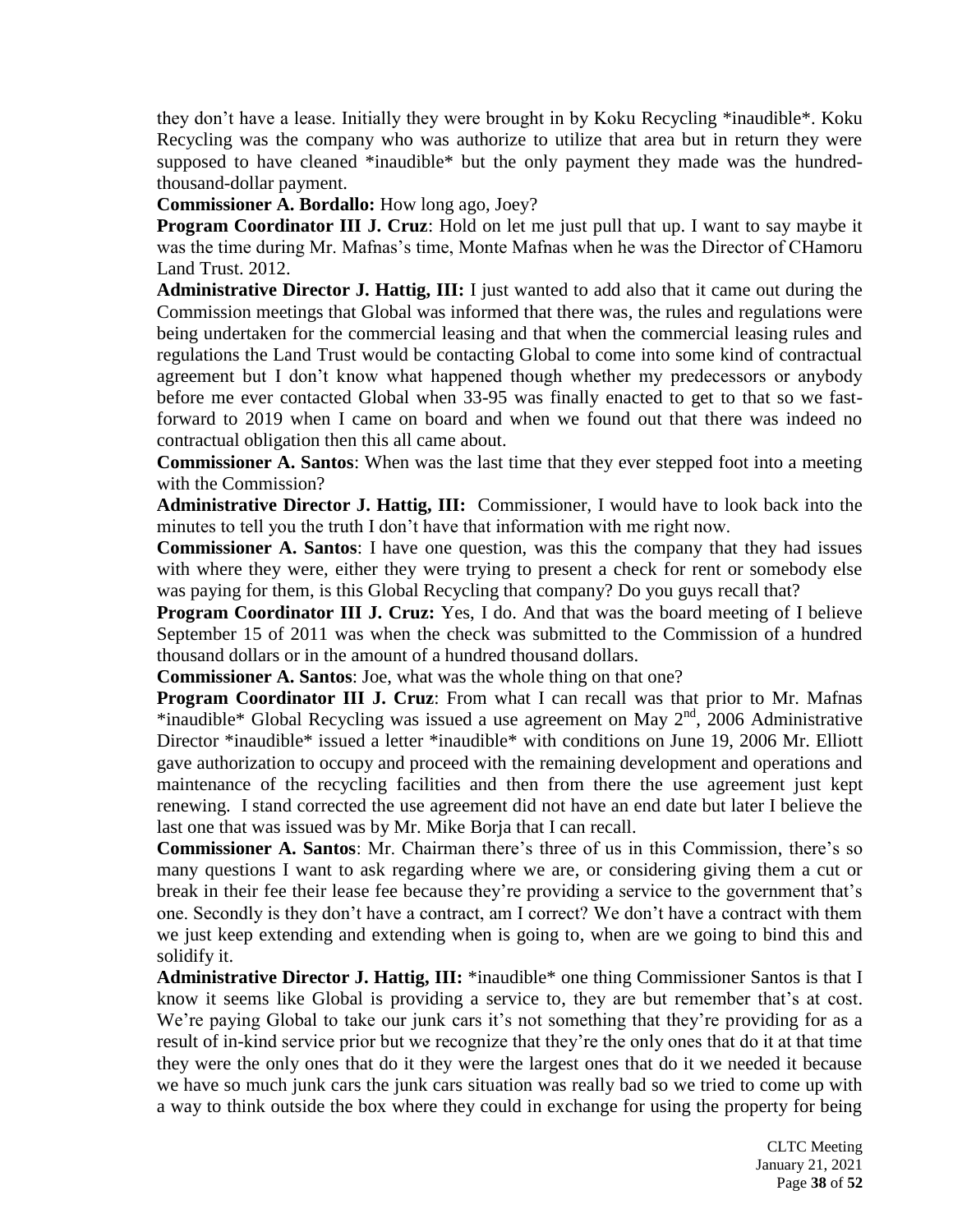there they would pay the small fee plus they would take some services in-kind every quarter so that that way we could justify that they were doing it as a public improvement. **Commissioner A. Santos**: Okay.

**Chairman J. Reyes, Jr.:** I did have one question to Commissioner Santos's point we know today that they are operating their gates are open and they're operational?

# **Administrative Director J. Hattig, III:** Yes.

**Chairman J. Reyes, Jr.:** I mean I think it's gone on long enough the way I feel and we've only gotten one lump sum payment whenever that may have been but Director Hattig what do we do from here, right? If you've not gone in, I mean is it not part of protocol to just go in and pay them a visit and because, what is your recommendation of what we should do?

**Administrative Director J. Hattig, III:** Well as I've said before my recommendation is the issuance of an official letter I seek guidance from the Commission here because I believe that I have done all that I can do at this point in terms of what my authority is as Director. I do seek for some kind of contractual agreement so we have the framework for one they do know we gave it to them they do have the terms so I just want to bring them back to the table so I would suggest a letter an official letter directing them to reengage with us for the purposes of finalizing some kind of contractual agreement that's kind of like the lesser of what we could do the least restricted of what we could do and then if that entails a visit to them then I would definitely do that I would go to the premises and conduct a site inspection and an interview with them and a personal appeal to return to the negotiating table for this. The more extreme action that could be taken would be to issue a cease-and-desist letter and then that would definitely force them to come back to the table. So, there's really two methods on how we could go about this and I'm in favor of the former not the latter.

**Chairman J. Reyes, Jr.:** Director Hattig has a cease and desist ever been delivered or…

**Administrative Director J. Hattig, III:** Yes, we issued them one. We issued them one already when we first discovered this, I believe it was in 2019.

**Chairman J. Reyes, Jr.:** Okay so obviously that didn't work.

**Administrative Director J. Hattig, III:** Well, we thought it worked because we got them to the table and we were able to discuss…

**Chairman J. Reyes, Jr.:** I didn't work in the sense that even if we got them to the table we are still at this juncture and them I'm just kind of \*inaudible\* I mean I don't think a cease and desist is going to be too abrupt because they've gotten one already before \*inaudible\* unless you take a letter and hand deliver it. Is that going to help solve our issue to get them to the table? \*Inaudible\* It's been a while, so I think there's definitely a benefit for keeping them operation for our island and \*inaudible\* and mutual benefits that is there but we've got to have something in place we've got to put things in \*inaudible\* contractual agreement. So, I'm more opt to select the cease and desist if that's what it took to get them to the table then that's what it will take to get them to the table again. That's my thoughts but I'll also defer obviously to the Commission. Any additional thought on that?

**Commissioner A. Bordallo:** I have a question. It was just… it stood in my mind. Don't worry I'll come back to it.

**Chairman J. Reyes, Jr.:** No worries, Saina. Commissioner Santos, any additional thoughts? **Commissioner A. Santos**: None. I don't have anything sir.

**Administrative Director J. Hattig, III:** Could I ask Mr. Chairman that maybe we could have Mr. Toft maybe he can tell us what we could possibly do because he's well aware of the situation and he could give us some insight too.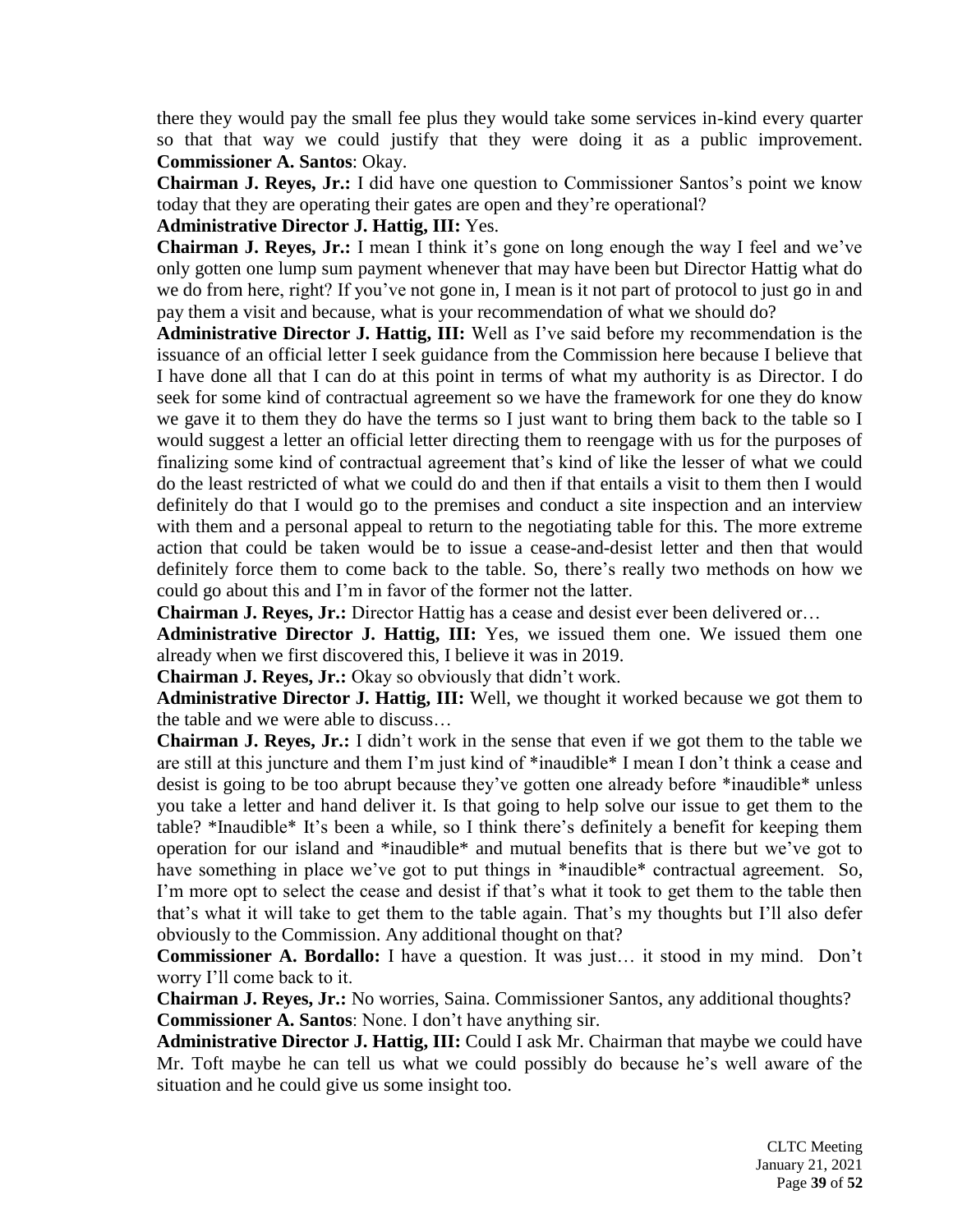**Legal Counsel N. Toft**: I mean maybe just a letter that has an ultimatum in it more than a cease and desist. Just say, hey, you know we have this agreement that's supposed to be finalize but we need action from you so if we don't hear from you by such and such, a. we'll issue a cease and desist something like that.

**Chairman J. Reyes, Jr.:** Okay that's a good happy medium.

**Commissioner A. Bordallo:** That's good.

**Administrative Director J. Hattig, III:** And maybe we could just do this in conjunction with the site visit Mr. Chairman as Commissioner Bordallo had said, get our boots on the ground again over there and let them know that we are very serious about it so not only will we hand deliver it but we will conduct a site inspection of the property since it is clearly CHamoru Land Trust property we can do that and the last site visit that we did was around the time prior to the pandemic so we're here to also discuss with them exactly how has the pandemic as effected and we'll take it from there, yes?

**Commissioner A. Bordallo:** I have another question. You know on your auto registration, is there a fee that we pay for disposal of cars?

**Administrative Director J. Hattig, III:** Yes, it goes into the Recycling Revolving Fund from what I understand from what I understand that fee but there is a fee for junk car removal and that's where it's supposed to generate that \$1.3 million, I think annually from the revenues generated from the people who register their automobiles.

**Commissioner A. Bordallo:** Does Guam Recycling get payment Government of Guam from that?

**Administrative Director J. Hattig, III:** From the mayors principally from the Mayors Counsel of Guam or from the individual mayors yes.

**Chairman J. Reyes, Jr.:** They are the ones who extend those funds?

**Administrative Director J. Hattig, III:** Right.

**Commissioner A. Bordallo:** But it's not to dispose?

**Administrative Director J. Hattig, III:** To my knowledge it's specifically for that. To take the cars Global to remove them and process them.

**Chairman J. Reyes, Jr.:** Commissioner Bordallo anything else on that?

**Commissioner A. Bordallo:** No, I just like to question things. Just move on with what the Attorney asked and Director Hattig…

**Chairman J. Reyes, Jr.:** Yeah, I agree with that.

**Commissioner A. Santos**: I don't think that requires a motion right it's just a decision and  $it's...$ .

**Chairman J. Reyes, Jr.:** Guidance. Is that right Attorney Toft?

**Legal Counsel N. Toft:** That's correct.

**Chairman J. Reyes, Jr.:** Okay. Thank you, Joey and Director Hattig, for your insight to that and please keep us updated on the progress. Alright, moving right along any additional dialog on this, on our New Business? Anybody? Okay moving on to our Financial Reports

# **Financial Report**

**Chairman J. Reyes, Jr.:** Would that be you Mr. Cruz or Director Hattig?

**Administrative Director J. Hattig, III:** That would be Joey Mr. Chairman.

**Program Coordinator III J. Cruz:** Just to give everybody an update the Commission has submitted our FY2022 Budget Request. I emailed the Commission members copies of two types of documents. One is our Budget Digest and our BBMR 96A Form. The budget request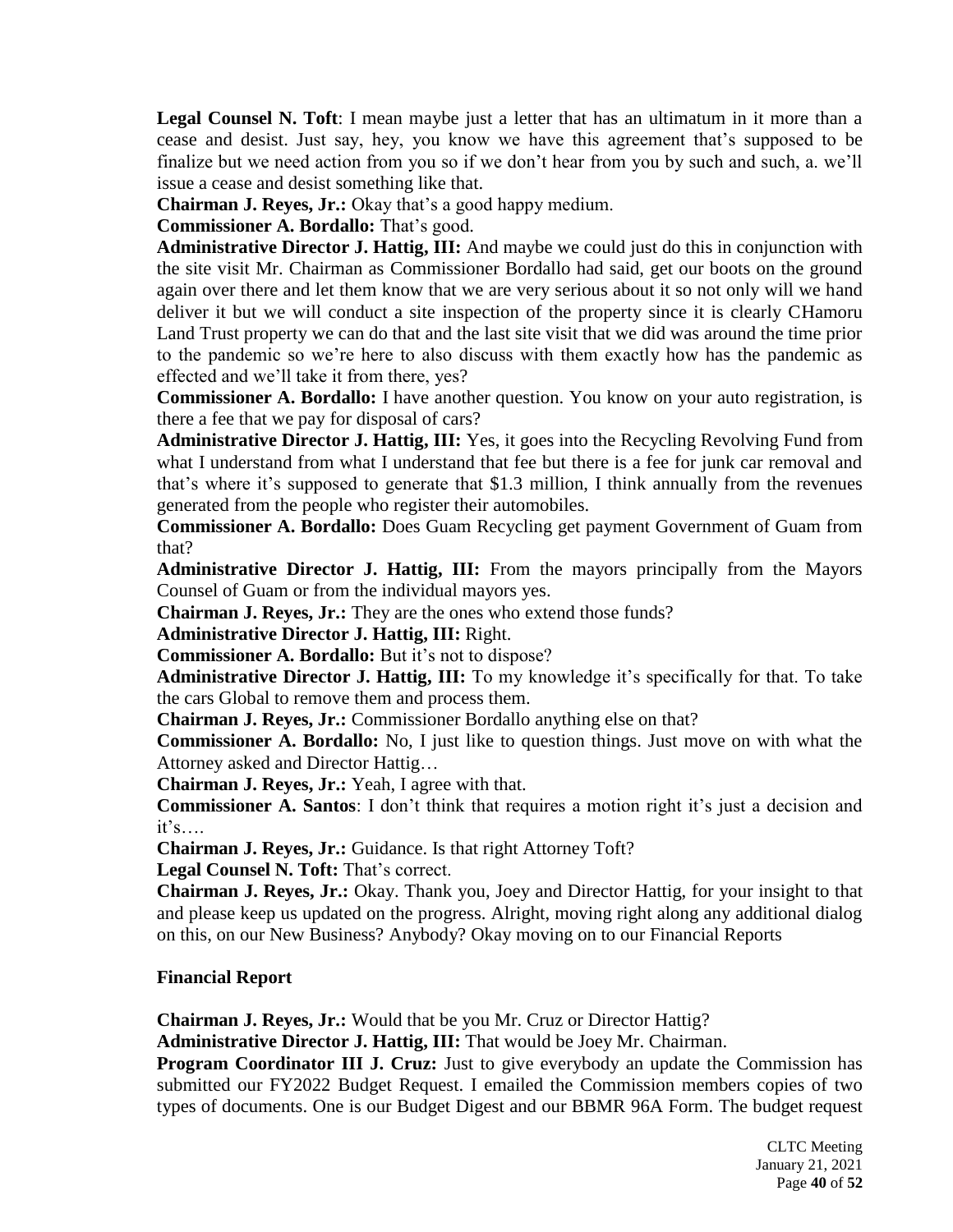for CHamoru Land Trust for FY2022 is \$1,402, 784.99 (one million four hundred two thousand seven hundred eighty-four dollars). Please be advised that this amount does not include any type of recruitment. If you pull up the Budget Digest Form and go to page two.

**Chairman J. Reyes, Jr.:** Is that one \*inaudible\* BBMR, Joey?

**Program Coordinator III J. Cruz**: It's Budget Digest FY2022 that's the name of it. **Administrative Director J. Hattig, III:** I'm sharing the Budget Digest document Mr. Chairman so if you don't have it in front of you.

**Chairman J. Reyes, Jr.:** Thank you.

**Program Coordinator III J. Cruz**: So the second page of the Budget Digest is strictly for our CLTC Operations Fund so FY2022 we're requesting \$1,380,724.00 (one million three hundred eighty thousand seven hundred twenty-four dollars) of that amount \$781,881.00 (seven hundred eighty-one thousand eight hundred eighty-one dollars) will be spent on salaries and benefits \$594,236.00 (five hundred ninety-four thousand two hundred thirty-six dollars) will be spent on operations. Operation expenses consist of contractual office space, supplies things of that nature. For utilities, we'll be spending \$4,637.00 (four thousand six hundred thirty-seven dollars) which brings the total amount to \$1,380,724.00 (one million three hundred eighty thousand seven hundred twenty-four dollars). The third page is…

**Administrative Director J. Hattig, III:** I'm sorry Joey to interrupt but do we have the annual rent included in the operations?

**Program Coordinator III J. Cruz**: Yes, yes.

**Administrative Director J. Hattig, III:** Could you show the Commissioners where it's at? It' on line 233, right?

**Program Coordinator III J. Cruz**: Yes.

**Administrative Director J. Hattig, III:** \*inaudible\* office space rent, right?

**Program Coordinator III J. Cruz:** Yes.

**Administrative Director J. Hattig:** Thank you.

**Program Coordinator III J. Cruz**: You're welcome. So, the third page is \*inaudible\* for our CLTC Survey & Infrastructure Fund. If you look at the \*inaudible\* we were appropriated a total of \$313, 368.00 (three hundred thirteen thousand three hundred sixty-eight dollars) our FY2022 request decreased drastically to just \$22,060.00 (twenty-two thousand sixty dollars) the reason being is because the \$313,368.00 (three hundred thirteen thousand three hundred sixty-eight dollars) \*inaudible\* would deplete that account. Our revenue source for this fund just over the year \*inaudible\* \$15,000.00 (fifteen thousand dollars) so that's the reason for the decrease in the request for budget appropriation for this fund.

**Administrative Director J. Hattig, III:** And Joey I just want to ask this was, the major bulk of that FY2021 authorize level was the sale of fractional lots is that correct?

**Program Coordinator III J. Cruz**: What's that sir?

**Administrative Director J. Hattig, III:** The reason why we had such a high FY2021 authorize level was that because there was lot in the Survey & Infrastructure Fund because of the sale of those fractional lots.

**Program Coordinator III J. Cruz**: Yes. \*inaudible\* the Commission has three active funds currently. The first fund is the CHamoru Land Trust Operations Fund. The funding source for that fund are application fees, interest earned from bank accounts, commercial leases and licenses expiring prior to October 2015. The next fund which is the fund that we requested the budget appropriation for is the CHamoru Land Trust Survey & Infrastructure Fund. The funding source for that fund are the commercial leases and licenses executed after October 2015, interest gained from bank accounts, agriculture and residential lease \*inaudible\* and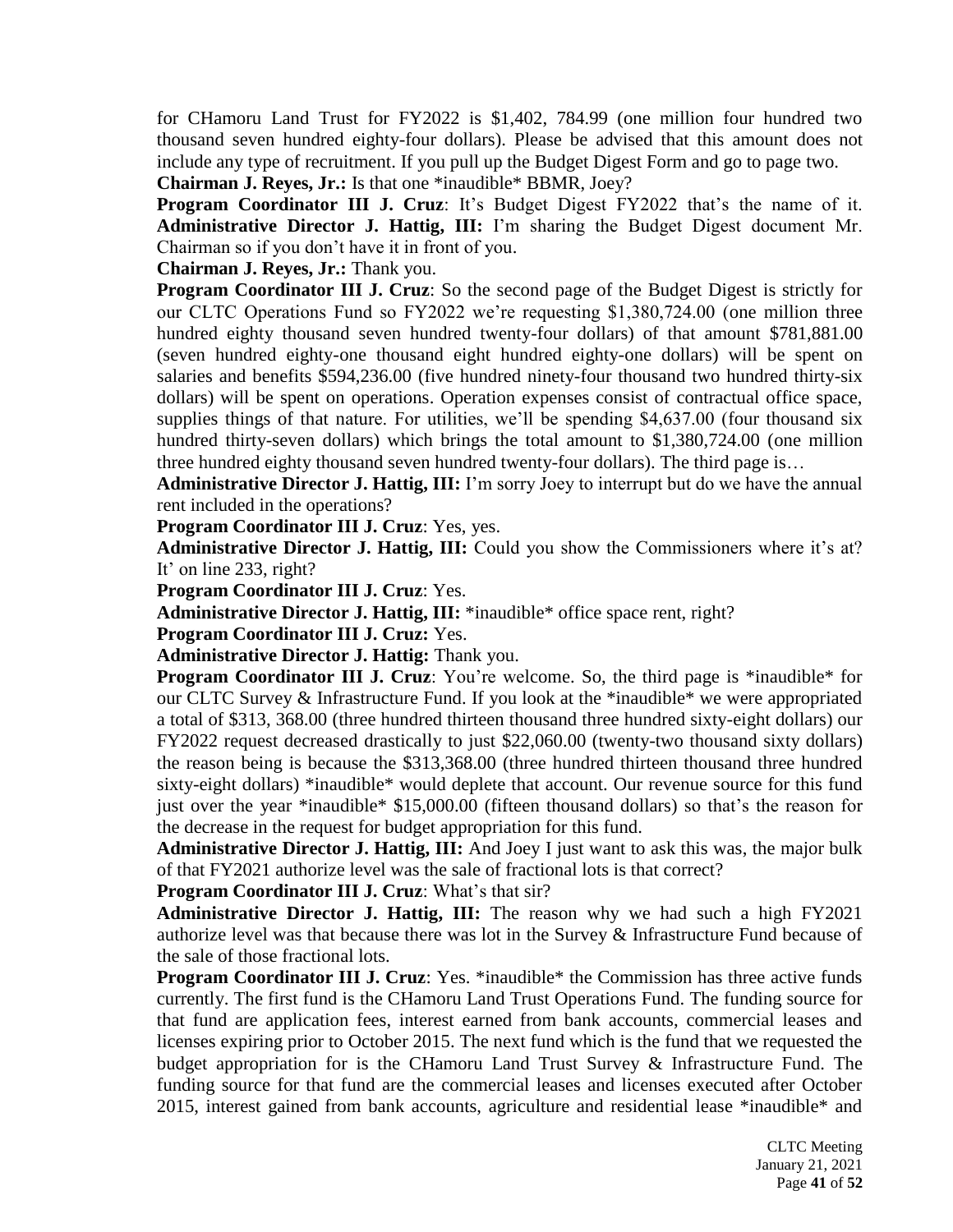any sale of government land which is the fractional lots that Mr. Hattig mentioned. The third active account which is our CHamoru Loan Guaranty Fund and the funding source for that fund is the payment in both taxes and interest earned from the bank account. The payment in lieu of taxes are the real taxes paid that the constituents pay for the lease property. Aside from those other funds there are other funds but they are dormant funds which have no funding source and they are the CHamoru Home loan Fund, the CHamoru Commercial \*inaudible\*, the CHamoru \*inaudible\* fund, the CHamoru Home Development Fund, the CHamoru Educational Assistance Fund those are the other funds that we have but they're dormant we have no \*inaudible\* the money sources for these accounts. We brought that up and like I mentioned in the previous board meeting we have \*inaudible\* outside of the norm and we started to think of other ways of generating new revenue or increase the revenue and \*inaudible\* I'm handling the Guam Ancestral Audit \*inaudible\* I'm able to see their investments and how much they earn in interest and all those other things. One thing we wanted to request from the Board was to allow us to go out to these financial institutions and obtain information regarding the interest rates for TCDs, bank accounts and things of that nature. Currently, I can give you an example we have a \$300,000 (three hundred thousand dollars) TCD which matures annually and earns interest revenue of \$360.00 (three hundred sixty dollars) whereas the agency that I handle their audit they have a TCD for an amount of \$527,000 (five hundred twenty-seven thousand dollars) with that TCD they \*inaudible\* \$11,085.07 (eleven thousand eighty-five dollars and seven cents) in interest. So, we have the opportunity to increase our revenues \*inaudible\* interest \*inaudible\* it's new money some may think that the difference will not be substantial but it is, I mean more money is always good. Also, what we wanted to do was in Chapter 75 Title 21 GCA under §75103 Administration, funds created by §75112 of this chapter shall be maintained separate and apart from any other government fund and shall be in the custody of the Commission certifying officer. With that said, we are also asking that the Commission consider that after obtaining information from financial institutions and preparing our reports to present to you that the \*inaudible\* financial institution that we can create bank accounts with the approval of the Board whether it'll be savings, TCDs or whatever the board should decide so that we are able to earn more revenues and new revenues to support our operations. We've mentioned in the past and you can see in the Budget Digest the appropriation level for FY2019 under the Operations Fund although \*inaudible\* one million the appropriation level for FY2021 was only nine hundred five thousand so without the Commission's ability to just say an increase in revenue whether it's from interest or commercial leases or anything we fear that our FY2022 that \*inaudible\* we hope and we fear that it's not less than nine hundred five thousand because we won't be able to sustain our financial independency we'll become reliant on our General Fund.

**Chairman J. Reyes, Jr.:** Thank you for that. Is there anything else?

**Program Coordinator III J. Cruz**: Yes. I wanted to inform the Board that our FY2020 Independent Financial Audit has commenced the independent auditors have already started the field work also our unaudited financial statements display that the Commission has operated in FY2020 or ended FY2020 with a deficit in other words we spent more than actual income we earned so what happens from there is that our money in the bank is decreasing each year that we operate at a deficit and if I remember correctly this is our fourth or fifth straight year operating in a deficit. That's all.

**Chairman J. Reyes, Jr.:** Okay so I heard a couple of things there but Director Hattig or Joey could you summarize that for us?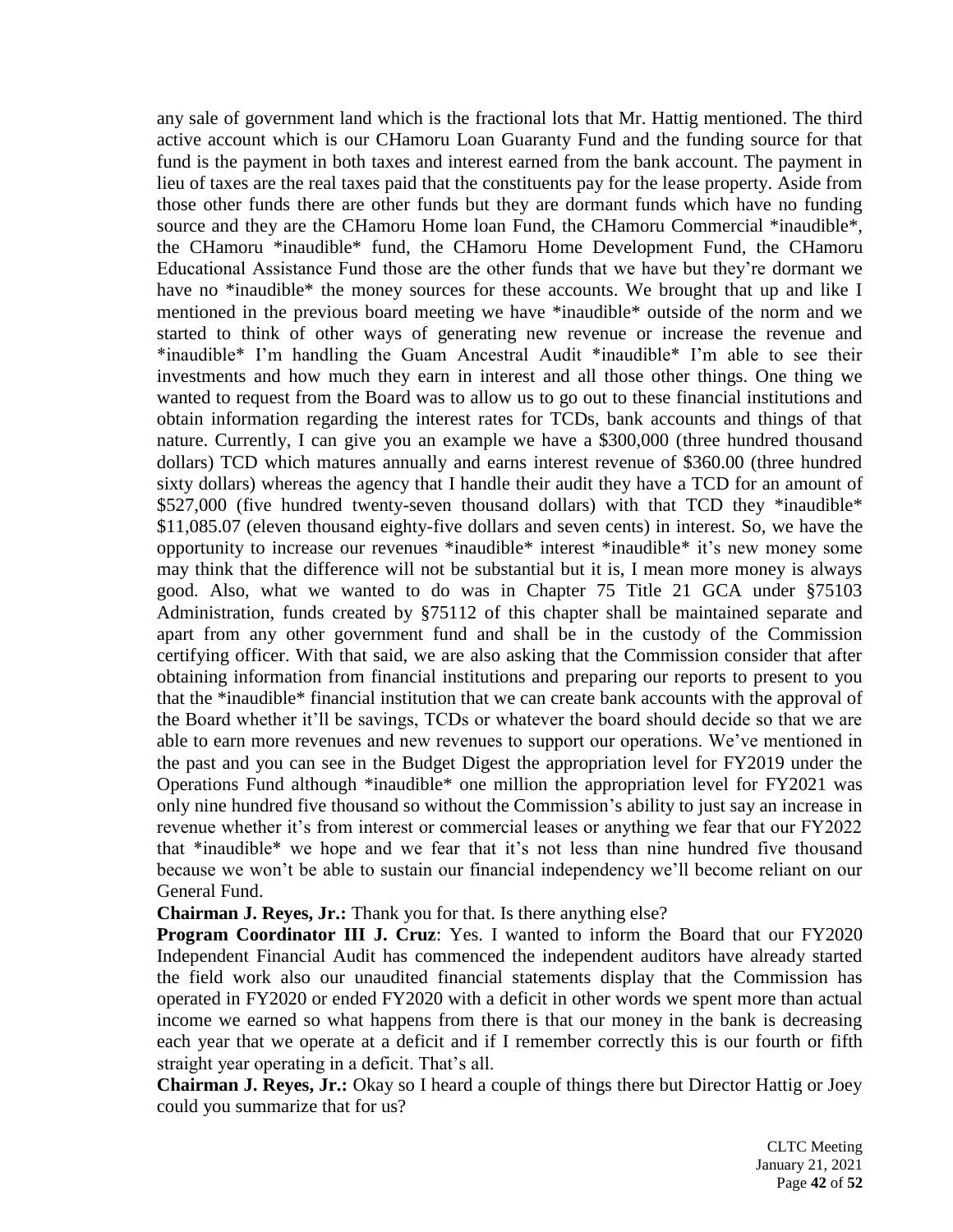**Administrative Director J. Hattig, III:** Basically, as Joey indicated if we don't act soon on some of the initiatives that we're proposing we're going to run out of money by potentially 2024. That means whatever we did accumulate in our bank account is going to be depleted and we won't be able to pay for especially the salaries of our employees and to keep the lights on and to rent this place so we have to act we should act quickly and prudently to establish our financial independents from the General Fund I know this made matters worse a couple of years ago but the Survey and Infrastructure Fund and the other fund money was taken away from those funds and was never \*inaudible\* was never given back and I don't think that we're ever going to see that although we requested twice once in 2019 I think and once in 2020 from the Commission to the Governor to try to find those \*inaudible\* to replenish what was taken. I've been informed that we might possibly have to apply GASB (General Accounting Standards Board) standards to that in the next year or two perhaps where we would not be able to recover it at all. We're going to have to write it off and that would be poor decision obviously something that we would probably have to do but it would not \*inaudible\* for the management of our own funds so what we're seeking to do is establish those accounts to ensure that we have monies going into those areas and are unable to be touched as Joey indicated and he had found in the GCA where we have the legal precedent and I believe he's been in contact with Mr. Toft to justify all these actions because we want to enter into, my hope is that we enter into maybe some commercial leases that are going to be able to provide our operations for the next 50 years. If we do it right if we enter it into good contractual agreements in a fair and transparent way, we can ensure that the trust runs and that would be our legacy to ensure that the trust is able to run for the next 50 years because it's taken care by these leases. So that's how it's all tied together Mr. Chairman and that's what I have.

**Chairman J. Reyes, Jr.:** Thank you. So, Joey the ask of the Board just to make sure I have this correct, two things are to be able to go out and shop around for a financial institution to really invest where we currently have a TCD, is that correct?

**Program Coordinator III J. Cruz:** Yes, sir.

**Chairman J. Reyes, Jr.:** And then what was the second one? Are there two asks?

**Program Coordinator III J. Cruz:** Just one. It' just to authorize us to go out an obtain pamphlets or financial information regarding rates and stuff oh the second one is to consider approving the Commission to after we present our findings to you to consider the Commission opening up whether it's a savings account or TCDs to \*inaudible\* interest revenues.

**Chairman J. Reyes, Jr.:** So, it's post, your research, correct?

# **Program Coordinator III J. Cruz**: Yes.

**Chairman J. Reyes, Jr.:** okay so I think we can address that after your research. I'm sure the information we need to \*inaudible\* okay so I don't have any other questions on that so I'll turn it over to Commissioner Santos and Commissioner Bordallo any additional questions for Joey?

**Commissioner A. Bordallo:** When it comes to banking, we have to do an RFP? Attorney Toft?

Legal Counsel N. Toft: I'm not certain I don't think we've done that with other agencies that I worked with but let me double check on that I think it's just the Commission can decide which financial institution they want to work with but let me double check on that.

**Program Coordinator III J. Cruz:** From my recollection in the past, we haven't done that although when we do go out to obtain information, we do it as it was going through the RFP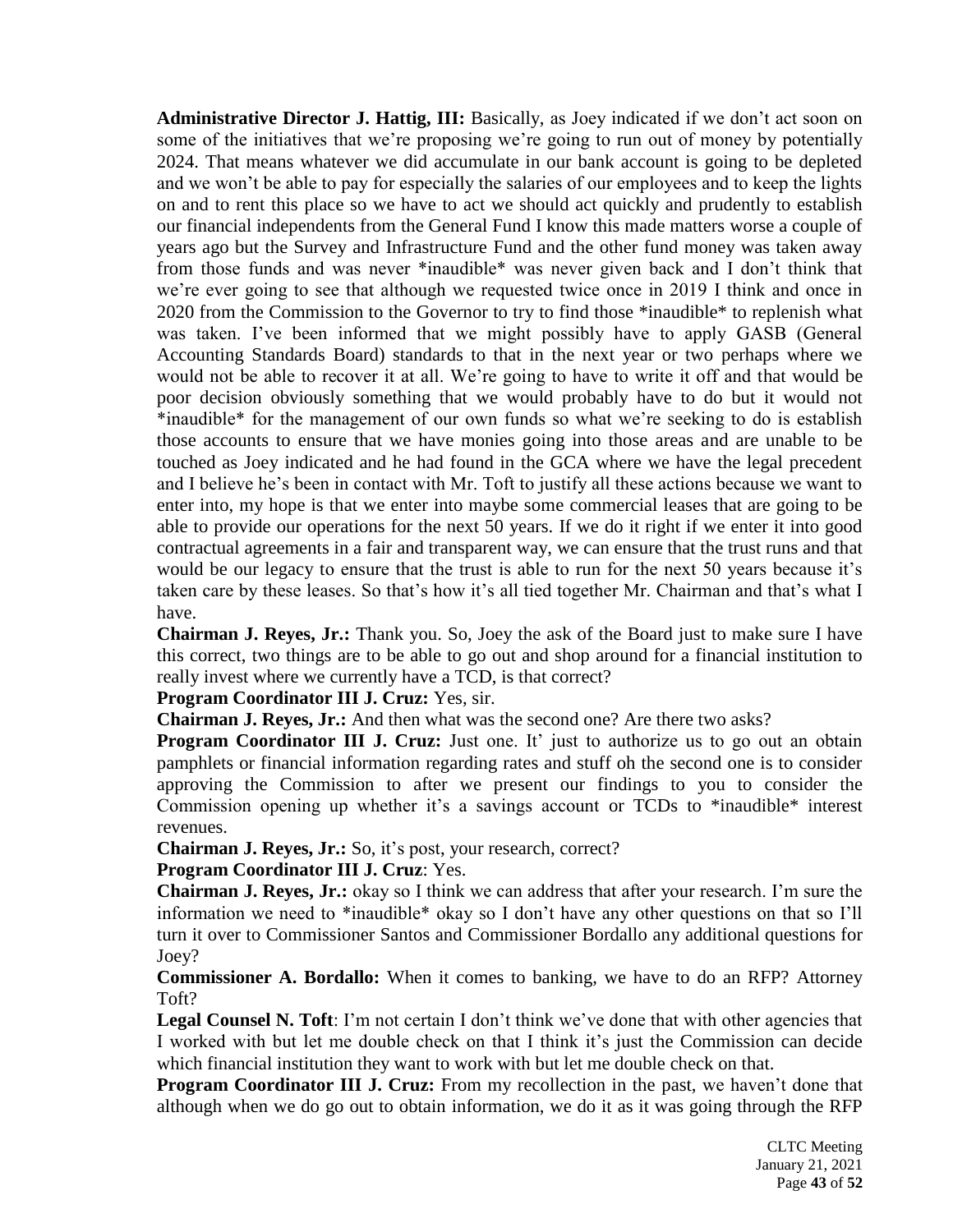process so we would obtain three different information from three or four different institutions we'll package it we'll present it all at once so at least there's transparency and accountability in the decision that you guys would make.

Legal Counsel N. Toft: Yeah, and I agree with that. It's not necessarily \*inaudible\* our funds that it would go through the procurement it's a deposit to our funds.

**Chairman J. Reyes, Jr.:** Okay anything else Commissioner Bordallo?

**Commissioner A. Bordallo:** Okay so how much do we have I mean we have three hundred thousand in TCDs is that correct Joey?

**Program Coordinator III J. Cruz**: There was an agreement executed between the Commission and I believe it's the USDA. So, the Commission had set aside a total of five hundred thousand dollars there's two hundred \*inaudible\* dollars sitting in the checking account I believe it is and three hundred thousand in a TCD.

**Commissioner A. Bordallo:** And we haven't touched that?

**Program Coordinator III J. Cruz:** No because those funds are restricted for the agreement that was executed between the Commission and USDA. Those the funds are restricted to the use to pay any defaulted loans to bring them current…

**Chairman J. Reyes, Jr.:** So, it's almost like a reserve?

**Program Coordinator III J. Cruz:** Yes.

**Chairman J. Reyes, Jr.:** So, being that it's restricted we can \*inaudible\* those investments correct?

**Program Coordinator III J. Cruz**: For as long as we meet the requirements of the agreement and I believe the agreement is to put an x amount in a TCD and x amount in a checking or savings.

**Commissioner A. Bordallo:** Well Joey just to, going back to the TCDs the one you mentioned the five hundred twenty-seven thousand TCD that earns about eleven thousand eighty-five you would have to find out what bank is that?

**All:** Laughing.

**Program Coordinator III J. Cruz**: I have that information, but I'm not allowed to disclose that. I think that…

**Commissioner A. Bordallo:** I'm not asking you who it is I'm just saying go after it.

**All**: Laughing.

**Program Coordinator III J. Cruz:** Again, like I said we'll treat it as if it was going through the RFP process \*inaudible\* but we will treat it as such just so there's accountability and transparency and there's no perception of any favoritism or criticism of such.

**Commissioner A. Bordallo:** \*inaudible\* I think we should do the RFP that Hawaiian Rock is interested in on the next meeting.

**Administrative Director J. Hattig, III:** I understand ma'am. I'm ready to follow the direction of the Commission in regard to that proposal.

**Commissioner A. Bordallo:** Because that would give Joey some money. For TCD investment.

**All:** Laughing.

**Chairman J. Reyes, Jr.:** Thank you Commissioner Bordallo. Anything else for Joey? **Commissioner A. Bordallo:** No that's it for me.

**Chairman J. Reyes, Jr.:** Commissioners if you want to proceed down to give Joey the authorization to go out and RFPs in regard to the TCDs.

**Commissioner A. Bordallo:** Sure. I'll make a motion.

**Chairman J. Reyes, Jr.:** Yes please.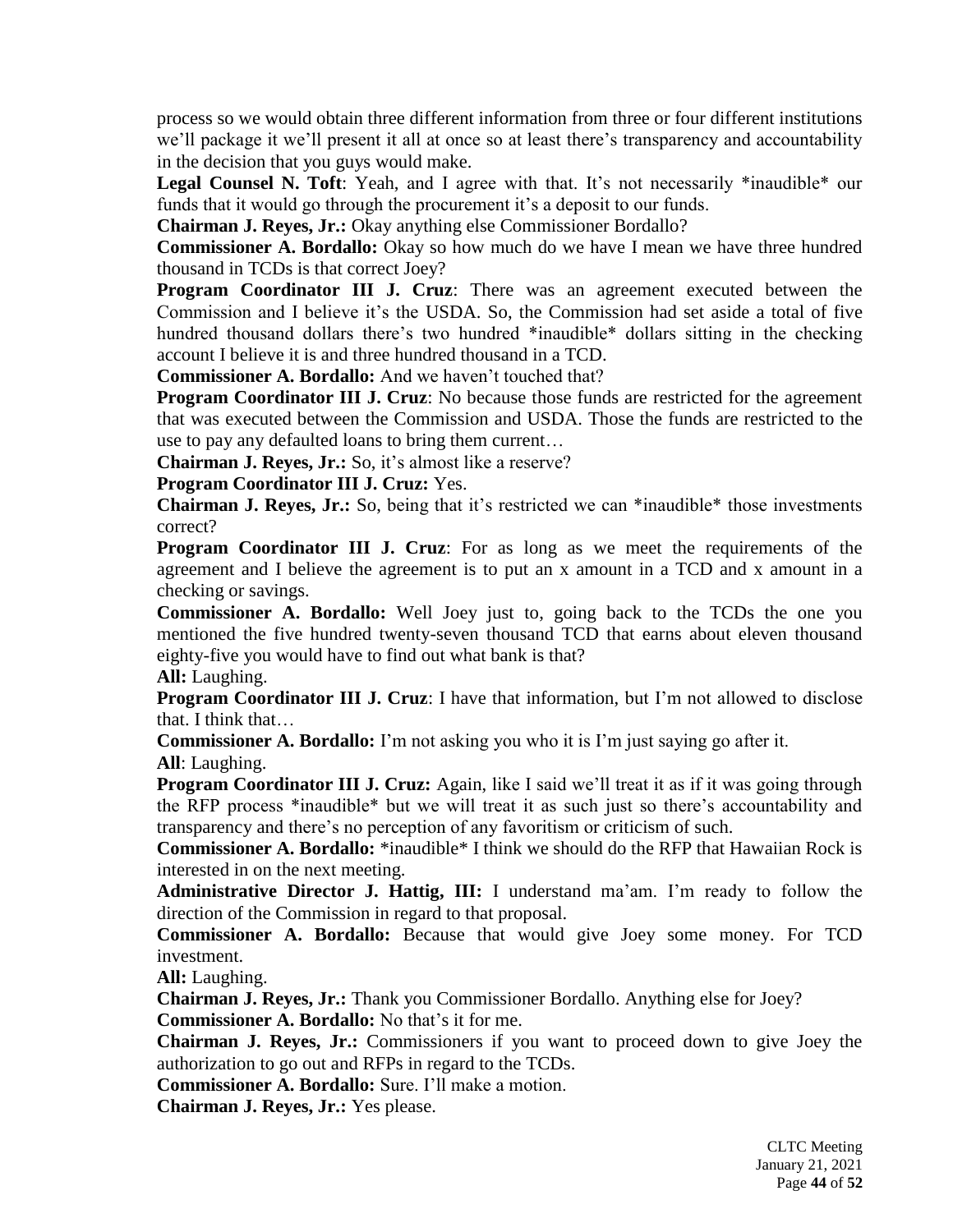**Commissioner A. Bordallo:** Motion for Joey to go shop around and get the best offer, three offers.

**Commissioner A. Santos**: \*inaudible\* would you like to... was that a motion being made? **Commissioner A. Bordallo:** Yes, it is. Seriously.

**Commissioner A. Santos**: Does that suffice?

**Chairman J. Reyes, Jr.:** Yes.

**Commissioner A. Santos**: Alright I second that motion.

**Chairman J. Reyes, Jr.:** Alright any objections?

**Commissioner A. Bordallo:** None.

**Chairman J. Reyes, Jr.:** Hear no objections \*inaudible\* thank you so much Commissioners. Joey, thank you for bringing that insight and good luck on the market out there. **Commissioner A. Santos**: Thank you Joey.

**Chairman J. Reyes, Jr.:** And thank you for the budget presentation along with our current financial status. I appreciate that. Director Hattig?

**Commissioner A. Bordallo:** We have one goal; we can't go deficit this year.

**Chairman J. Reyes, Jr.:** Yes, that's our job \*inaudible\* okay Director Hattig anything?

**Administrative Director J. Hattig, III:** Okay so Mr. Chairman I'm sharing if you didn't already, but it's included in your packet the Director's Report for today. Final piece before we, I guess Commissioner Duenas was not able to join us so I guess we will go ahead and table the approval of the minutes again.

**Chairman J. Reyes, Jr.:** So, what we'll do is after your report we'll go ahead and address that and then that can wrap us up.

#### **Director's Report**

**Administrative Director J. Hattig, III:** Thank you. So, I'm presenting the Director's Report but you should also have it in your packet. The first item is Office Operations because of the change in PCOR, Pandemic Condition of Readiness our hours of operation are 8:30 a.m. to 4:30 p.m. You can make an appointment, or you can walk in so we are fully available all employees are directed have been directed to report to work. I can authorize telework subject to some of the requirements we have for that so we're currently on day three of PCOR 2 and we're firing on all cylinders. We're accepting walk-ins and our staff is doing ten things at a time to try to make sure that we are addressing all of our constituents. We'll continue to implement the COVID-19 protective protocol measures to ensure employee and constituent safety. So, we do have an Administrative Directive that I've issued and it details all of the procedures for what happens when we have a COVID positive case and so forth and so on in accordance with the Public Health Guidance so that is being done. On the second issue of Agricultural and Residential leasing, I did indicate that there's a temporary reduction and the number of cases brought before the Commission do to the new qualification requirements and thank you to Mr. Toft we were able to make headway on streamlining those right so that we could determine what should come before the Board in terms of qualification in the new process versus people that were designated as beneficiaries and qualified in the old process so thank you to Mr. Toft for making that clarification and helping us out. Number two under Agricultural and Residential Leasing, I am seeking, I'm recommending that the Commission delegates its authority to the Agency in regards to five specific details and I did have a meeting separately with Commissioner Santos and Commissioner Duenas. Commissioner Bordallo, we were not able to schedule a meeting just yet, but I would like to explain what

> CLTC Meeting January 21, 2021 Page **45** of **52**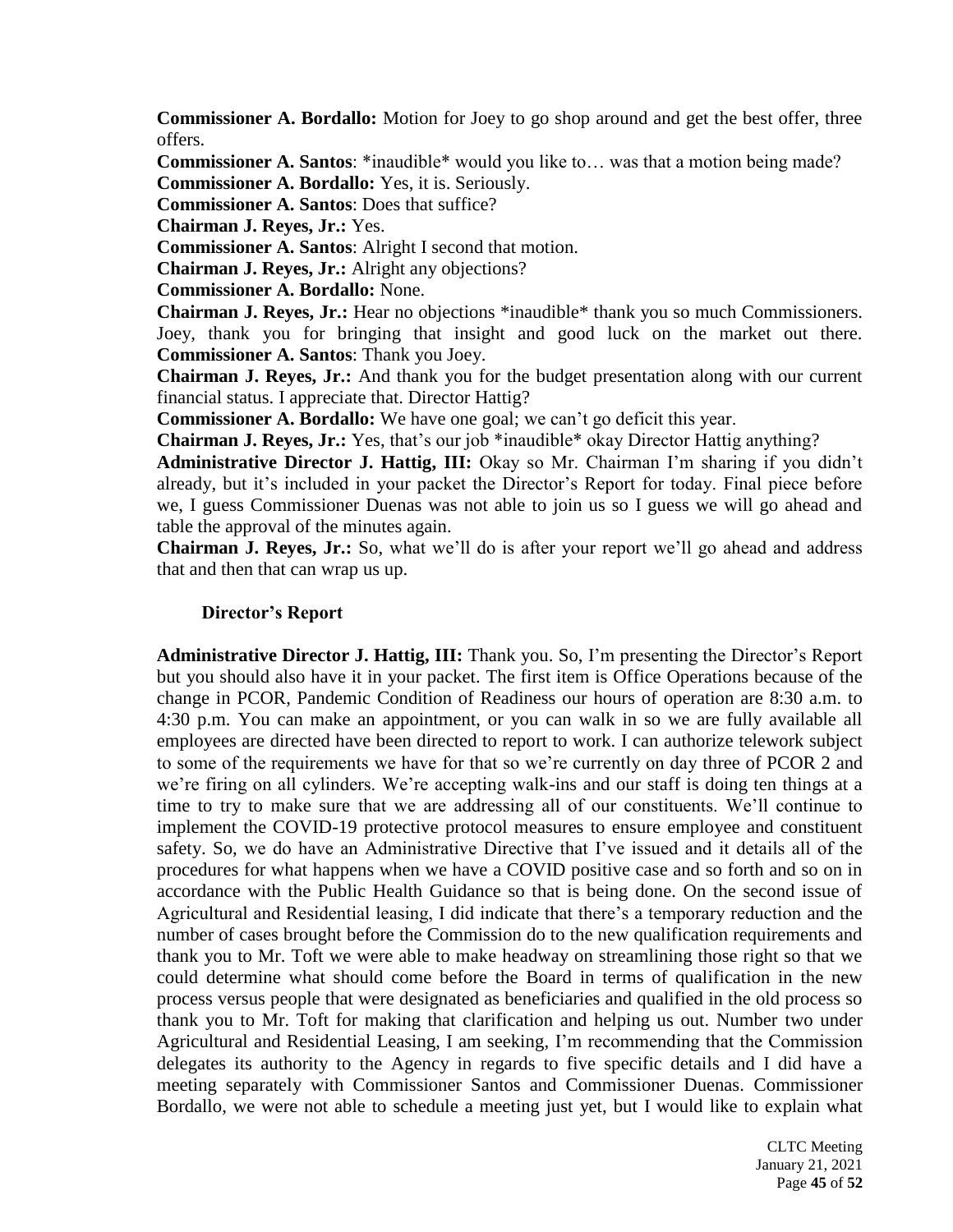I'm asking for in terms of my request here. I would like for the Commission to designate its authority to the Administrative Director for the following: All Beneficiary or Successor Designations. So basically, in accordance with the law and all of these designations are in accordance with the law only so I would not be allowed to perform anything outside of the law and it's also design so that I report back to the Commission on any actions that I have taken to ensure that checks and balances are in place. So, with regard to beneficiary and successor designations even with the guidance's from the Legal Counsel now I feel confident that the Administrative Director can make this decision for the Board instead of having to present all of these beneficiary designations before the Board all the time then I would basically apply the law and the interpretation of the law to any successors that are going to be designated nd you heard from the Legal Counsel today if they had legally designated a beneficiary prior to 2021 prior to the enactment of the new law then they are for all intents and purposes qualified already and do not need to go through any further qualification. However, if a new successor was named after 2021 then that new successor would have to go through the new qualification process prior to receiving a lease. So that's basically what I'm asking for and its successor designation for applications and successor designations for leases. We know that applications can only be designated according to the law which is spouse, children, widows and widowers of the brothers and sisters and nieces and nephews; those are according to the law that you can designate a successor for an application. However, successor for a lease can be anybody that is eligible for the program. So, given those two I would like to ask for the opportunity to do that. Were there any questions at this point? I'm going to pause through each of the request so that it gives the Commissioners opportunity to ask questions.

**Chairman J. Reyes, Jr.:** None for me.

**Commissioner A. Santos**: None for me.

**Commissioner A. Bordallo:** Are you \*inaudible\* Commissioners approval?

**Chairman J. Reyes, Jr.:** Commissioner Bordallo in \*inaudible\* of Director Hattig's list of items that he is asking for our approval, it just kind of in my short period of time there's some of these things that I kind of got into the \*inaudible\* and into the details and I believe in light of that and along with additional guidance that guidance of Attorney Toft for him to be able to execute, I feel comfortable in his list of items that he would be able to execute and \*inaudible\* of course all within the guidance of law and \*inaudible\* now I think where the check and balances will occur if our goal is to really assist our constituents on the residential and the agricultural side primarily and within those rails of moving things along within his authority and parameters of the law I feel comfortable that it would be a benefit to our constituents and then \*inaudible\* rather than always waiting a commission meeting and then again where we get involved is where \*inaudible\* and I just want to \*inaudible\* I'm comfortable and support that delegation more on the operational side and then we provide that governance and making sure that there are still checks and balances so that is my point of view Commissioner Bordallo.

# **Commissioner A. Bordallo:** Okay.

**Commissioner A. Santos**: There are, I see a couple maybe three items that I'm not too sure of just yet. When I did meet with the Director and we went over this we also went over the standard operating procedures and just the daily routine of getting me up to speed of what the program is about or how the law takes place or the settlement takes place now. So, he was able to share with me and I learned some. Anyways it was the first meet, I have to say this was meet in \*inaudible\* and I appreciated it and I told him I said I definitely is build back that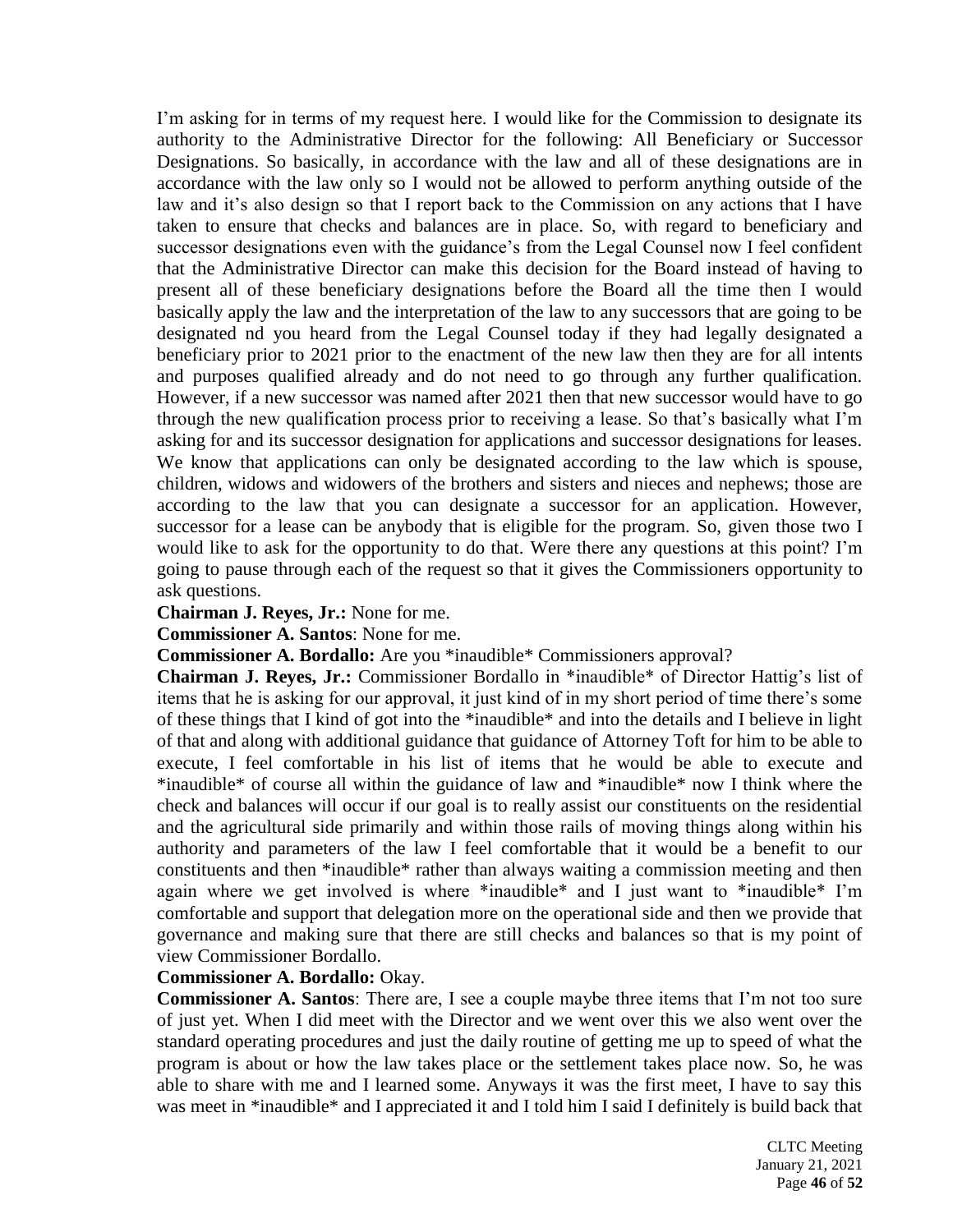trust in this program and that's my main, that's what I want to accomplish in doing that trust within this program for constituents and the community of Guam our people. Jack's on the road there, like I said there are a couple of things I'm not too sure of with designating him or allowing him, giving him the authority to, that first one… being the Administrative Director of program and I agree with you Mr. Chairman with us doing the heavy lifting and I look at it like this, they're the engine of the program we are just the gas and the brakes so with that being said Jack I do look forward to talking with you more but there are a couple of ones that I am not too sure I can be able to fully give that agreement or pass that along and say let's just give the authority to be able to decide all of that. There are just few in here, there are a couple of items I am not able do that with. But that's the step in the direction of where we want to go right and \*inaudible\*.

**Chairman J. Reyes, Jr.:** Yes, and that's \*inaudible\* back Commissioner Santos so yes Commissioners that's kind of where we stand but let's go ahead and give if you guys are okay to just give Director Hattig just additional time to go down the line and then we can always decide to table it pending further insides or deep dives that you feel comfortable with. What I want to do is to be able to give that opportunity as well to \*inaudible\* to learn that \*inaudible\*. Director Hattig do you want to continue?

**Administrative Director J. Hattig, III:** Thank you Mr. Chairman and thank you again commissioners we are continuing to learn from one another, and I believe in that concept. So, the second authorization that I'm asking for is for all transfers of application and lease rights. Currently right now this process obviously has to be brought before the Board but it's relatively very clear if all of the parameters have been met and it's outlined in the SOP the Agricultural and Residential SOP for the transfer of application or the transfer of lease. So that's something I look forward to because once I present all of the facts as indicated by the law then I would be able to simply create the addendums. In my opinion the transfer of the lease is not the issuance of the lease. The issuance of the lease occurs one time and one time only for every instance so the Commission's responsibility is to approve leases but once a lease is approved the transferring of a lease subject to the law should be the administrative process in my opinion. So that's what I'm asking for, I'm asking for the authority administratively to transfer leases and to transfer application rights pursuant to the law. The next one I have under my request is the authorization to issue Utility Authorizations, Building Permit Authorizations and Clearing and Grading Authorizations for residential or agricultural leases or for the purposes of these leases. Currently right now we have a lot of subject to survey leases and that means leases that were issued based on the presence of a survey map but often times we've done it in the past and we've signed the lease already but the lessee never does the survey so what this does is it puts us in a precarious position because we have people who are starting to occupy but they don't know exactly where they're occupying, they don't exactly what the four corners are so in giving me that it would be my responsibility to conduct the research that is necessary to identify the lot and to issue a survey authorization for that lot. Building Permit Authorizations and Clearing and Grading Authorizations need to occur after the lease is issued anyway, under no circumstances it should be building or clearing and grading without the proper authorizations without the Commissions' already granting of a lease. So, I would not be able to issue a building permit authorization to somebody who has not had a lease so I'm submitting that to the Commission that a process is already in place and the SOPs are what we're following right now, the dully adopted SOPs in terms of when these authorizations are going to be issued and hopefully this answers some of the questions that Commissioner Santos has and I look forward to addressing some of those

> CLTC Meeting January 21, 2021 Page **47** of **52**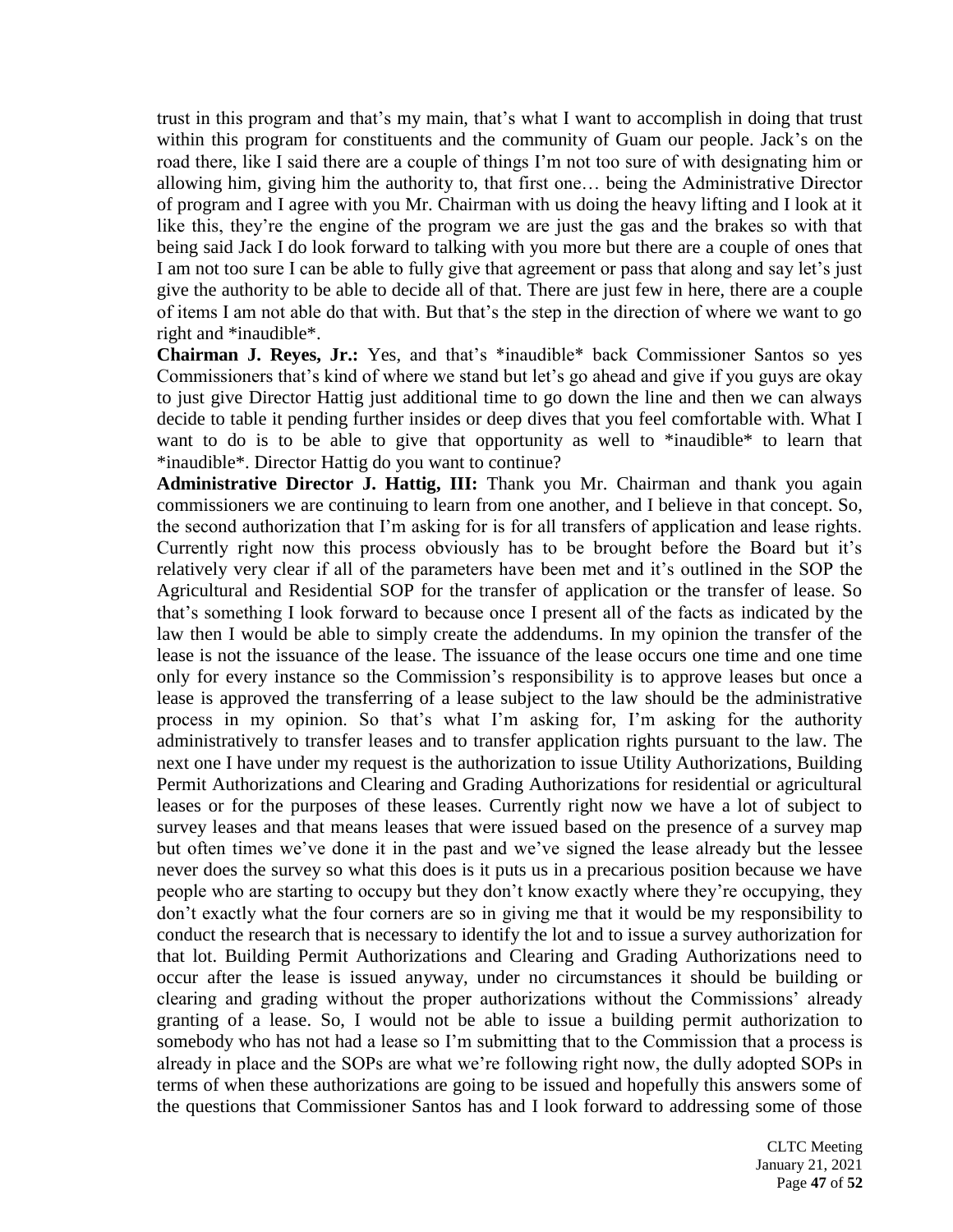concerns. The next item is Survey Authorizations. I spoke briefly about survey authorizations, utility authorizations let me back track a minute. So currently right now, utility authorizations should only be issued after a lease has been issued also but we do have a public law 22-157 that allows the director to issue utility authorizations for humanitarian reasons so I have used this sparingly, I have not used this… it is not very relaxed with me. We do a detailed investigation for the request of utility authorizations due to humanitarian reasons. We conduct site inspections and we report back so that we have an idea of whether this is indeed a true case of a humanitarian issue. Also, there are stipulations to my authorization of utility issuance. If they continue to get cutoff for instance, let's say they're unable to pay their bill and they need that authorization to get reconnected we also meet with the lessees to ensure that they're able to do this so that we're not coming back to the drawing board every now and then but fast-forwarding to survey authorizations, survey authorizations are a unique tool that has to happen before a lease, it should only happen before a lease because we've run into the problem like I said of people going out there and occupying so I issued a directive back in 2019 that although the Board may be authorize to issue a lease the consummation of that lease is the signature of the Administrative Director rand the lessee so we would not be able to consummate the lease unless the survey authorization was done and that the property was properly surveyed. So that's my caveat. That's my check and balance to say that I can't just issue survey authorizations whenever I want. They need to be done in accordance of the law and you need to do the survey authorization before you get the lease so that would be why I'm requesting for that authority and then finally, all determinations of qualifications under the program, it's my responsibility as Administrative Director to manage the program so if I don't have a determination of qualification then what am I managing if the Commission can qualify anybody then I simply have to pick up the paper afterwards and I think that would be a tad bit on the \*inaudible\* let me be the one because I'm managing the program I know what the qualifications are let me be the one to make that determination subject to the law not the way I want to do it but applying the law to each and every case such as the case for people that are now having to qualify under the new regulations under 35-12 so I submit to you also that I would request any action the Board take you would include a provision in that motion and at any time the Commission can revoke these authorizations from the Director or from the agency because it's truly then that the true checks and balances are held accountable. Not only will my monthly reports show what you want me to show in term of what was approved but it give you the opportunity to go back and say okay we need to review this particular action and determine whether there was any new evidence perhaps and the example I use is what if I don't qualify somebody and then you can go back and say well you issue a letter that states at this time we cannot qualify you but there's new evidence to be presented so you can direct me to go back and issue a qualification if in fact they met that qualifications. So, these are the types of examples that I present to you, I respectfully request for that so that we can streamline the process so that our meetings can be better use as to the types that need to be made by the Board in terms of its policies.

**Chairman J. Reyes, Jr.:** Thank you, sir.

**Commissioner A. Santos**: Thank you, Director Hattig.

**Chairman J. Reyes, Jr.:** Do you want to go ahead and continue sir?

**Administrative Director J. Hattig, III:** Sure, if no actions, if that's the desire of the Commission at this time is to take it under advisement first then sure I can continue with my report.

**Chairman J. Reyes, Jr.:** Oh, I was going to ask you to continue or circle \*inaudible\*.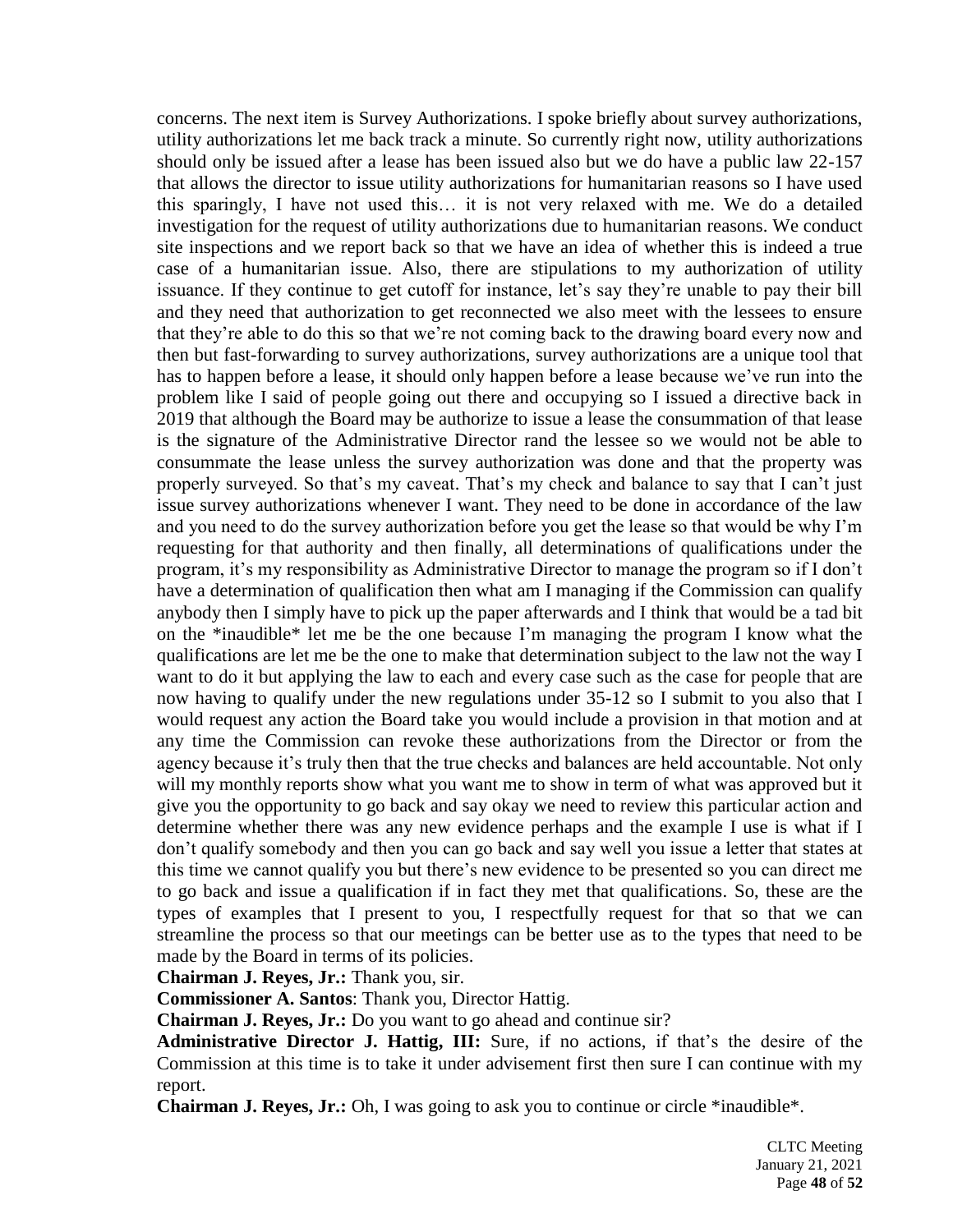**Administrative Director J. Hattig, III:** Okay. That's fine too. I can continue and then we'll circle back.

**Commissioner A. Bordallo:** Yeah, \*inaudible\* I wouldn't mind having Attorney Toft review those five authorizations for you.

**Legal Counsel N. Toft**: Yeah, I've gone over them already with the Director and agreed with the structure which he has proposed that they be enacted. \*inaudible\* resolution form. **Commissioner A. Bordallo:** The other thing is I don't like micromanaging it so let me just say that.

**Chairman J. Reyes, Jr.:** Thank you, Commissioner Bordallo. Director Hattig, let's go ahead and proceed with any additional items and I'll circle back with our commissioners if they want to take action or maybe pending any additional clarification \*inaudible\* and then we can take action if any.

**Administrative Director J. Hattig, III:** Yes, Sir. Thank you. So, the proposed SOP I want to thank the Commissioners for approving the proposed SOP for the Commercial leasing for the Trust we will get right on this and we will in conjunction with Public Law 33-95 we will start the process of engaging right and I'm sure people will start coming forward all these companies and all these people who are interested in commercial leasing will come forward and now that we have an SOP, we can implement it. Number two under Commercial Leasing is the Global Recycling Public Improvement License. Again, I thank the Commission's guidance in finding out what we'll do the issuance of a letter in giving Global pretty much a stop date for engaging in the process of this license and then we will commit to a site visit and an inspection of the property and interview with Global's representatives, so I thank you for that and we'll provide more information at the next meeting. The proposals before the Commission, the designation of submerged lands obviously I am thankful for the Commissions guidance in issuing the authorizations to conduct public hearings so I look forward to hearing what the public has to say and perhaps maybe even Teleguam Holdings may have an interest here seeing as to how they are possibly going to be affected they're definitely going to be affected by our, any decision that the Commission takes in the future. With regards to Hawaiian Rock, anything at all that helps us prepare lots for development for residential or maybe even for government building for us is something that I would definitely support. I appreciate all sides and as indicated before it would really provide an infusion of funds obviously a direct infusion of funds, but we must do it transparently we must do it fairly and in accordance with the rules and regulations. Base Corporation, we still have a long way to go in terms of providing affordable housing opportunities to our constituents but at least we have company that is willing to engage with us to long have we had companies really shy away from doing business with the Trust. So, we should look at this as an opportunity if a company is stepping forward and willing to put a proposal together let's hear the proposal and let's try to find a happy medium so we can get some affordable housing if not 20 affordable houses maybe built in the next year or two that would be a very good success a good legacy to leave with the Commission. With regards to survey, Survey Division still continues to work with CLTC constituents on survey maps and it communicates very, very, intently with the licensed professional surveyors to ensure that the process is being followed correctly. Survey work is done on the Lot 157 for the Guam Rugby Club we have recently received confirmation that they are going to come in and sign the survey map so that's going to become available and then Guam Rugby is going to contact DPW to begin clearing for the easement for the construction of the easement so we should see some really great progress in 2021. So, should we open up sports, should the Governor open up contact sports like rugby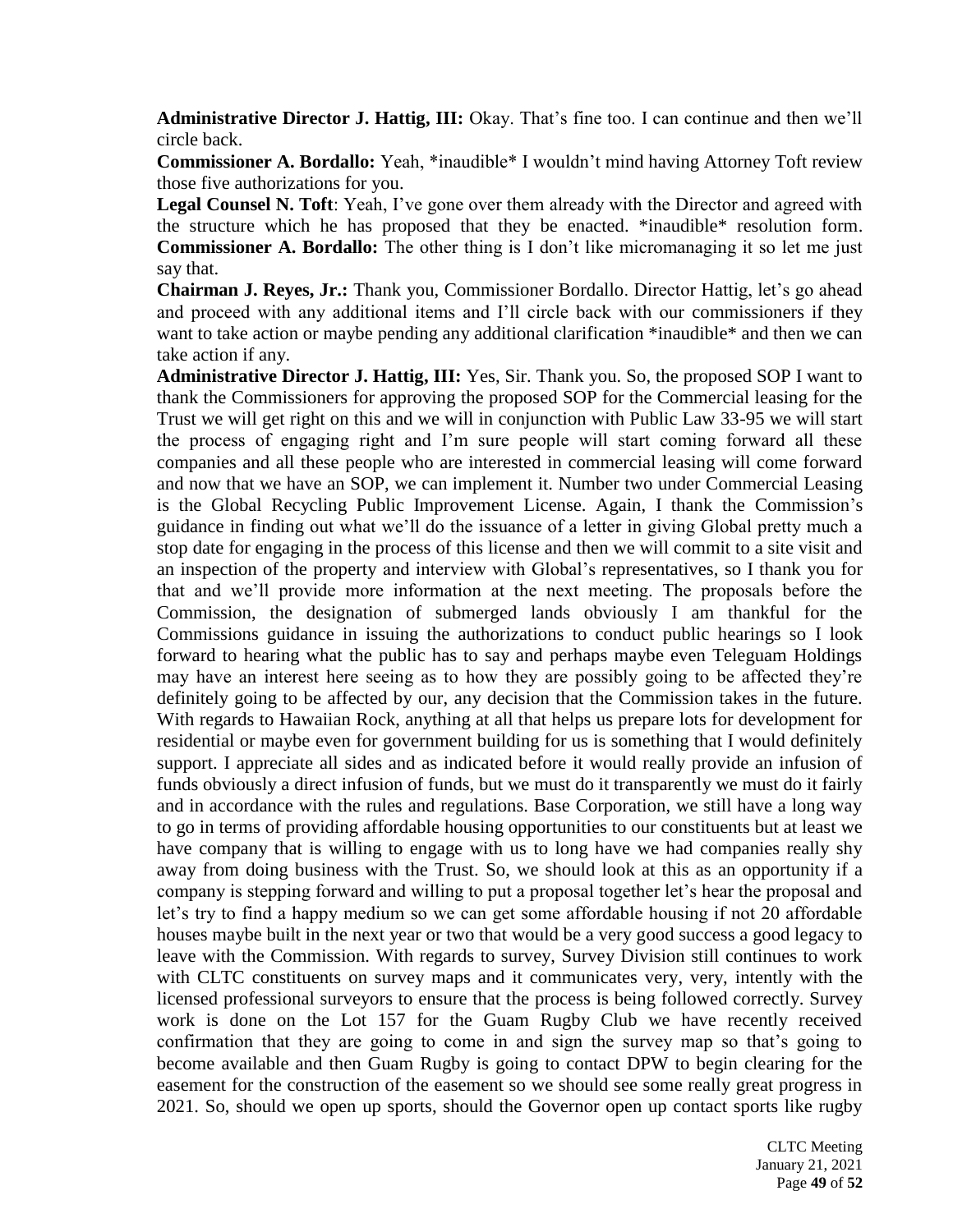and football we'll be ready those two clubs will be ready to bring their kids back because it's really for the kids that's really what this was. Survey continues to contact the Department of Public Works with regards to the request for the open of easements do to overgrown vegetation so now that we're able to shift PCORs and we're able to possibly get more people out into the areas we're going to be pressing upon DPW to help us out and open up these easements or reopen these easements that have grown or have overgrown because people have been staying home. Survey work continues with Guam Waterworks Authority in reviewing and editing the check prints and maps for pump stations and well sites so we do have a meeting scheduled with GWA so we are going to be continuing our cooperation with GWA in term of what it needs and we're going to be talking to them about some infrastructure needs that we have and what role that they can play. Survey continues to assist land agents in the development of schemes so right now in order for a survey authorization to be issued a scheme must be attached to it so that a survey knows what reference point to start on because it's too long have we had situations where we've gone out and surveyed the wrong lot or there was some kind of discrepancy so what I've instituted is that a scheme will be developed approved by our survey division and given to the client and then the client goes and contracts a licensed professional surveyor gives them the scheme gets them to contact us and then we verify the lot so that we make sure that there are no mistakes, so that's being done current right now. I want to give kudos and congratulations to Joey Cruz and Teresa Topasna, that's my administrative services division, two people who really put the financial report together and really, they are the right arm of the director but we will present more information because as I understand it through Joey we also have second budget call will be out here pretty soon so we'll be giving an update and then I'm entering into the entrance agreement for the audit for the Independent Financial Audit. We have a meeting with the OPA tomorrow so we'll be formally entering into that but they've begun as Joey indicated they've begun the field work that is needed for the audit and we look forward to cooperating with the OPA as we have these past two years under my direction to providing all the information that we can to becoming together with a good audit report. With regards to Public Law 35-112 there's still a lot of unanswered questions and I want to give a special kudos and thanks to our Attorney, Nick Toft who has literally making himself available day and night anywhere to answer questions and answer emails so we're currently trying to do that as what was reported in the PDN in today's edition that we are preparing to contact the 20 residential and the 20 agricultural applicants so that we can start work but we must inform them of the new qualifications and what processes for them moving forward. The Agency conducts staff development training every month so we make sure we include all of the information all of the new information that's been adopted into that staff development the agency has also created new forms already so that we are ready to go whenever the applicant comes in, we have our application packet including the affidavits right that do need to be filled out now for the new process. So, I'm happy to report that we are in a good state this month in regards to the agency itself and we look forward to getting together on the agenda items for this meeting today so that we can provide some good progress forward progress on February's meeting. Thank you.

**Chairman J. Reyes, Jr.:** Thank you Mr. Hattig. Great stuff going on, I appreciate everyone's help and support thus far as well as making sure you get us up to speed us new Commission members. So, I'm going to ask the Commission members are they ready to make a decision on Mr. Hattig's request or should we table that for the next meeting?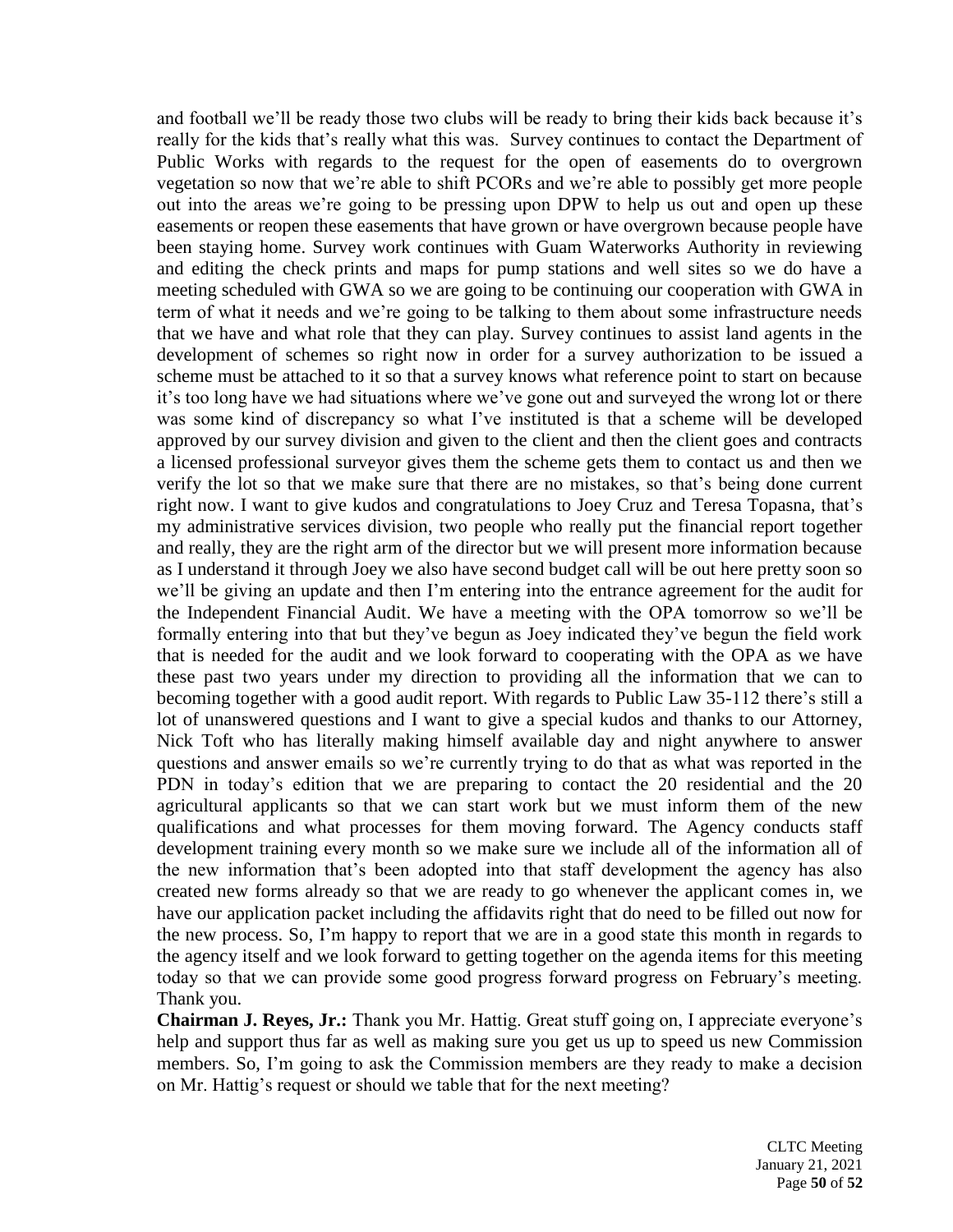**Commissioner A. Santos**: I would like to point out just one thing, if this would be a Board decision a Commission like a bodies decision that we do wait for Commissioner Duenas to make that decision so we can make that as a whole.

**Chairman J. Reyes, Jr.:** Sure, and definitely. We can table that, and we can \*inaudible\* we already have a tentative date \*inaudible\* meeting and hopefully that Commissioner Duenas can join us in the next one and of course we are also looking to fill the vacancy of Commissioner Cruz.

**Administrative Director J. Hattig, III:** Mr. Chairman if I may while we're on the subject of vacancy and Commissioner Duenas ironically, I did meet with him because I did go over these proposals with him at the training that we did. He's informed me that his term is expiring in April of this year he also informed that he is going to be off island from about March  $22<sup>nd</sup>$  to the end of his term so we will have another vacancy at the end of April for Commissioner Duenas's seat so I did want to inform the Board of that and based on Commissioner Duenas's availability to attend we only have potentially February's meeting March's meeting and then April will be his last meeting. He does have a 90-day and correct me if I'm wrong Nick, he does have a 90-day kind of a window as a hold over until the next member has been confirmed by the Legislature.

**Legal Counsel N. Toft**: Yeah, that's right.

**Administrative Director J. Hattig, III:** So potentially he could be with us obviously until the summer, so I thank Commissioner Santos for that recommendation. I fully support that the Board should make any and all decisions as a whole.

**Chairman J. Reyes, Jr.:** Thank you Director Hattig. So, moving on to well before we move onto Commissioners Comments. Commissioner Duenas unfortunately wasn't able to join us to be able to address the approval of the minutes so we will go ahead and table that agenda item for our next Commission meeting.

**Administrative Director J. Hattig, III:** Mr. Chairman I just want to put on record before we end that the sooner the Commission can take action on those minutes will be very beneficial because we have some inquiries as to some of the Board actions already coming through and we the FOIA request we can really send out draft minutes so I would really request and I'll speak to Commissioner Duenas again before the next meeting and we need to have some kind of action. This is month number two with this particular Commission but we really need those minutes to be approved so we can make it a part of the official record and they can be able to be disbursed either on the website or to be made available for the public so I would like to put that on the record.

**Commissioner A. Santos**: I do want to ask, and this might actually take the listening of Attorney Toft; can we act on those, can we approve minutes through email?

**Legal Counsel N. Toft**: It would have to be done I mean the motion has to be at a meeting to approve it, but you can review the minutes via email and discuss that but ultimately you have the \*inaudible\* meeting.

**Commissioner A. Santos**: So, we can't act upon it through an email?

**Legal Counsel N. Toft**: Correct.

**Commissioner A. Santos**: So, we can't take any action…. okay understood.

**Chairman J. Reyes, Jr.:** Duly noted Director Hattig but Commissioner Santos did you want to add sorry I didn't mean to cut you off.

**Commissioner A. Santos**: We don't want to take action on it right now?

**Chairman J. Reyes, Jr.:** Where I, I think the only one that was present between the three of us was Commissioner Bordallo, but she's also expressed in the past that she wants the